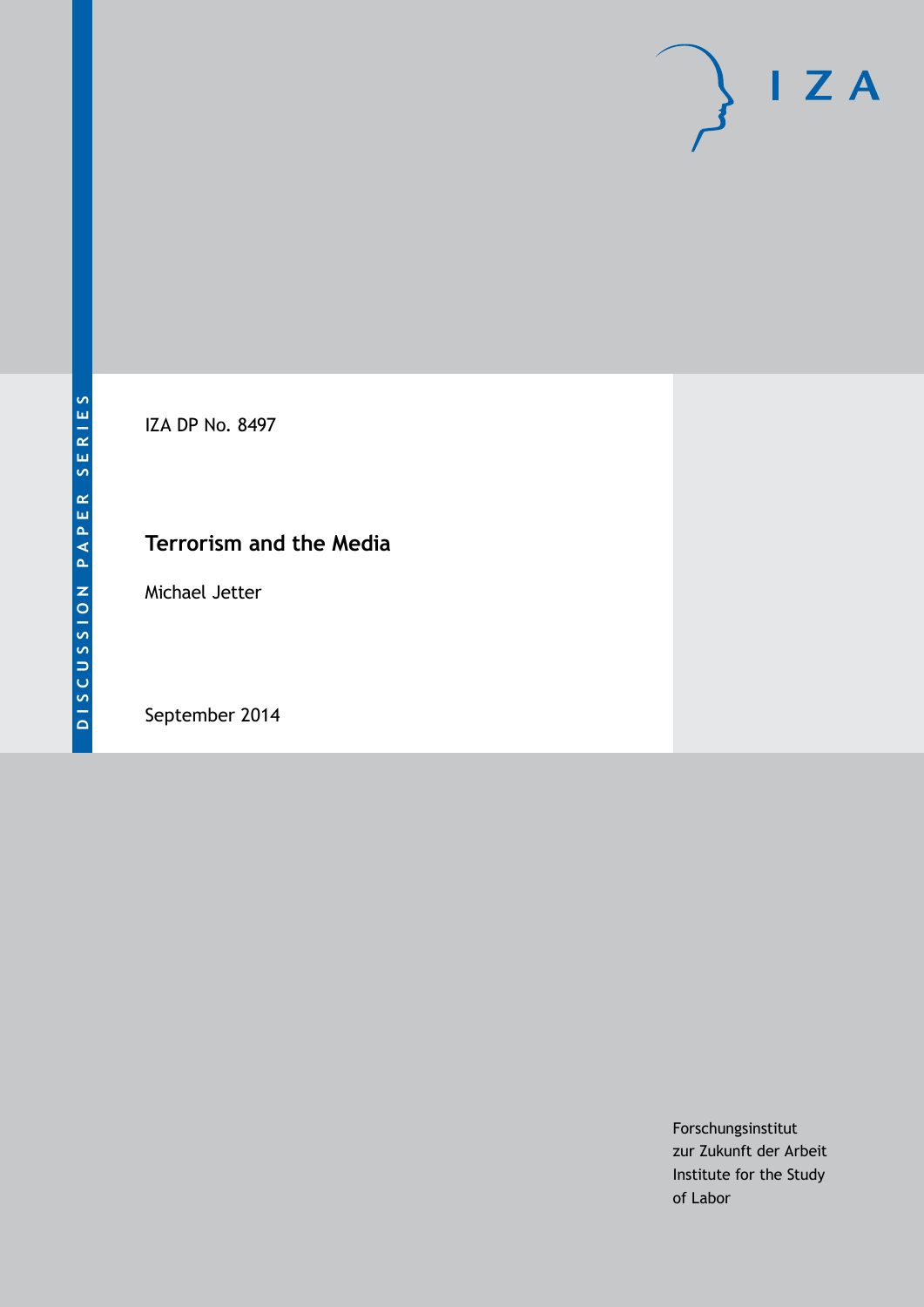# **Terrorism and the Media**

**Michael Jetter**

*Universidad EAFIT and IZA*

Discussion Paper No. 8497 September 2014

IZA

P.O. Box 7240 53072 Bonn Germany

Phone: +49-228-3894-0 Fax: +49-228-3894-180 E-mail: [iza@iza.org](mailto:iza@iza.org)

Any opinions expressed here are those of the author(s) and not those of IZA. Research published in this series may include views on policy, but the institute itself takes no institutional policy positions. The IZA research network is committed to the IZA Guiding Principles of Research Integrity.

The Institute for the Study of Labor (IZA) in Bonn is a local and virtual international research center and a place of communication between science, politics and business. IZA is an independent nonprofit organization supported by Deutsche Post Foundation. The center is associated with the University of Bonn and offers a stimulating research environment through its international network, workshops and conferences, data service, project support, research visits and doctoral program. IZA engages in (i) original and internationally competitive research in all fields of labor economics, (ii) development of policy concepts, and (iii) dissemination of research results and concepts to the interested public.

IZA Discussion Papers often represent preliminary work and are circulated to encourage discussion. Citation of such a paper should account for its provisional character. A revised version may be available directly from the author.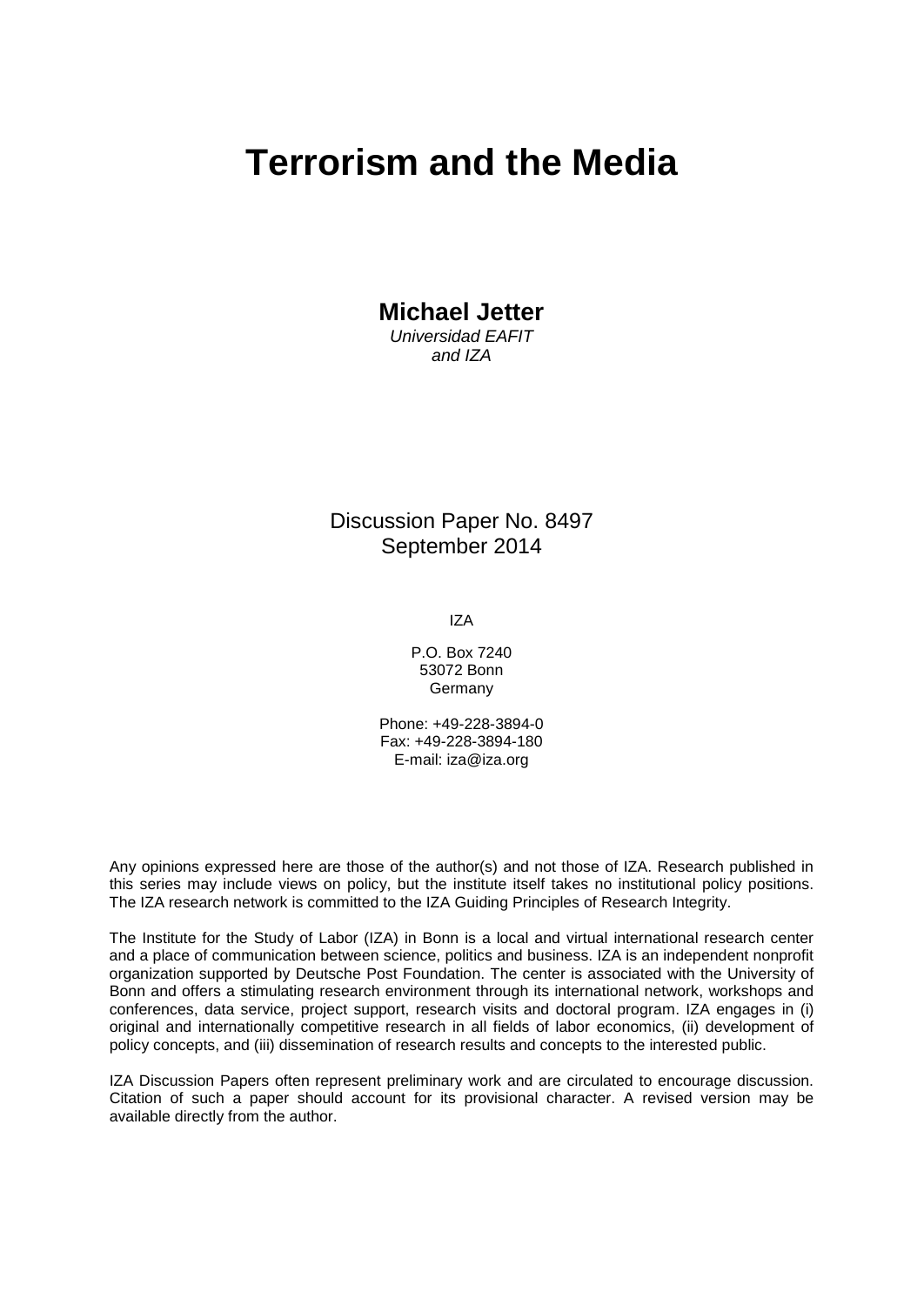IZA Discussion Paper No. 8497 September 2014

# **ABSTRACT**

# **Terrorism and the Media[\\*](#page-2-0)**

This paper systematically analyzes media attention devoted to terrorist attacks worldwide between 1998 and 2012. Several aspects are related to predicting media attention. First, suicide missions receive significantly more coverage, which could explain their increased popularity among terrorist groups. This result is further supported by Oaxaca-Blinder decompositions, suggesting that it is not the particular characteristics of suicide attacks (e.g., more casualties) that are driving heightened media attention. Second, less attention is devoted to attacks in countries located further away from the US. Third, acts of terror in countries governed by leftist administrations draw more coverage. However, this finding is not confirmed for suicide attacks conducted in countries ruled by leftist administrations. Fourth, the more a country trades with the US, the more media coverage an attack in that country receives. Finally, media attention of any terror attack is both predictive of the likelihood of another strike in the affected country within seven days' time and of a reduced interval until the next attack.

# **NON-TECHNICAL SUMMARY**

Media attention devoted to terrorist attacks varies substantially across global conflict zones. This paper systematically analyzes what determines media coverage of terrorist attacks. One of the most important findings relates to suicide attacks: these particularly devastating forms of terrorism receive notably more coverage than non-suicide missions. Given that terrorist organizations are seeking media attention, this finding could explain the exponential rise in suicide missions as of late. In fact, more media attention predicts future attacks, everything else equal. Further, we devote more attention to attacks in countries that are ruled by leftist governments.

JEL Classification: F52, L82, N40, Z12

Keywords: terrorism, media attention, suicide attacks, political orientation

Corresponding author:

Michael Jetter Universidad EAFIT Carrera 49 7 Sur-50 Avenida Las Vegas Medellín Colombia E-mail: [mjetter@eafit.edu.co](mailto:mjetter@eafit.edu.co)

<span id="page-2-0"></span>I am grateful to Alejandra Montoya Agudelo and Susana Berrio Montoya for outstanding research assistance.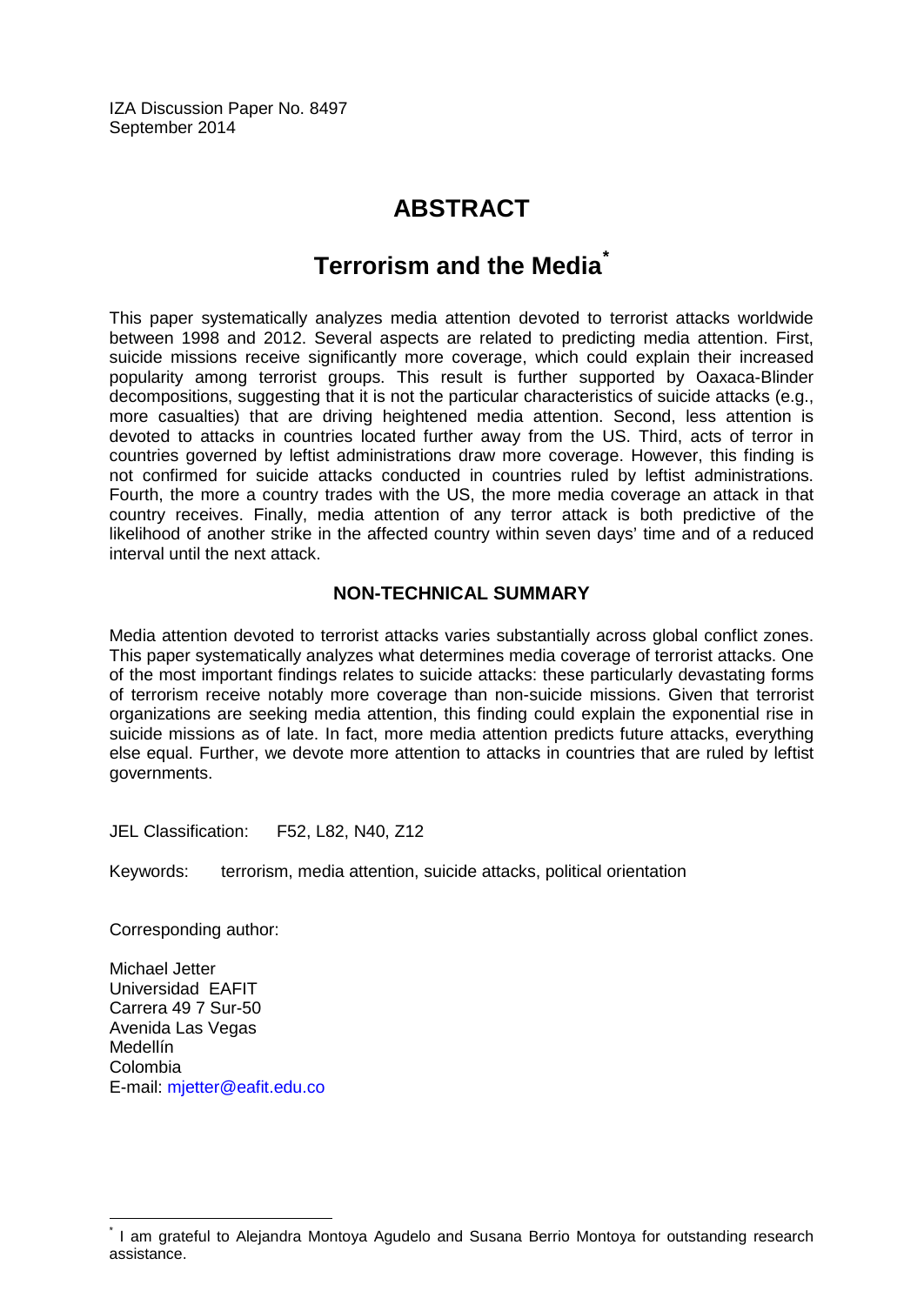# 1 Introduction

Over the last 15 years, the world has experienced a terrifying, exponential increase in the number of terrorist attacks. For 1998, the Global Terrorism Database (GTD, following [LaFree and](#page-49-0) [Dugan,](#page-49-0) [2007\)](#page-49-0) lists 1,395 attacks – a figure that has since consistently increased, reaching an alltime high of 8,441 in the year 2012. The total number of casualties from terror attacks in those years has nearly tripled from 3,387 to 15,396. Beyond the devastating human consequences, terrorism can hamper growth and alter investment decisions, in addition to carrying negative consequences for tourism, stock prices, and foreign trade.<sup>[1](#page-3-0)</sup> The September 11 attacks alone may have cost the United States US\$200 billion [\(Mueller and Stewart,](#page-49-1) [2014\)](#page-49-1) and the ensuing Global War on Terror is estimated to come with a price tag of up to US\$3.3 or US\$3.7 trillion in its entirety [\(Carter and Cox,](#page-47-0) [2011,](#page-47-0) and [Trotta,](#page-50-0) [2011\)](#page-50-0), corresponding to over 21 percent of annual  $GDP<sup>2</sup>$  $GDP<sup>2</sup>$  $GDP<sup>2</sup>$ 

Usually, terrorist attacks are carried out to draw attention to a cause, such as promoting a religious agenda (e.g., the Taliban or Al-Qaeda) or pushing for political goals (e.g., the Kurds' fight for an independent state). Catching people's attention is an important mechanism to promote the terrorists' goals. However, international media coverage of terrorist incidents varies dramatically. As an example, consider the ongoing media hype surrounding terrorist strikes by the Boko Haram organization, mostly operating in Nigeria. On the other hand, equally devastating and deadly displays of terrorism in Pakistan, Yemen, or the DR Congo, receive substantially less media attention in the Western world. Within 6 years (from 2009 to 2014), Boko Haram is estimated to have killed around 5,000 civilians (see [Ploch Blanchard,](#page-50-1) [2014,](#page-50-1) or [Campbell,](#page-47-1) [2014\)](#page-47-1). Pakistan reports 10,116 victims from terrorism between the years 2007 and 2012. Yemen and the DR Congo combine for 4,339. Adding casualties in Somalia increases that number to 6,944 (all estimates derived from the GTD database). Why do some terrorist attacks draw large international media coverage and others do not?

A common definition of terrorism states that "...[t]errorism's impact has been magnified by the...capability of the media to disseminate news of such attacks instantaneously throughout the

<span id="page-3-0"></span><sup>1</sup>See [Blomberg et al.](#page-46-0) [\(2004\)](#page-46-0) or [Frey et al.](#page-47-2) [\(2007\)](#page-47-2) for a summary on the costs of terrorism. For political and social consequences one may consider [Gassebner et al.,](#page-48-1) [2008,](#page-48-0) [Dreher et al.,](#page-47-3) [2010,](#page-47-3) or Gassebner et al., [2011.](#page-48-1)

<span id="page-3-1"></span><sup>&</sup>lt;sup>2</sup>Also see [Fund](#page-47-4) [\(2001\)](#page-47-4) for a discussion of the costs associated with September 11 or [Ito and Lee](#page-49-2) [\(2005\)](#page-49-2) for an analysis of the impact on the airline industry specifically.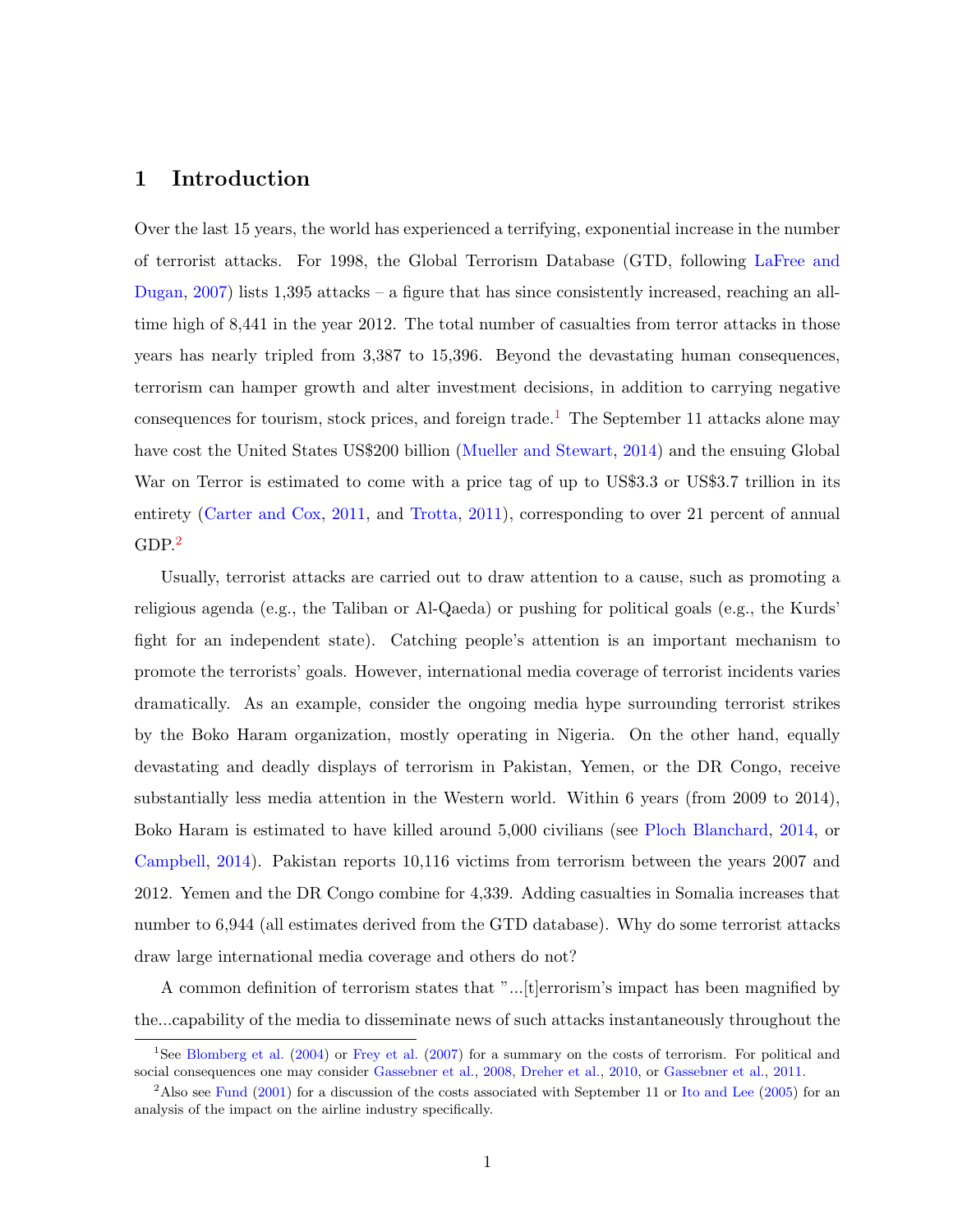world."<sup>[3](#page-4-0)</sup> Krueger and Malečková [\(2003\)](#page-49-3) describe terrorism as "usually intended to influence an audience" and emphasis is put on "the intention of terrorists to cause fear and terror among a target audience rather than the harm caused to the immediate victims." [Frey and Luechinger](#page-47-5) [\(2003\)](#page-47-5) and [Frey et al.](#page-47-2) [\(2007\)](#page-47-2) point out that terrorists are seeking publicity "in order to make their cause widely known." [Campos and Gassebner](#page-47-6) [\(2013\)](#page-47-6) write "[a]s the aim is to raise the profile of the cause, one main objective of terrorism is to maximize media exposure so as to further the atmosphere of fear." In short, the attention of the public is a fundamental objective and driver of terrorist activities, as the media serves as a platform to promote the terrorists' agenda.

This paper conducts a fundamental analysis of how much media attention terror attacks receive in the US, specifically in the New York Times (NYT). What exactly do we gain from studying the media response to terrorism? First, and specific to terrorism, understanding which attacks are causing media attention, a major objective of terrorist organizations, can help us to better fight terrorism. If some aspects are related to a more intense coverage, we may be able to better understand terrorist attacks, and particularly some forms of terrorist strikes. For example, are we equally attentive to suicide attacks than non-suicide attacks, everything else equal?<sup>[4](#page-4-1)</sup> The answer to this question will be no and this exceptional level of attention could be an explanation for the popularity of suicide missions among terrorist organizations lately. Similarly, do we dedicate more attention to terror incidents in rich or poor countries, in democratic nations or dictatorships, and do trade relationships (general, as well as bilateral with the US) matter? As we will see, certain political and economic characteristics are indeed related to the degree of media coverage.

Second, there exists a more general interpretation of the analysis conducted in this article. Analyzing media attention devoted to terrorist attacks can provide us with insights towards our own preferences and concerns. For instance, do we care the same way about a life lost in Mexico as in Cambodia? If we interpret media attention as a proxy for the readers' concern (or at least of the newspaper editor's concern), then this analysis can tell us something about which

<span id="page-4-1"></span><span id="page-4-0"></span><sup>3</sup>See the Merriam Webster dictionary under <http://www.merriam-webster.com/dictionary/terrorism>.

<sup>4</sup>The underlying motivation of suicide attacks has been discussed in numerous articles. Seminal works in this context are [Pape](#page-50-2) [\(2003\)](#page-50-2) and [Atran](#page-46-1) [\(2006\)](#page-46-1). [Crenshaw](#page-47-7) [\(2007\)](#page-47-7) provides an excellent discussion of the topic and summary of the most pondering questions regarding suicide attacks.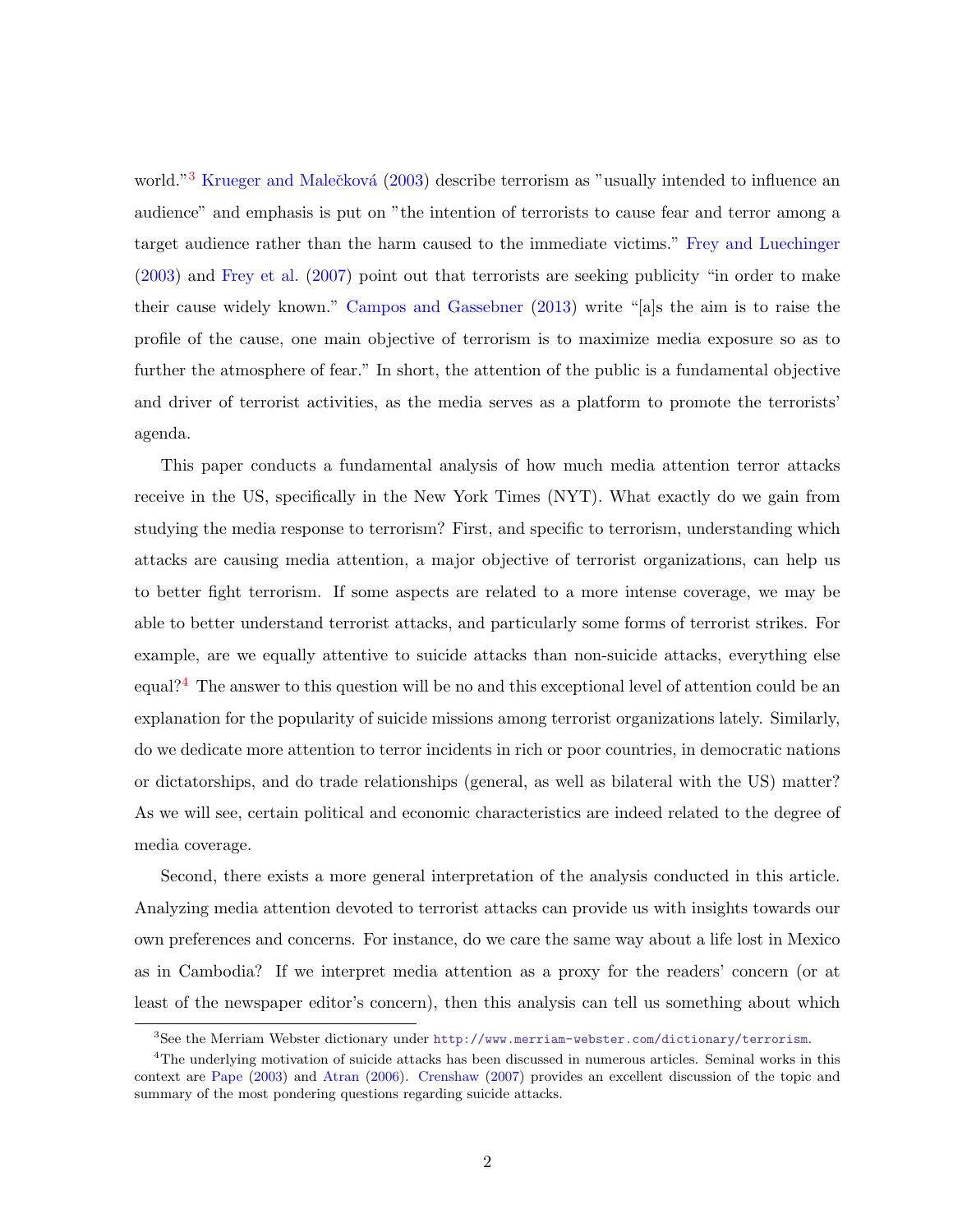countries we care about less and why.

Previous works on analyzing media attention devoted to terrorist attacks have mostly been focusing on specific conflict zones. For example, [Liebes and Kampf](#page-49-4) [\(2007\)](#page-49-4) analyze the extensive "TV marathons" covering an ongoing series of attacks on Israel. [Gentzkow and Shapiro](#page-48-2) [\(2004\)](#page-48-2) discuss the relationship between the media and the US' image in the Muslim world. In a more general context, and closely related to the spirit of this paper, [Rohner and Frey](#page-50-3) [\(2007\)](#page-50-3) provide a theoretical intuition for how terrorism and the media may be interacting. Their empirical evidence suggests that terrorism Granger causes media attention and vice versa, using monthly data on how often the word "terrorism" appears in the New York Times. The following pages produce a systematic extension to that study, trying to pin down the exact media response to specific terror attacks and enriching the empirical analysis by including a variety of potential characteristics associated with media coverage of an attack. Another extension, related to the systematic analysis of terror attacks by day, lies in the sample size of over 24,500 observations, as opposed to the 87 monthly observations used by [Rohner and Frey](#page-50-3) [\(2007\)](#page-50-3).

To proxy media attention, I use the daily number of NYT articles mentioning the attacked country. The rationale for this choice is laid out in Section [2.1.](#page-6-0) Using the GTD database of 45,320 individual terrorist attacks in non-US countries between 1998 and 2012 provides a comprehensive sample of terrorist attacks. I then use the relative change of the number of country references from the day *before* attacks to the day *after* to proxy media attention devoted to attacks.<sup>[5](#page-5-0)</sup> Although this measurement of the attention dedicated to terrorist attacks can be noisy and at times confounded by other news about the country, it provides a generalized, consistent, and comparable measurement across time and countries.

The derived results provide several insights. First, suicide attacks receive significantly more media attention than non-suicide attacks, everything else equal. This could be one reason why suicide attacks have gained popularity amongst terrorist groups, confirming [Hoffman](#page-48-3) [\(2003\)](#page-48-3), who states that "[t]hey [suicide bombings] guarantee media coverage." In fact, media coverage of an attack appears as a positive and statistically significant predictor of future incidents, even after including numerous control variables. It seems as if terrorists, just like any other humans,

<span id="page-5-0"></span><sup>&</sup>lt;sup>5</sup>In terms of the technical methodology to assess the media response rate to exogenous shocks, [Baker and](#page-46-2) [Bloom](#page-46-2) [\(2013\)](#page-46-2) are closest to my methodology in using the media response to natural disasters as an indicator for the unexpected nature of these disasters.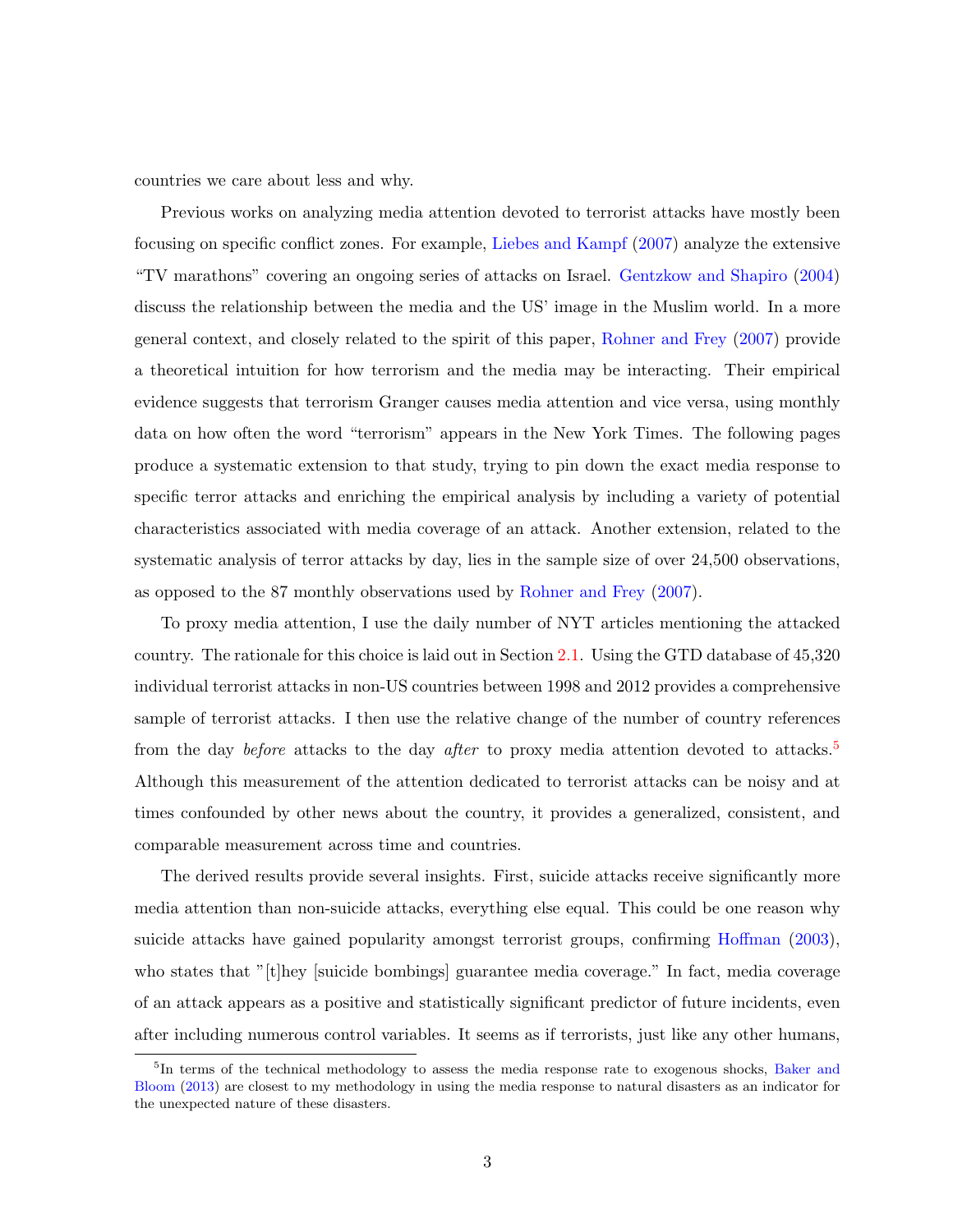respond to incentives, which in this case translates to increased media attention.

Second, the NYT devotes less attention to terrorist incidents occurring further away from the US, but also to attacks in more religious, richer, smaller, and more democratic economies. Further, attacks in countries that trade more with the US receive more attention, as well as countries where natural resources play a stronger role. Finally, the political orientation of the ruling government in the attacked country matters. Specifically, the NYT reports significantly more when the attacked nation is currently run by a leftist government. Somewhat surprisingly, this finding is not confirmed for suicide missions conducted in countries ruled by leftist administration.

The paper is organized as follows. Section [2](#page-6-1) introduces the methodology and sample data, whereas Section [3](#page-22-0) presents the main empirical results from predicting media coverage. Section [4](#page-33-0) focuses on the role of suicide attacks and the political orientation of the ruling national government. Section [5](#page-38-0) attempts to predict future terror attacks. Finally, Section [6](#page-44-0) provides a brief discussion of the findings.

## <span id="page-6-1"></span>2 Data And Methodology

The number of terrorist attacks has increased exponentially over the past two decades, as illustrated in Figure [1.](#page-7-0) From the 1970s until the early 1990s, we observe a clear upward trend in the number of terror attacks. From the mid 1990s until the early 2000s this trend then reverses, only to take off again from 2004 onwards. 2012, the latest available year at this moment, experienced over 8,400 terrorist attacks worldwide – an alarming record high.<sup>[6](#page-6-2)</sup> The right graph of Figure [1](#page-7-0) shows a comparable trend when plotting the number of casualties and the correlation between both statistics returns a coefficient of 0.85. Section [2.7](#page-17-0) provides details of the data.

#### <span id="page-6-0"></span>2.1 Media Attention Of Terrorist Attacks

Given that the online search mechanism for specific websites by Google starts on January 1, 1998, and the GTD data is currently available until the end of 2012, this paper focuses on the

<span id="page-6-2"></span><sup>6</sup>For potential explanations for the roots and conditions under which terrorism can thrive, see [Krueger and](#page-49-3) Malečková [\(2003\)](#page-49-3), [Abadie](#page-46-3) [\(2006\)](#page-46-3), [Piazza](#page-50-4) [\(2008\)](#page-49-5), [Krueger and Laitin](#page-49-5) (2008), [Gassebner and Luechinger](#page-48-4) [\(2011\)](#page-48-4), or [Campos and Gassebner](#page-47-6) [\(2013\)](#page-47-6). [Nemeth et al.](#page-50-5) [\(2014\)](#page-50-5) analyze the causes of terrorism on a sub-national level.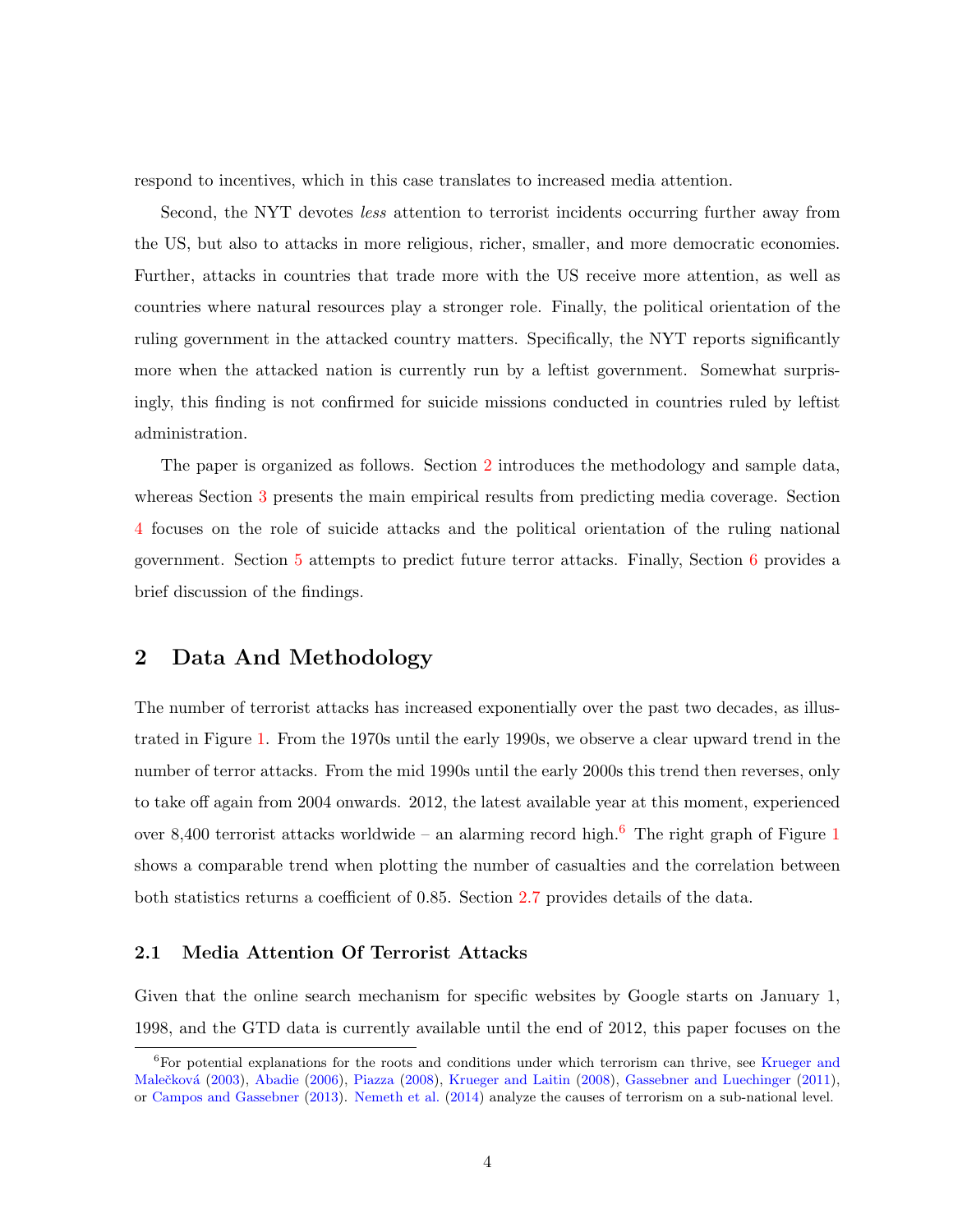<span id="page-7-0"></span>

Figure 1: Total number of terrorist attacks from  $1970 - 2011$  (left) and the total number of casualties (right). The correlation of annual data between the number of attacks and the number of casualties is 0.85. Numbers from the Global Terrorism Database (GTD).

period from 1998 to 2012. In order to derive a proxy for the degree of attention a terrorist attack receives, I first collect the number of New York Times (NYT) articles mentioning the attacked country on the day before attacks and the day after.<sup>[7](#page-7-1)</sup> I then use the relative change in the number of articles from the day before to the day after as a proxy for media attention devoted specifically to the attack. In general, this methodology assumes that the frequency with which a country appears in the media proxies revealed interest of the readers or at least of the newspaper. Section [2.2](#page-9-0) provides an in-depth discussion. The question remains then whether the news coverage of the NYT represents preferences of the actual readers or the paper's editors. In this context, [Gentzkow and Shapiro](#page-48-5)  $(2010)$  have shown that newspapers tend to cater to their customers, similar to other competitive markets.<sup>[8](#page-7-2)</sup> Similarly, [Gentzkow et al.](#page-48-6) [\(2012\)](#page-48-6) find no historic evidence for a significant press influence of political parties in the US, although [Chomsky and Herman](#page-47-8) [\(2010\)](#page-47-8) suggest otherwise in a detailed collection of anecdotal evidence.

The methodology applied here differs from the one used by [Rohner and Frey](#page-50-3) [\(2007\)](#page-50-3), who

<span id="page-7-1"></span><sup>&</sup>lt;sup>7</sup>In fact, we built a data scraper that is able to extract this information from the Google search mechanism. Using the <www.nytimes.com> website as a source, the scraper is able to produce the number of hits by a certain search word for any specific date. As the search word, we used the country name in the English language. If the country can be referred to under partial names, such as Bosnia and Herzegovina, we searched for both terms separately and added the number of articles, in this case a search for Bosnia and another for Herzegovina.

<span id="page-7-2"></span><sup>8</sup>[Mankiw](#page-49-6) [\(2014\)](#page-49-6) provides a nice, non-technical summary of their findings.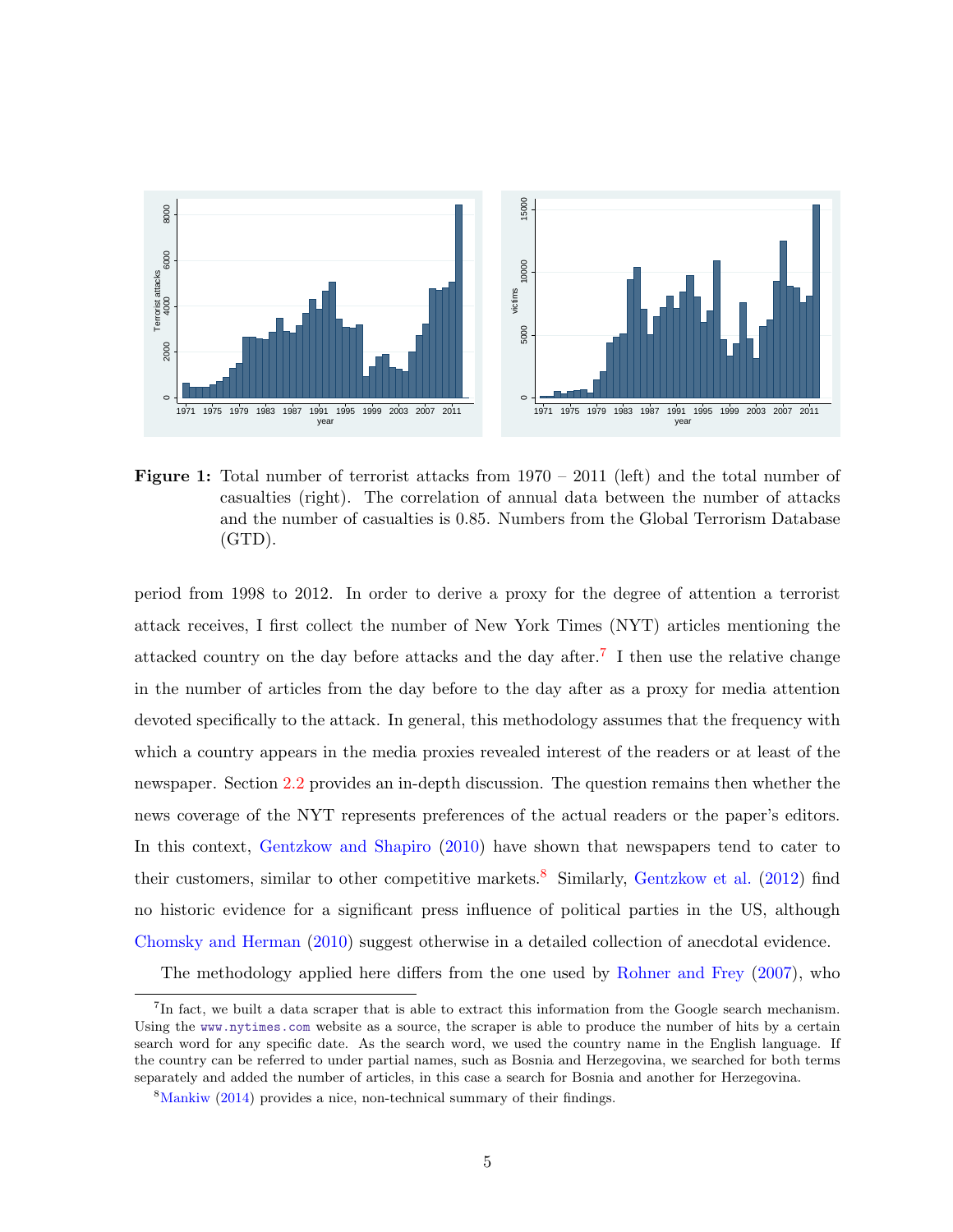measure the number of times the word "terrorism" appears over a given time period. However, it is not clear per se that the word terrorism would be used in an article mentioning the incident. For example, some incidents may only be identified as terrorist strikes days or weeks after the attack. In addition, other words could be used, such as "terrorist attack," which would not be picked up by the search for a single word. Further, and specifically related to my methodology described above, it would be difficult to establish a reference point to the number of articles mentioning the word "terrorism." Yet most importantly, it would be difficult to identify coverage of a particular attack in, say, Afghanistan on a given day by searching for the word "terrorism" and attributing that article specifically to the country Afghanistan. Thus, to keep a common framework that is able to best identify coverage of an attack in a particular country, I choose the number of articles mentioning a country's name.

I choose the NYT for several reasons. First, the NYT has the highest circulation among daily newspapers in the US (1,250,000 according to [Times,](#page-50-6) [2014\)](#page-50-6) after the Wall Street Journal (see [Lulofs,](#page-49-7) [2013\)](#page-49-7). Contrary to the Wall Street Journal, however, the NYT is considered a general interest newspaper and not a business newspaper. Second, the NYT is a national newspaper that is much more evenly distributed all around the US than other national daily newspapers, such as the Los Angeles Times or the New York Post. In this context, [George and Waldfogel](#page-48-7) [\(2006,](#page-48-7) pages 436 and 437) and [Rohner and Frey](#page-50-3) [\(2007,](#page-50-3) page 138) provide a good summary of why the NYT is the most suitable candidate for a representative daily newspaper that operates on a national basis within the US. [George and Waldfogel](#page-48-7) [\(2006\)](#page-48-7) also point out that the NYT "targets readers with tastes for cultural and international coverage," which proves to be important in the context of this paper, as I consider terrorist attacks carried out all over the world. [Rohner](#page-50-3) [and Frey](#page-50-3) [\(2007\)](#page-50-3) provide a similar reasoning and their findings are closely replicated when using another internationally recognized newspaper, the Neue Zürcher Zeitung. Third, the NYT has been ranked as the world's highest-quality newspaper by leaders in business, politics, science, and culture (see [Rohner and Frey,](#page-50-3) [2007,](#page-50-3) and [Merrill,](#page-49-8) [1999\)](#page-49-8). Similarly, the international search engine 4imn ranks the NYT as number one in their Newspaper Web Ranking [\(4IMN,](#page-46-4) [2014\)](#page-46-4). In summary, the NYT appears to be the natural and representative choice in the context of analyzing the response of the US media to terrorist attacks.

Regarding comprehensive information on terrorist attacks, the GTD provides an excellent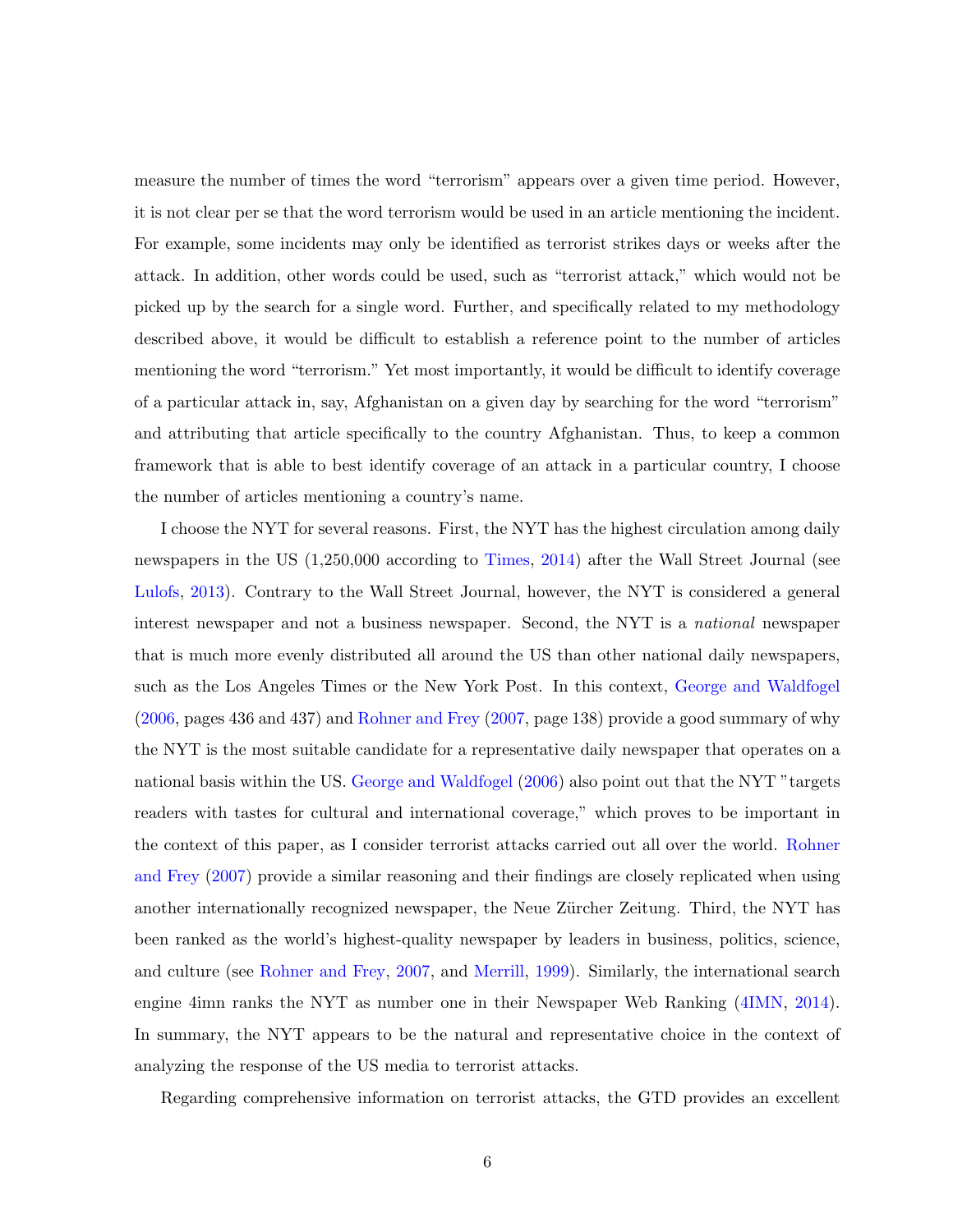database, listing the country and date of every individual attack, among other characteristics, which are discussed below. I proxy media attention devoted to the terrorist attack by the relative change of the number of articles from the day before the attack to the day after. For an attack  $a$  in country  $i$  on day  $t$ , I choose the formula

$$
(NYT response)_{a,i,t} = \frac{(\# of hits)_{i,t+1} - (\# of hits)_{i,t-1}}{1 + (\# of hits)_{i,t-1}} \tag{1}
$$

to derive the relative change in media attention related to the attack from the day before  $(t-1)$ to the day after  $(t + 1)$ . For example, if the word "Albania" is mentioned four times on the day before an attack in Albania and seven times on the day after the attack, then the relative change in media attention here would be  $\frac{7-4}{1+4} = 0.6$ .

#### <span id="page-9-0"></span>2.2 Alternative Measurements

There are several reasons for choosing this proxy of media attention. First, purely taking the country hits on the day after the attack, without considering the attention received on the day before, can skew the variable towards those countries that generally receive better media coverage by the NYT. Thus, we would not observe a proxy for the media impact caused by the terrorist attack exclusively, as this variable can be confounded by the general NYT media coverage of the country. Using the relative change in coverage from the day before the attacks to the day after provides a measurement relative to the common number of articles of a country. Implicitly, I assume that the day before the incident is an average day in terms of how much the NYT reports on the country. Of course, this assumption is not necessarily always correct and the measurement is bound to be noisy. However, there is no reason to expect any systematic bias, especially when introducing country fixed effects, in addition to numerous country and time specific characteristics.

Second, I do not take the basic percentage change, but rather divide the difference between the hits by  $1 + (\# of hits)_{t-1}$ . The reasons here are rather practical, ensuring that countries with zero articles on the day before the attack are not discarded from the sample. Thus, the derived measurement is not an actual percentage change in news coverage, but a slightly modified version of the percentage change. However, the derived results are robust to using different estimation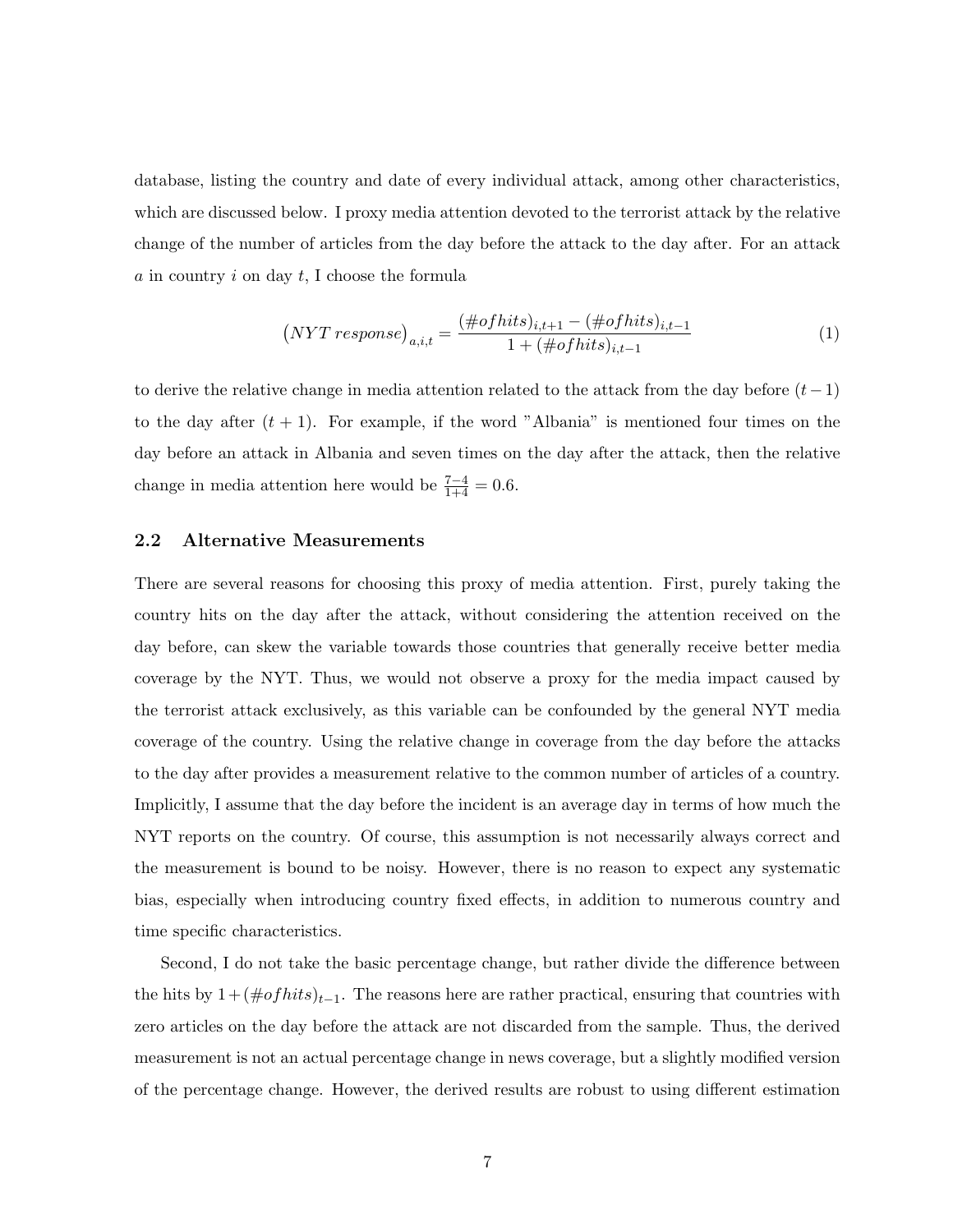techniques for media response, as displayed in Table [3.](#page-27-0) Specifically, the results are virtually unchanged when using a pure percentage change or when adding a one to the numerator as well.

Third, the validity of this measurement rests on the assumption that the NYT would mention the country name in a report about the attack. This assumption is strong and may be violated in some cases. For example, a terrorist attack in Chicago would not lead the NYT to report on an attack in the "United States," but rather in "Chicago." Similar reasoning applies not only to US locations, but also to major cities in Europe (e.g., the Madrid bombings in 2004 or the London bombings in 2005) or generally countries and cities that are better known amongst readers of the NYT. There are several ways to cope with that. Most importantly, I exclude attacks in the United States and the analysis incorporates country fixed effects as a robustness check.

Fourth, proxying media attention this way assumes that the attack is an isolated incident around which nothing else out of the ordinary happens. For instance, if there was an attack in Liberia on August 17, 2004, but another attack in the same country on August 19, 2004, then the day after the first attack coincides with the day before the second attack. Thus, the chosen measurement can be noisy. I cope with this problem in two ways. First, the empirical section does not consider the sample by terrorist attack, but rather by terrorist attack day. This means that I group terrorist attacks in the same country on the same day together. For example, Algeria experienced three isolated terrorist attacks on January 10, 1998, and all attack variables reflect the combined characteristics of these three attacks.<sup>[9](#page-10-0)</sup> Section [2.7](#page-17-0) provides details. Second, all analyses include four binary variables capturing if there was another attack in the same country in the one and two day(s) before and after the attack day. All derived results are robust to only using "isolated" attack days, meaning that no other terrorist attacks in the two days before or after the considered attack day occurred in that country (see Table [3\)](#page-27-0). Further, the results are robust to including variables measuring the total number of global terrorist attacks on the same day, the day before, and the day after the attack.

Finally, in order to rule out the effect of outliers, I eliminate all observations where the relative change in media attention lies more than two standard deviations above the mean. Here

<span id="page-10-0"></span><sup>9</sup>The GTD codebook provides a detailed explanation of how they distinguish between isolated and combined attacks on pages 8 and 9. The codebook is available under [http://www.start.umd.edu/gtd/downloads/Codebook.](http://www.start.umd.edu/gtd/downloads/Codebook.pdf) [pdf](http://www.start.umd.edu/gtd/downloads/Codebook.pdf).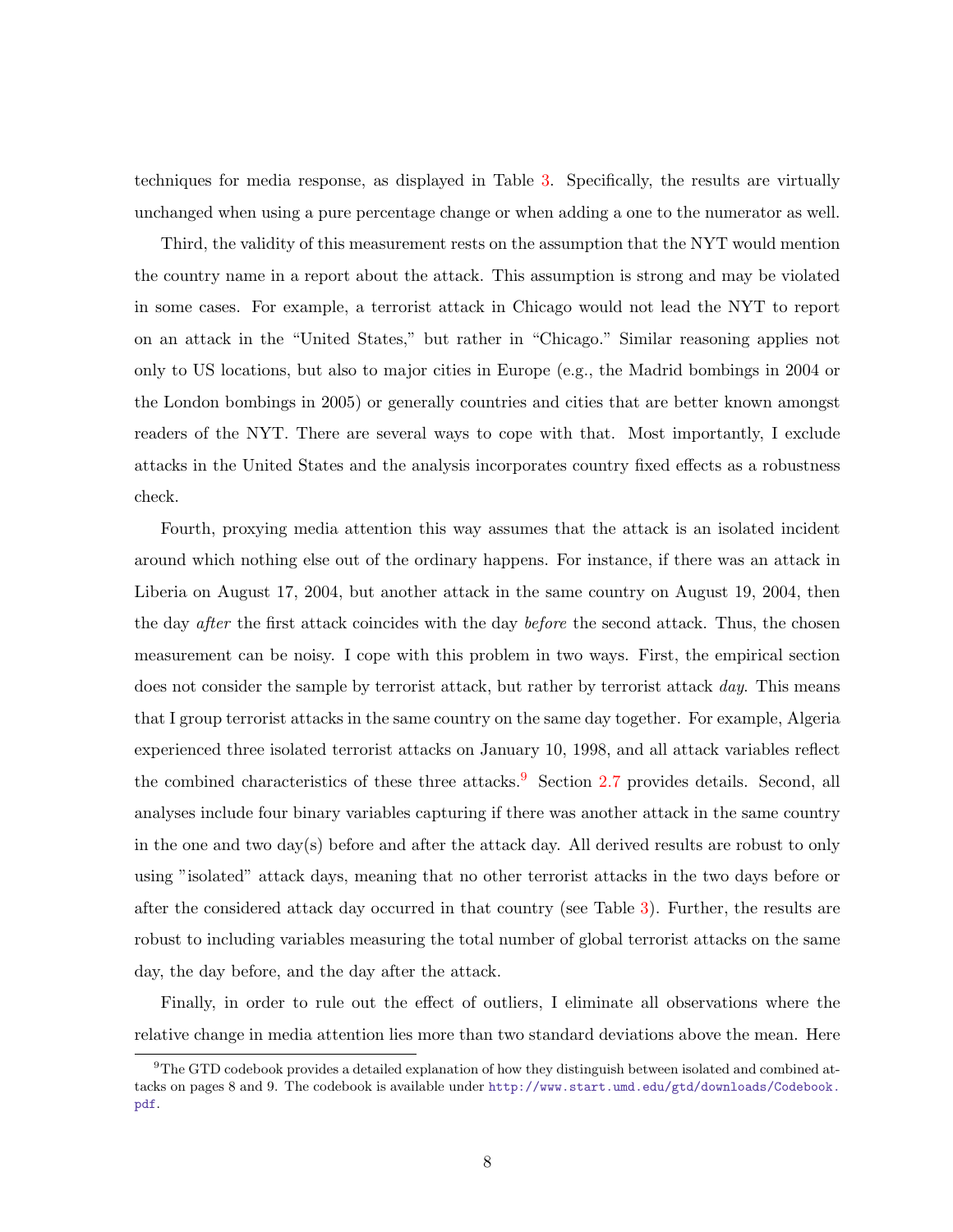again, all results are robust to using the entire data set (see Table [3\)](#page-27-0).

In alternative specifications (available upon request), I also conducted analyses using the deviation from the average coverage of three days before the event to the three days thereafter. However, given the high frequency of attack days in some countries, the data produces a high number of overlapping observations, i.e. the day(s) before an attack coincide with the day(s) after the previous attack. This makes the derived measurement for media attention rather noisy. However, the derived results are closely replicated when using this measurement. A main difference lies precisely in elevated standard errors of the respective coefficients, indicating a larger degree of statistical noise.

But, even when using the relative change in coverage from the one day before the attack to the one day after, the measurement remains subject to noise if, for example, one of the days (either before or after attacks) is marked by major events, such as domestic elections, sports events, or religious holidays. In this case, a more detailed search terminology can be of advantage, for instance using the name of the organization claiming the attack. However, this would complicate an international and intertemporal comparison, as it is not always clear which name of the organization to use (e.g., Al-Qaeda versus Al-Qaida), let alone if an internationally recognized name exists at all. In addition, the act of publicly taking responsibility for an attack sometimes occurs days or weeks after the attack, which would further complicate the derivation of a consistent measurement of media attention. Thus, using the country name as the search term seems to be the most suitable indicator to derive a consistent and comparable measurement.

#### 2.3 Potential Determinants Of Media Attention

Which kind of characteristics could be associated with the NYT response rate to terrorist attacks? The following description focuses on the variables included in the baseline estimations. Extensions then include additional variables, which are mentioned in section [2.4](#page-13-0) and discussed in more detail as they are added. The reason for referring variables to the main estimation or the extensions either goes back to data availability or the generality of some variables versus more specific characteristics.

First, I include the features of the attack day, namely the attack form (suicide attack, among others), the number of deaths, the number of attacks on that day, and the numerous types of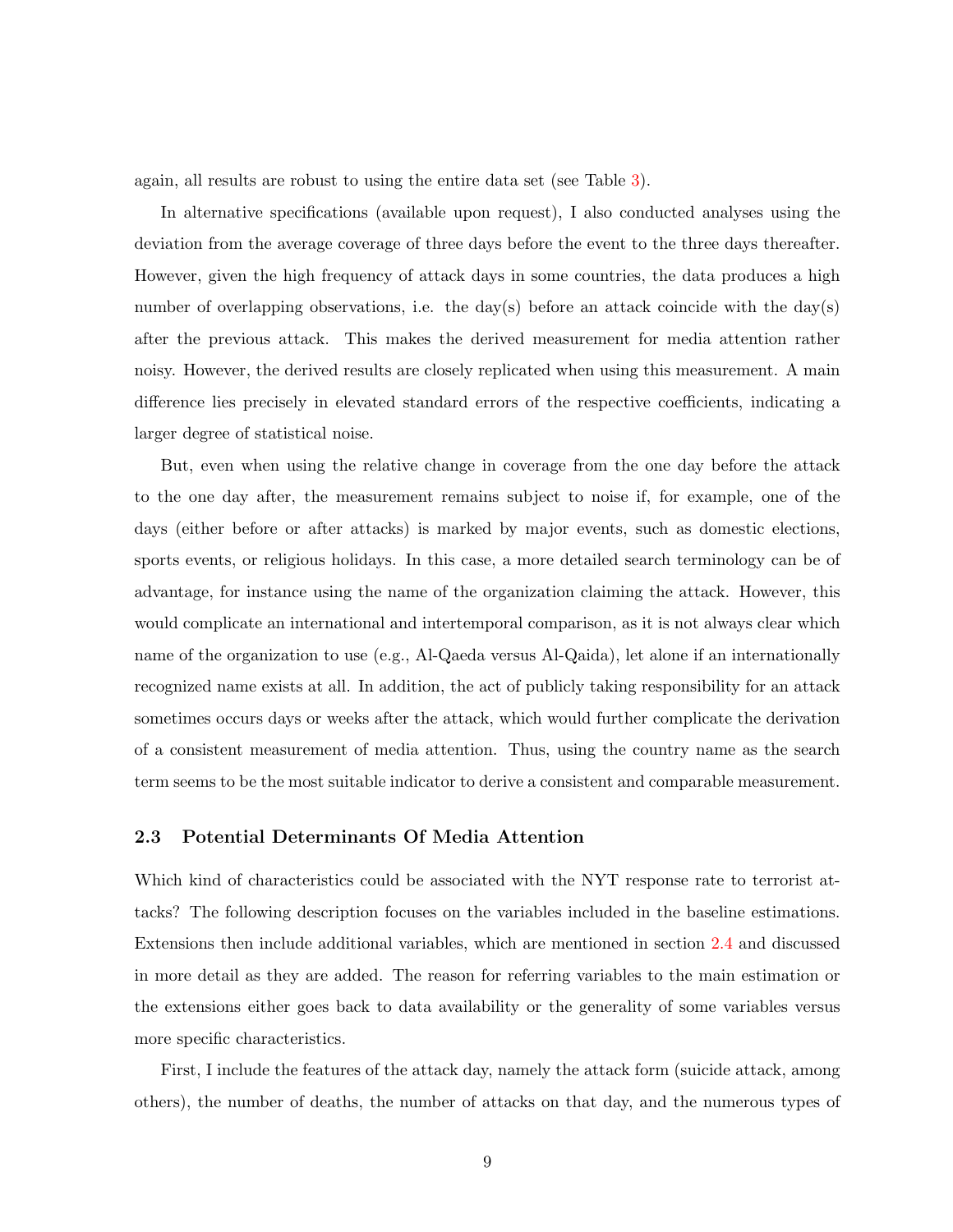weapons (e.g., firearms, explosives) and targets (e.g., government, business). Most naturally, one may assume that attacks demanding more casualties would cause a larger rate of media response, as indicated by [Rohner and Frey](#page-50-3) [\(2007\)](#page-50-3). Similarly, if a country experiences several terrorist strikes on one day, coverage may react correspondingly. The remaining attack features are intended as control variables and are not discussed in detail. In alternative estimations (not displayed), I also incorporated the number of people that were wounded in the attack, but this variable never produced statistical significance on conventional levels and the derived results remain virtually unchanged.

Second, the analysis adds the societal aspects of the attacked nation, such as the size of the population and the religious composition. Regarding population size, one may suspect that incidents in bigger countries could be subject to more intense reporting, as potentially more people would be affected by the attack and its consequences. As for the religious composition, the agenda of many terrorist organizations contains religious motives and thus reporting may be affected by how religious a country is. The connection between religious motives and terrorism has long been established (for some recent evidence see [Gassebner and Luechinger,](#page-48-4) [2011\)](#page-48-4). Unfortunately, it is not possible to derive a consistent measurement for whether the attack itself was conducted out of religious motivations. Nevertheless, the attacked country's religious composition may be an indicator.

Third, I add geographic characteristics of the attacked country to the list of potential determinants, specifically continental fixed effects and the closest border-to-border distance to the US. For instance, [Tavares](#page-50-7) [\(2003\)](#page-50-7) implies that the distance to donor countries can matter in determining foreign aid. Similarly, [Duque et al.](#page-47-9) [\(2014\)](#page-47-9) show that decisions regarding military interventions by the United Nations can be influenced by the distance to the US, one of the major influential powers in the United Nations Security Council. [Perkins and Neumayer](#page-50-8) [\(2008\)](#page-50-8) show geographical proximity to matter for military decisions in general. One possible explanation of this finding is that we simply care more about events that happen closer to us. Thus, the NYT coverage of a terrorist attack may also be driven by the attack's geographical distance to the NYT's core readers: US Americans.

Fourth, variables related to time are added, namely fixed effects for the weekday, month, and year of the attack. A priori, there is no reason to expect that all weekdays, months, or years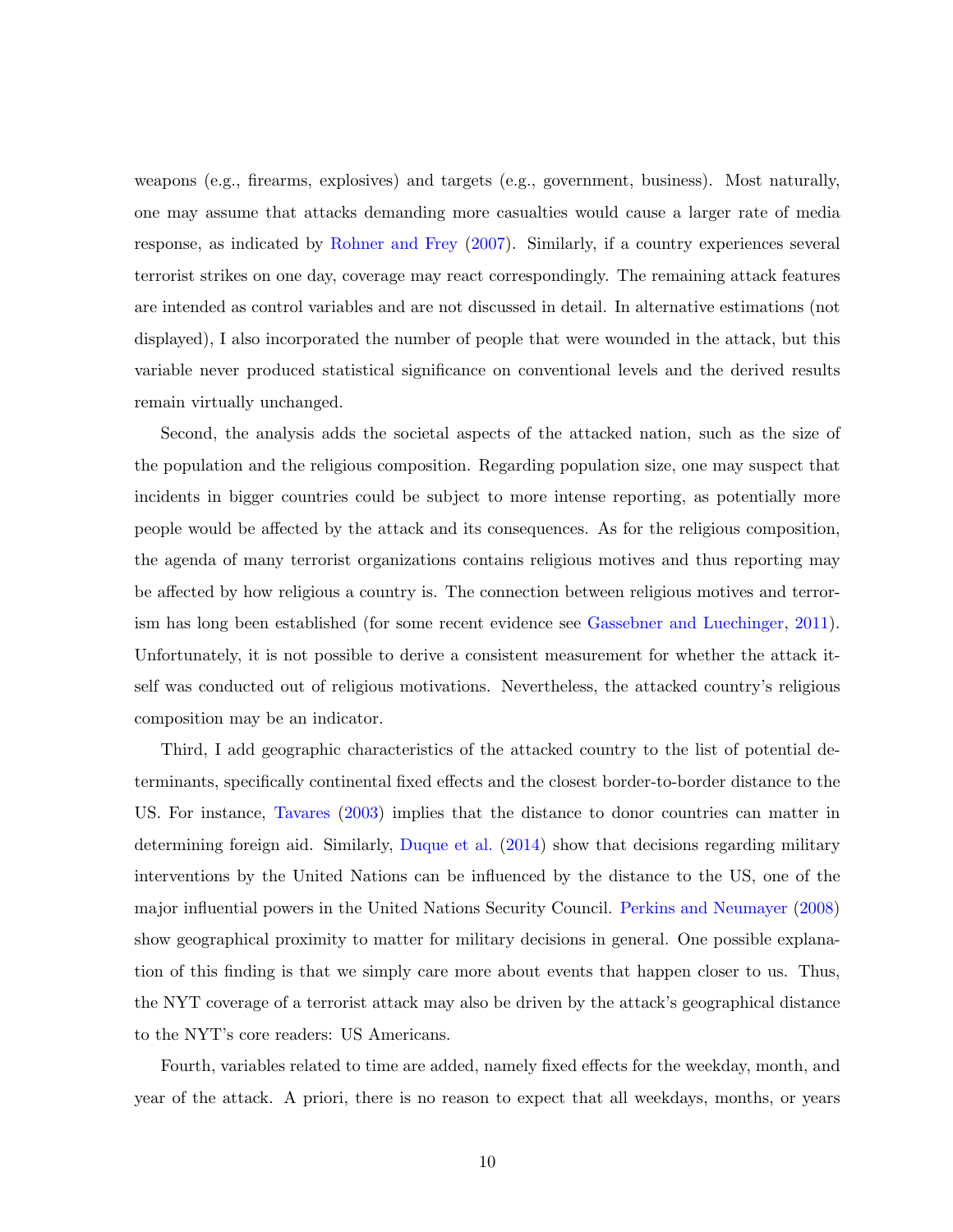are equal in terms of the media impact of terrorism. For instance, after 9/11 the US radar for terrorism has certainly been sharper. Regarding weekday fixed effects, one may argue that not all days in news coverage are the same. For example, a day during the week may generally be covered differently by the NYT, as opposed to a day on the weekend. Additional estimations also take into account country specific time trends.

Fifth, I include economic aspects of the attacked nation, both in general (e.g., income levels), but also in relation to the US (such as bilateral trade relationships). Numerous papers have shown that terrorism can be related to income levels or overall relationships with other countries, such as the extent of international trade. In this context, one may consider, for example, [Abadie](#page-46-3) [\(2006\)](#page-46-3) or [Enders and Hoover](#page-47-10) [\(2012\)](#page-47-10). By incorporating these variables into the analysis, I test whether these aspects are also related to the coverage of terrorist attacks. For instance, including the bilateral trade relationship with the US marks closer economic ties and US readers of the NYT may naturally be more interested in any terrorist strikes occurring there. Similar arguments can be made for foreign direct investment levels. In addition, the empirical section considers the importance of natural resources and oil in the attacked country.

Finally, the empirical framework considers political characteristics. Here again, I am including both individual features of the attacked nation, such as the regime form and the political orientation of the ruling government, as well as the relationship with the US (e.g., voting affinity in the United Nations with the US). Previously, [Chomsky and Herman](#page-47-8) [\(2010\)](#page-47-8) have suggested that the US media may report differently from countries around the world, stating that the political relationship to the US could play a role. The following empirical framework will be able to test these claims on a large number of observations and across a large number of countries (161).

#### <span id="page-13-0"></span>2.4 Main Estimation Method And Variables

The empirical strategy first employs a standard OLS framework to estimate the factors associated with the change in media attention (NYT response). If one accepts that statistical noise, i.e., country specific news unrelated to attacks on the day before or after, is mitigated by a large number of observations, then the coefficient on the characteristics included in a regression estimating the change in news coverage can be interpreted as being directly related to the NYT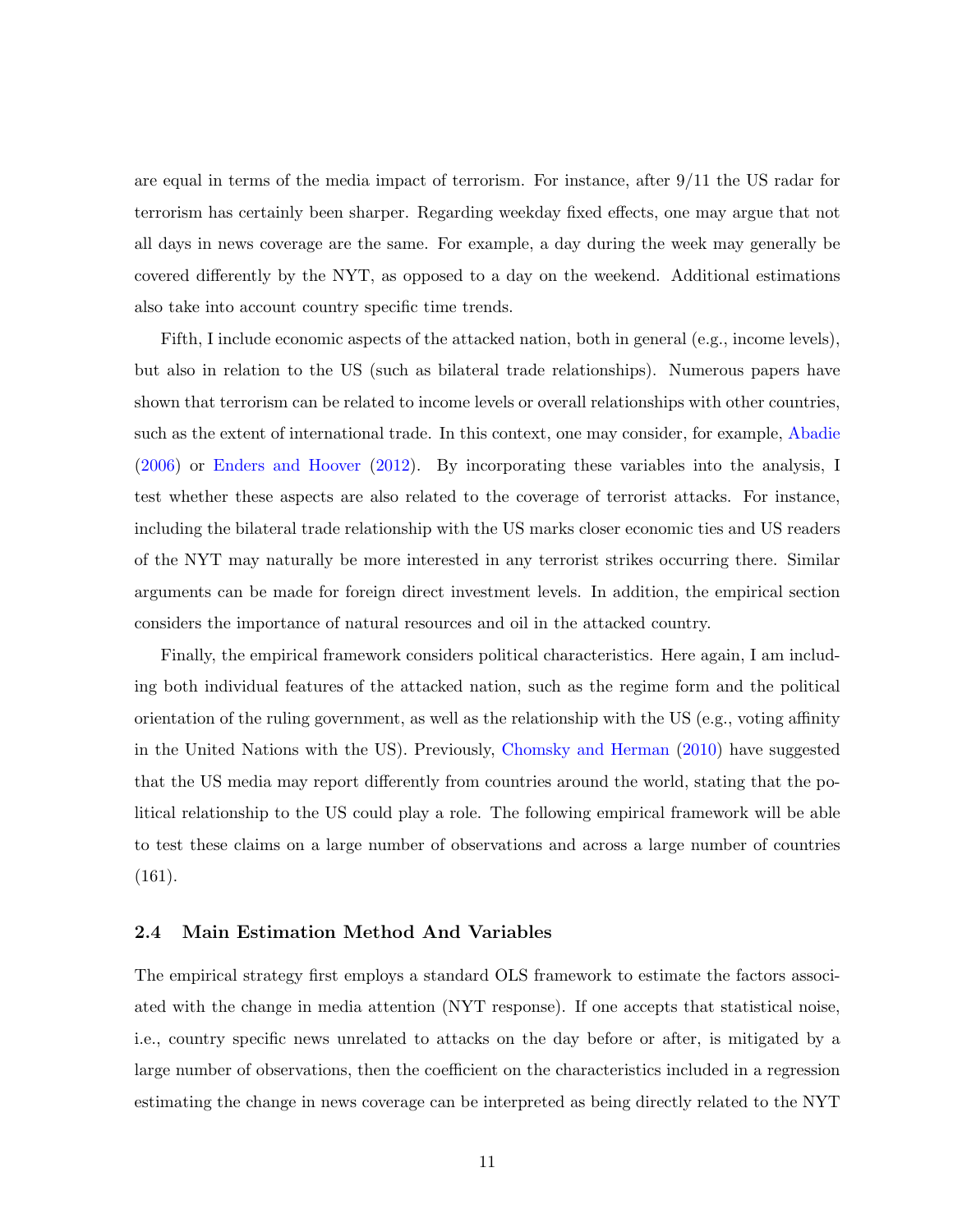response. If measurement error does occur, we would have no reasons to suspect a systematic upward or downward bias. In other words, I can not think of a systematic upward or downward bias in either the number of articles on the day before the attack or on the day after. Thus, if anything, standard errors can be inflated, but the derived coefficients should be unbiased. In additional estimations, I incorporate country fixed effects to further mitigate a potential countryspecific differences in the NYT response rate. In particular, the basic regression framework of estimating the NYT response to attack day  $a$  in country  $i$  and year  $t$  takes the following form:

<span id="page-14-1"></span>
$$
(NYT\ response)_{a,i,t} = \alpha_0 + \alpha_1 \Gamma_a + \alpha_2 \Theta_{i,t} + \alpha_3 \Pi_i + \alpha_4 \Phi_t + \alpha_5 \Omega_{i,t} + \epsilon_{a,i,t}.
$$
 (2)

To capture any factors that can potentially affect the media reaction by the New York Times, I distinguish between five categories of variables:

- Attack features  $(\Gamma_a)$ , including a binary variable for suicide attacks and variables measuring  $(i)$  the number of victims on the attack day,  $(ii)$  the number of attacks on this day,  $(iii)$  a binary variable whether at least one attack was successful,  $(iv)$  9 different attack types,  $(v)$  22 target types,  $(vi)$  9 weapon types, and  $(vii)$  dummy variables for whether the country experienced attacks one or two days before (and after) this attack day.<sup>[10](#page-14-0)</sup> All results are robust to including a variable measuring the number of attacks in the same country in the preceding seven days.
- Societal characteristics  $(\Theta_{i,t})$ , including population size and the fractions of Catholic, Muslim, and Protestants in society.
- Geographical characteristics  $(\Pi_i)$ , adding the geographical distance (closest border-toborder) from the attacked country to the US and continental fixed effects. Further estimations use regional or country fixed effects, but also country specific time trends, extending  $\Pi_i$  to  $\Pi_{i,t}$ .

<span id="page-14-0"></span><sup>&</sup>lt;sup>10</sup>The attack types include assassination, hijacking, kidnapping, barricade incident, bombing/explosion, unknown, armed assault, unarmed assault, and facility/infrastructure attack. The target types contain business, government (general), police, military, abortion related, airports & aircraft, government (diplomatic), educational institution, food or water supply, journalists & media, maritime, NGO, other, private citizen & property, religious figures/institutions, telecommunication, terrorists/non-state militias, tourists, transportation (other than aviation), unknown, utilities, and violent political parties. Weapon types include biological, chemical, nuclear, firearms, explosives/bombs/dynamite, incendiary, melee, vehicle, and sabotage equipment. Naturally, one of each group is automatically excluded as the reference variable.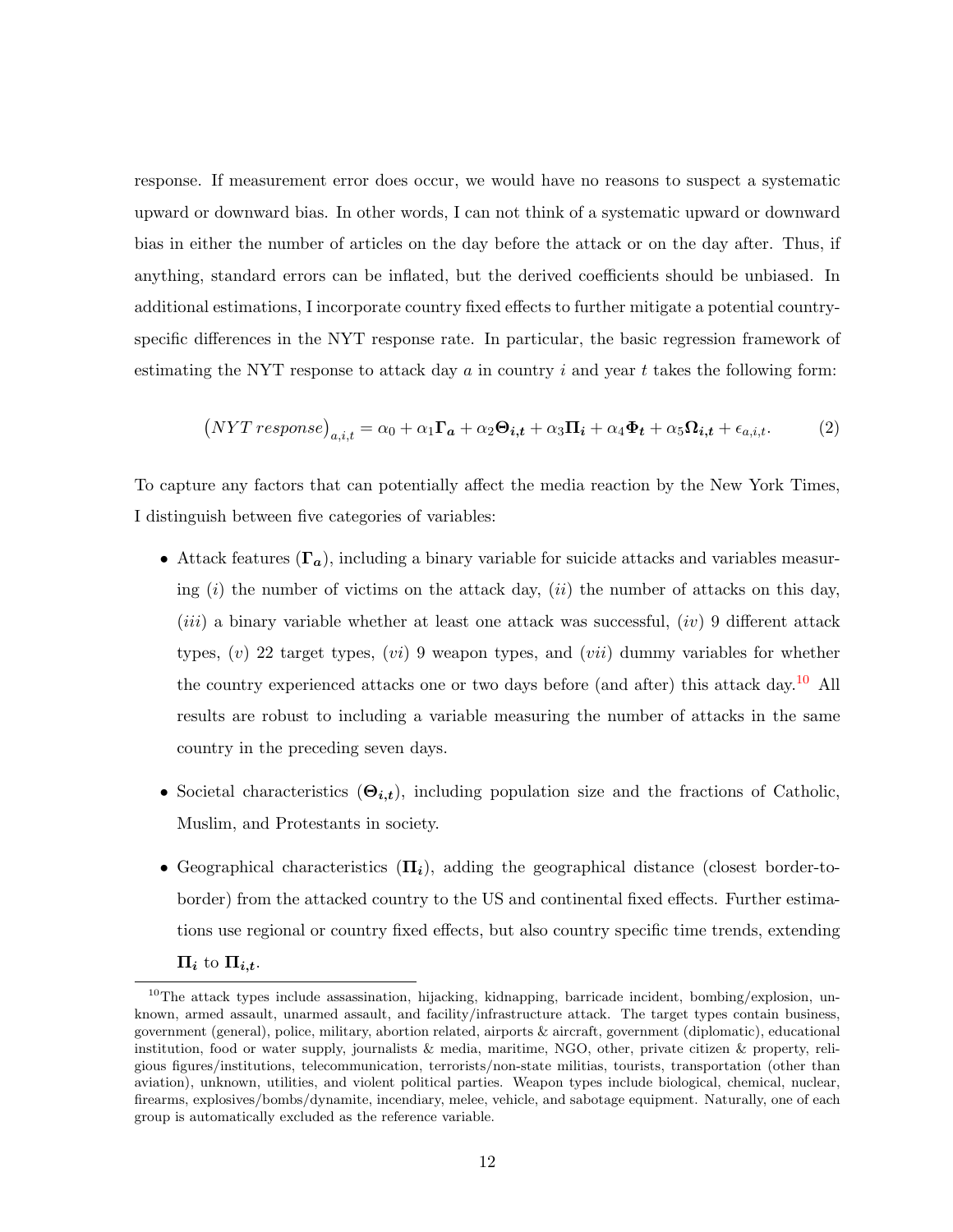- Time characteristics  $(\Phi_t)$ , specifically year, month, and weekday fixed effects.
- Economic and political characteristics  $(\Omega_{i,t})$ , including GDP per capita, the political regime form, and press freedom of the attacked country. Extensions to the main results also consider contemporaneous conflicts in the attacked country, the a priori assessed political terror risk, trade relationships (general and bilateral between the attacked nation and the US), natural resources, and foreign direct investment. Finally, I include binary variables for countries ruled by leftist and rightist administrations, with centrist governments and undefined administrations forming the omitted category.

The empirical estimations will highlight the role of suicide missions, distance to the US, and the political orientation of the attacked country. However, the findings related to the additional characteristics listed above are also discussed.

#### 2.5 Suicide Missions Versus Common Attacks And Political Orientation

Additional estimations then focus on the exceptional role of suicide attacks. In this context, I use the Oaxaca-Blinder decomposition to analyze suicide versus non-suicide attacks.<sup>[11](#page-15-0)</sup> The methodology was introduced by [Blinder](#page-46-5) [\(1973\)](#page-46-5) and is mostly employed in wage regressions to investigate gender or race differentials (e.g., see [Grove et al.,](#page-48-8) [2011\)](#page-48-8). However, the methodology in itself is not limited to analyzing labor markets. In general, the strategy allows the econometric model to produce different coefficients of all variables for one group of observations versus another, such as females versus males in wage regressions. This allows the researcher to distinguish between an "explained" portion of the difference in outcomes (labeled endowments) and an "unexplained" portion owed to different returns to explanatory variables (labeled coefficients).

Applied to gender differences in wages, this means that some attributes may be valued differently for females than for males, allowing for a more fine-grained explanation of the origins of gender wage differences. Applied to this paper, the Oaxaca-Blinder decomposition allows for tracing out differences in media response owed to endowments and coefficients, for example distinguishing between suicide and non-suicide attacks. In other words, the methodology is able to distinguish whether any differences in media attention between suicide and non-suicide attacks

<span id="page-15-0"></span> $11$ See [Jann](#page-49-9) [\(2008\)](#page-49-9) for the related Stata commands.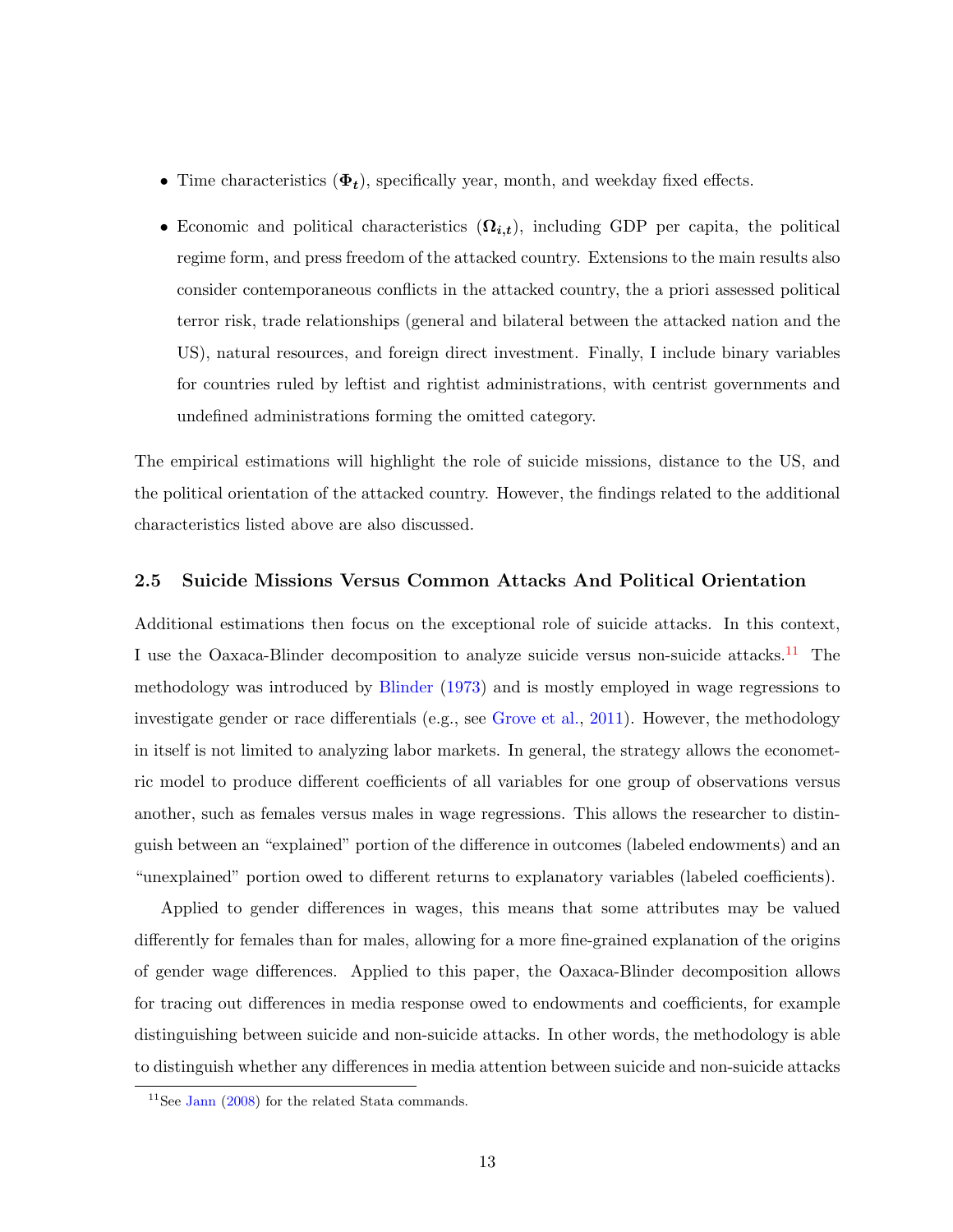can be traced back to differences in the explanatory variables from equation [2](#page-14-1) (e.g., number of casualties) or the coefficients (e.g., casualties from suicide attacks are receiving different attention than casualties from non-suicide attacks). The decomposition first carries out two individual estimations, using suicide  $(S)$  and non-suicide attacks  $(NS)$  as separate samples. For ease of exposition, the following equations omit superscripts  $(a, i, t)$  and summarize all explanatory variables depicted in equation [2](#page-14-1) into  $X^S$  for suicide attacks and  $X^{NS}$  for non-suicide attacks. The individual estimations then become

$$
(NYT response)^{S} = \beta^{S} \mathbf{X}^{S} + \delta^{S}
$$
\n(3)

and

$$
(NYT response)^{NS} = \beta^{NS} \mathbf{X}^{NS} + \delta^{NS}, \tag{4}
$$

where  $\delta^S$  and  $\delta^{NS}$  relate to the respective error terms. As a next step, the mechanism decomposes any differences in the outcome variable (the NYT response rate) into differences in the mean from observed characteristics (different endowments) and differences in the mean of the returns to these characteristics (different coefficients). Denoting means with upper bars, the decomposition can be written as

<span id="page-16-0"></span>
$$
\overline{(NYT\ response)}^S - \overline{(NYT\ response)}^{NS} = \overline{(X^S - X^{NS})}\beta^{NS} + \overline{X^{NS}}(\beta^{NS} - \beta^S). \tag{5}
$$

The first term on the right-hand side corresponds to the differences in endowments (e.g., more casualties from suicide than from non-suicide attacks). The second term isolates differences in coefficients (e.g., the number of casualties from suicide attacks draws a different NYT response than from non-suicide attacks). In this case, equation [5](#page-16-0) uses non-suicide attacks as the baseline, given that they constitute the vast majority of terrorist attacks (92 percent).

A similar analysis is then also carried out when distinguishing between attacks occurring in countries ruled by leftist administrations versus non-leftist administrations, as the political orientation of the ruling government turns out to produce interesting differences in the NYT response rate.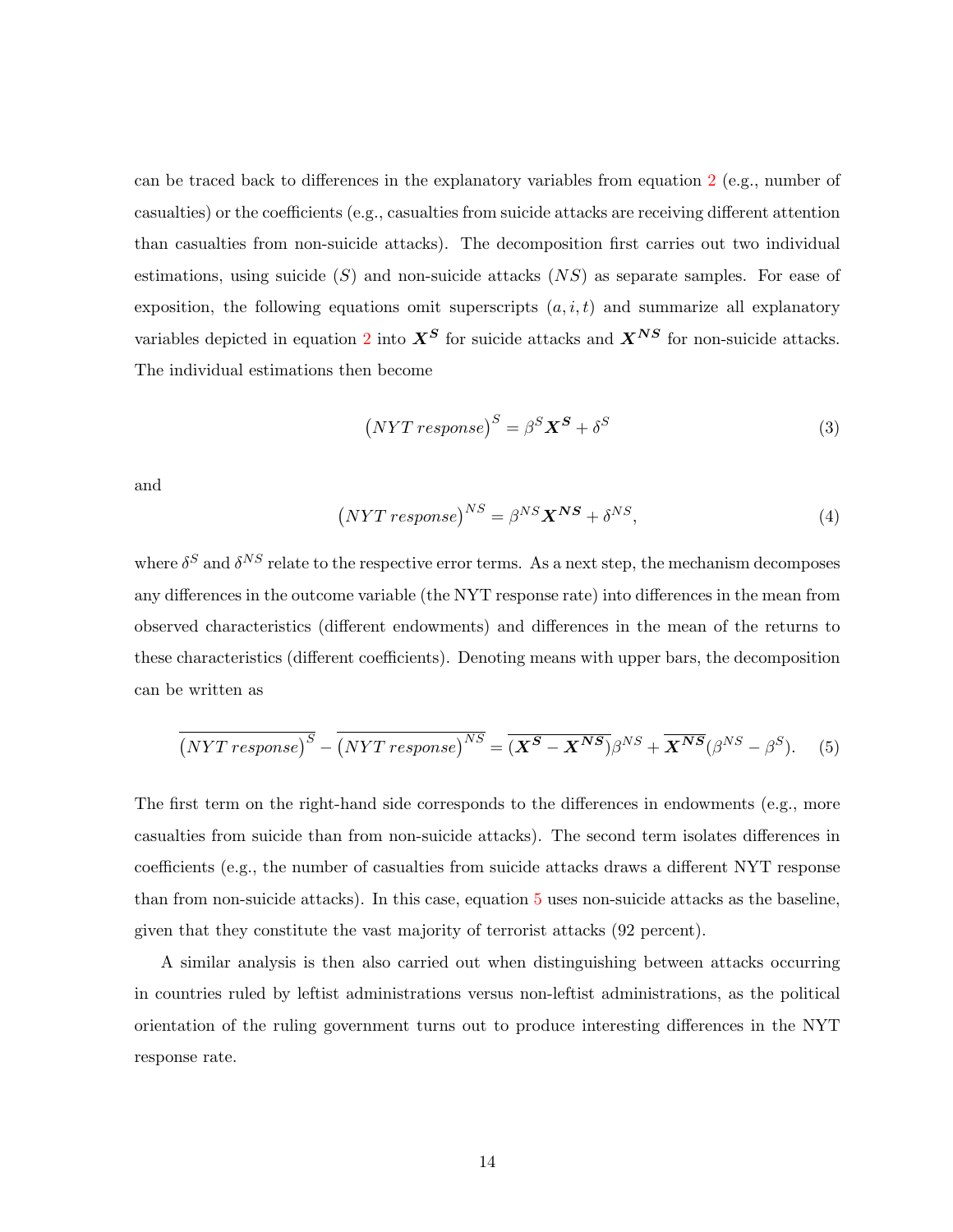#### 2.6 Methodology To Predict Future Attacks

In Section [5,](#page-38-0) the analysis then proceeds to predicting future attacks. Previously, [Rohner and](#page-50-3) [Frey](#page-50-3) [\(2007\)](#page-50-3) have indicated that media attention may itself Granger cause terrorist incidents. So, is media coverage of an attack in any way predictive of a future attack, even after controlling for other observable characteristics? First, I conduct logit regressions, estimating the likelihood of another terror attack in the same country within seven days' time. Similarly, I use a negative binomial regression framework to regress the number of days until the next day of terror attacks in the same country on a subset of the variables derived in equation [2](#page-14-1) and other, previously suggested determinants of terror attacks. Given that the outcome variable here is countable, but highly dispersed, I employ a negative binomial regression framework (see [Long and Freese,](#page-49-10) [2006,](#page-49-10) or [Cameron and Trivedi,](#page-46-6) [2009\)](#page-46-6).

In particular, I include the attack characteristics (attack type, target, and weapons used), month and weekday fixed effects, and regional fixed effects. The reason for including regional fixed effects, as opposed to country fixed effects, is simply that the dependent variable (probability of another attack in seven days) does not show enough variation for a variety of countries. In terms of additional controls, previous literature has produced several persistent correlates of terrorist attacks. For the set of control variables, I follow Krueger and Malečková [\(2003\)](#page-49-3) by incorporating population size, income levels, and proxies for civil liberties and education. Further, I follow [Abadie](#page-46-3) [\(2006\)](#page-46-3) who finds that linguistic fractionalization in a country can foster terrorist activities. In order to account for the importance of religious motives for a variety of terrorist organizations, the regressions also control for religious fractions of the Catholic, Muslim, and Protestant population. Finally, I also incorporate binary variables whether the country is currently experiencing an armed conflict.

#### <span id="page-17-0"></span>2.7 Sample Data

Focusing on days with terror attacks by country since 1998, Figure [2](#page-18-0) shows their geographical distribution. The majority of attacks have occurred in the Middle East, but also in Russia, Western Europe, Colombia, and several African nations. Figure [3](#page-20-0) provides an overview of the average NYT response rate for each sample country. Beyond some Western European countries like Germany and Italy, Brazil, Russia, some Middle Eastern countries, and Northern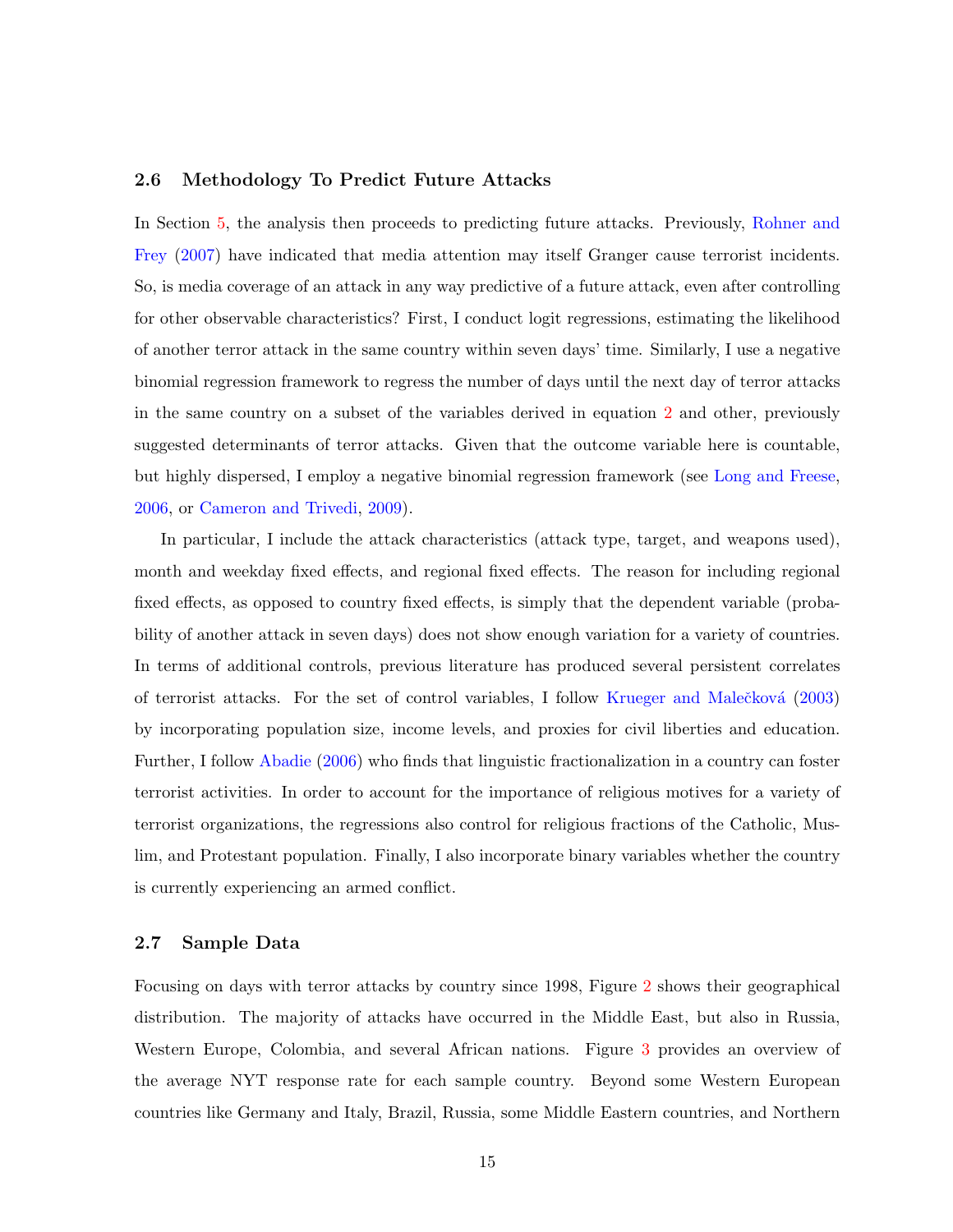<span id="page-18-0"></span>

**Figure 2:**  $\#$  of terror attacks between 1998 and 2012

Africa appears to receive more attention than, for example, countries in the center of Africa. In addition, terrorist attacks in countries adjoining the US are receiving substantially more coverage. Surprisingly, attacks in Iran and Saudi Arabia seem to draw less attention than attacks in their neighboring countries. Notice that 56 attacks could not be assigned an exact date in the GTD database and are therefore omitted from the analysis, explaining no information in Figure [3](#page-20-0) for countries like Botswana, Mongolia, or Oman. The complete list of sample countries with their number of attack days, the percentage of days with suicide missions, and the average NYT response rate is displayed in Table [A1.](#page-52-0)

Table [1](#page-19-0) displays all variables used in the analysis, including their descriptive statistics and sources. After removing outliers in terms of the change in NYT news (any NYT response more than two standard deviations beyond the mean), the sample consists of 24,464 observations. On average, the NYT response rate  $\left(\frac{(\# of hits)_{t+1} - (\# of hits)_{t-1}}{1 + (\# of hits)_{t-1}}\right)$  lies around 1.98 with a standard deviation of about 9.31.

Within these attack days, about eight percent were marked by at least one suicide attack, a particularly terrifying form of terrorism. Suicide attacks have experienced a strong rise over the past decades, as shown in Figure [4.](#page-21-0) In fact, suicide attacks have not only increased in absolute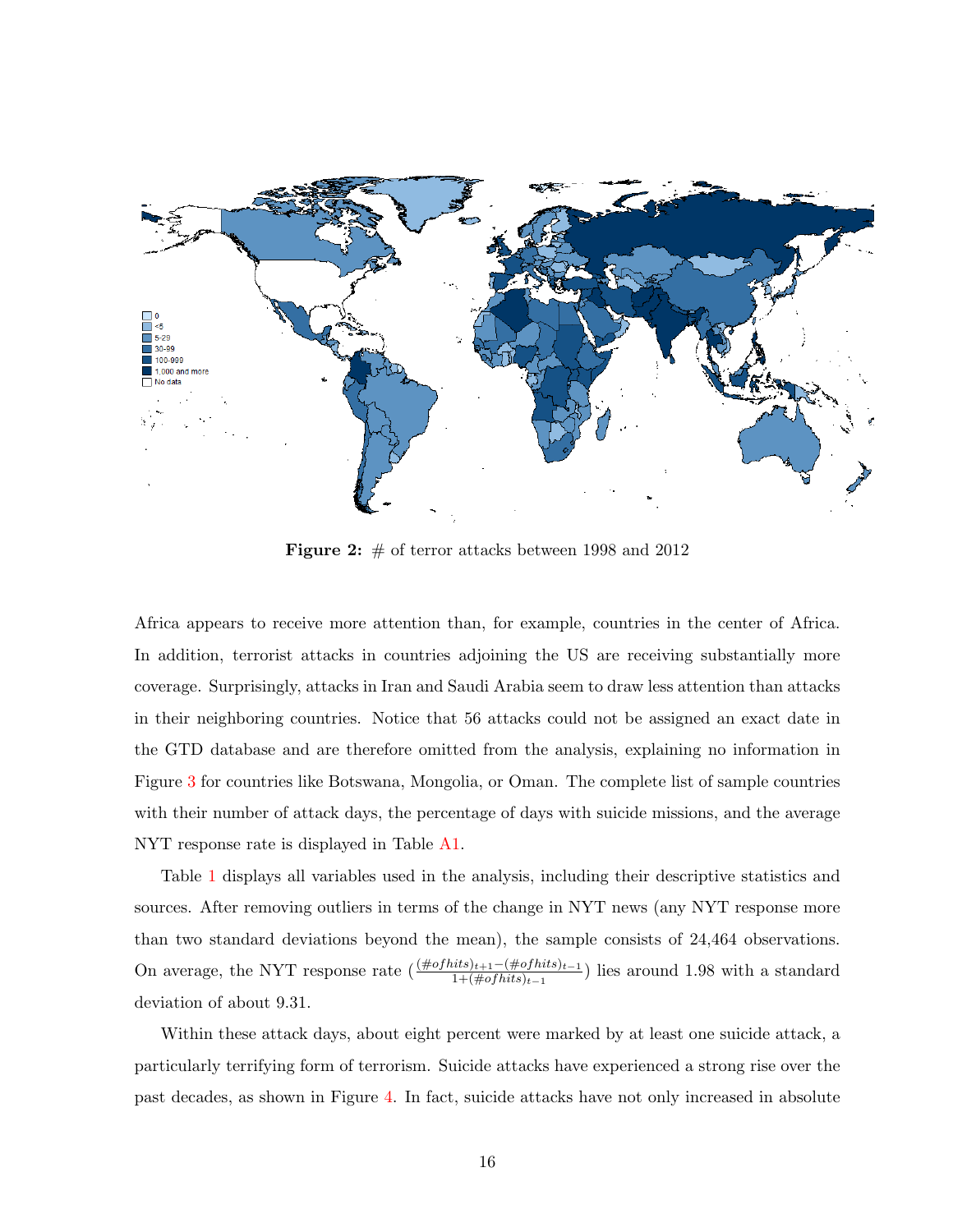<span id="page-19-0"></span>

| Variable                                             | Mean                     | (Std. Dev.)           | Min.                           | Max.                     | N                | Source & Definition <sup>a</sup> (if applicable)                                                                                                 |
|------------------------------------------------------|--------------------------|-----------------------|--------------------------------|--------------------------|------------------|--------------------------------------------------------------------------------------------------------------------------------------------------|
| NYT response                                         | 1.98                     | (9.31)                | $-1$                           | 78.90                    | 24,464           | Google<br>search<br>within<br>www.nytimes.com,<br>formula<br>$(\# of hits)_{i, t+1} - (\# of hits)_{i, t-1})$<br>for<br>$1+(\# of hits)_{i,t-1}$ |
| Suicide attack                                       | 0.08                     | (0.27)                | $\boldsymbol{0}$               | $\mathbf{1}$             | 24,464           | attack days $t$<br>$GTD$ , $= 1$ if suicide attack happened                                                                                      |
| $#$ of deaths                                        | 4.34                     | (12.99)               | $\mathbf{0}$                   | 518                      | 24,464           | that day in that country<br>GTD, # of combined victims in this<br>country from all terrorist attacks on                                          |
| $#$ of attacks                                       | 1.82                     | (1.80)                | 1                              | 56                       | 24,464           | that day<br>$GTD, \#$ of attacks by day and country                                                                                              |
| At least 1 attack successful                         | 0.92                     | (0.28)                | $\mathbf{0}$                   | $\mathbf{1}$             | 24,464           | $GTD$ , = 1 if at least 1 attack successful                                                                                                      |
| Population size (in mil-<br>lion)                    | 164.17                   | (326.2)               | 0.16                           | 1,350.70                 | 24,367           | WB, applying Ln(population size)                                                                                                                 |
| % Catholic                                           | 15.92                    | (31.21)               | $\theta$                       | 96.90                    | 23,691           | QoG, % Catholics in country (1980)                                                                                                               |
| % Muslim                                             | 48.61                    | (44.33)               | $\mathbf{0}$                   | 99.90                    | 23,691           | QoG, % Muslims in country (1980)                                                                                                                 |
| $%$ Protestant                                       | 2.44                     | (6.87)                | $\mathbf{0}$                   | 97.8                     | 23,687           | QoG, % Protestants in country (1980)                                                                                                             |
| Distance from US in 1,000<br>km                      | 8.46                     | (2.79)                | $\mathbf{0}$                   | 14.02                    | 24,462           | own calculation, closest border-to-<br>border distance                                                                                           |
| Africa                                               | 0.17                     | (0.38)                | $\overline{0}$                 | $\,1$                    | 24,367           | $= 1$ if attacked country in Africa                                                                                                              |
| Asia                                                 | 0.69                     | (0.46)                | $\mathbf{0}$                   | $\,1$                    | 24,367           | $= 1$ if attacked country in Asia                                                                                                                |
| Europe                                               | 0.08                     | (0.28)                | $\mathbf{0}$<br>$\overline{0}$ | $\mathbf 1$              | 24,367           | $= 1$ if attacked country in Europe                                                                                                              |
| North America<br>South & Central America             | 0.01<br>0.05             | (0.07)                | $\overline{0}$                 | $\,1$<br>$\,1$           | 24,367           | $= 1$ if attacked country in North Amer-<br>ica                                                                                                  |
|                                                      |                          | (0.22)                |                                |                          | 24,367           | $= 1$ if attacked country in South or Cen-<br>tral America                                                                                       |
| Oceania                                              | $\mathbf{0}$<br>4,421.04 | (0.04)<br>(8, 265.44) | $\mathbf{0}$<br>118.64         | $\mathbf 1$<br>66,739.18 | 24,367<br>23,029 | $= 1$ if attacked country in Oceania                                                                                                             |
| GDP per capita<br>Polity IV index                    | 5.39                     | (2.61)                | $\mathbf{0}$                   | 10                       | 23,434           | WB, applying Ln(GDP per capita)<br>Polity IV & Freedom House, ranging<br>from 0 (totally autocratic) to $+10$ (to-<br>tally democratic)          |
| Absence of press freedom                             | 57.35                    | (17.82)               | $\theta$                       | 100                      | 20,382           | Freedom House, 0-30:<br>Free; $31-60$ :<br>Partly Free; 61-100: Not Free                                                                         |
| Political terror scale                               | 3.93                     | (0.96)                | $\mathbf{1}$                   | $\overline{5}$           | 20,131           | US State Department, ranging from 1 to<br>5, where higher values indicate higher<br>risk of terror                                               |
| Voting affinity to US                                | 0.27                     | (0.14)                | $\mathbf{0}$                   | 0.94                     | 23,523           | Affinity of Nations, voting affinity index<br>between 0 and 1 for voting in line with<br>US                                                      |
| Leftist govt                                         | 0.25                     | (0.43)                | $\mathbf{0}$                   | $\,1$                    | 24,464           | Database of Political Institutions (WB),<br>$= 1$ if current government leftist                                                                  |
| Rightist govt                                        | 0.13                     | (0.34)                | $\mathbf{0}$                   | $\mathbf{1}$             | 24,464           | Database of Political Institutions (WB),<br>$= 1$ if current government rightist                                                                 |
| Interstate conflict                                  | 0.07                     | (0.26)                | $\mathbf{0}$                   | $\mathbf{1}$             | 24,464           | $UCDP$ , = 1 if attacked country is in an<br>interstate armed conflict                                                                           |
| Internal conflict                                    | 0.75                     | (0.43)                | $\mathbf{0}$                   | $\mathbf{1}$             | 24,464           | $UCDP$ , = 1 if attacked country is in an<br>internal armed conflict                                                                             |
| Internationalized conflict                           | 0.37                     | (0.48)                | $\mathbf{0}$                   | $\,1$                    | 24,464           | $= 1$ if attacked country is in an interna-<br>tionalized internal armed conflict                                                                |
| Trade (% of GDP)                                     | 65.59                    | (30.71)               | 0.31                           | 407.38                   | 22,593           | WВ                                                                                                                                               |
| Bilateral exports to US                              | 2,902.3                  | (12, 737.03)          | $\mathbf{0}$                   | 292,650.53               | 24,464           | US Census, applying $Ln(1+$ \$ value)                                                                                                            |
| Bilateral imports from US                            | 4,863.32                 | (16, 537.12)          | $\mathbf{0}$                   | 339,491.44               | 24,464           | US Census, applying $Ln(1+$ \$ value)                                                                                                            |
| Natural resource rents (%<br>of GDP)                 | 18.13                    | (28.34)               | $\overline{0}$                 | 218.89                   | 20,058           | WB                                                                                                                                               |
| Foreign direct investment,<br>net inflows (% of GDP) | 2.18                     | (3.18)                | $-0.99$                        | 91.01                    | 24,127           | WB, applying $Ln(1 + %)$ of GDP)                                                                                                                 |
| Probability of another at-<br>tack within 7 days     | 0.77                     | (0.42)                | $\mathbf{0}$                   | $\mathbf{1}$             | 24,464           | $GTD$ - own calculation, $= 1$ if another<br>attack in same country within 7 days                                                                |
| $#$ of days until next attack                        | 10.52                    | (28.46)               | $\mathbf{1}$                   | 280                      | 23,902           | $\operatorname{GTD}$ – own calculation, $\#$ of days until<br>next attack in same country                                                        |
| Years of primary schooling                           | 5.46                     | (0.74)                | 3                              | 8                        | 23,594           | WB,<br>primary education,<br>duration<br>(years)                                                                                                 |
| Absence of civil liberties                           | 4.39                     | (1.44)                | $\mathbf{1}$                   | $\overline{7}$           | 23,434           | QoG, civil liberties, decreasing from 1 to<br>$\overline{7}$                                                                                     |
| Language fractionalization                           | 0.49                     | (0.28)                | $\mathbf{0}$                   | 0.92                     | 23,669           | Alesina et al. (2003)                                                                                                                            |
| Oil rents $(\%$ of GDP)                              | 11.35                    | 17.93                 | $\boldsymbol{0}$               | 75.71                    | 20,169           | WB, $\text{Ln}(1 + \frac{GDP \times oil \text{ cents}}{100})$<br>100                                                                             |
| Fuel exports (% of mer-<br>chandise exports)         | 31.38                    | (36.9)                | $\mathbf{0}$                   | 99.74                    | 18,256           | WB                                                                                                                                               |
| Urbanization rate                                    | 48.64                    | (21.62)               | 7.83                           | 100                      | 24,230           | <b>WB</b>                                                                                                                                        |

Table 1: Summary statistics

Notes: <sup>a</sup>GTD: Global Terrorism Database; QoG: Quality of Governance; US Census:<br><https://www.census.gov/foreign-trade/balance/>; UCDP: Uppsala Conflict Data Program;<br>WB: World Bank [\(Group,](#page-48-9) [2012\)](#page-48-9).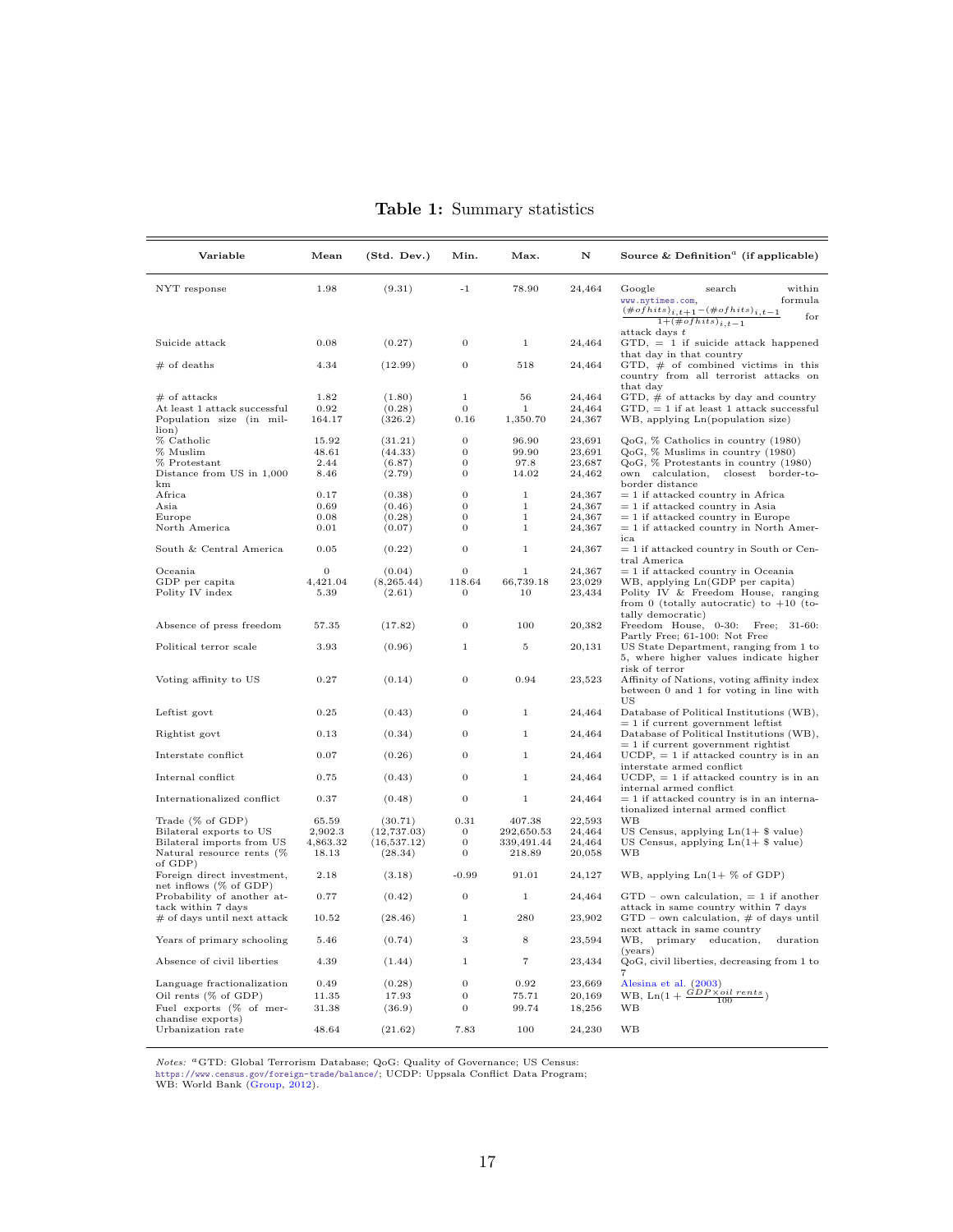<span id="page-20-0"></span>

Figure 3: Average NYT response rate to terror attacks between 1998 and 2012

terms, but also when considered as a fraction of overall terrorist attacks with their height coming in 2007, where over 11 percent of all terrorist attack days involved a suicide mission. In this context, [Arce and Siqueira](#page-46-8) [\(2013\)](#page-46-8) provide a theoretical intuition why terrorists might resume to suicide attacks over conventional attack forms. Figure [5](#page-21-1) shows the geographical distribution and especially Afghanistan, Iraq, Pakistan, and Russia have been subject to suicide attacks since 1998.

The average day of terrorist attacks in a country has lead to more than four deaths and over 92 percent of the attack days have seen at least one mission conducted successfully. The country of attacks are predominantly characterized by a strong Muslim population (average percentage of Muslim belief almost 49 percent) and GDP per capita of the average target country turns out to be around US\$4,400 in constant 2005 US\$. Thus, attacks are more likely in poorer countries, but rich countries are not exempt from terrorism, as the richest nations in the GTD database are Qatar, Norway, and Switzerland. The Polity index ranges from 0 (completely autocratic) to 10 (total democracy) and the average sample country reaches a score of 5.39 on that scale. The initial data here is provided by the Polity IV project [\(Marshall and Jaggers,](#page-49-11) [2002\)](#page-49-11) and enhanced by Freedom House [\(FreedomHouse,](#page-47-11) [2014\)](#page-47-11).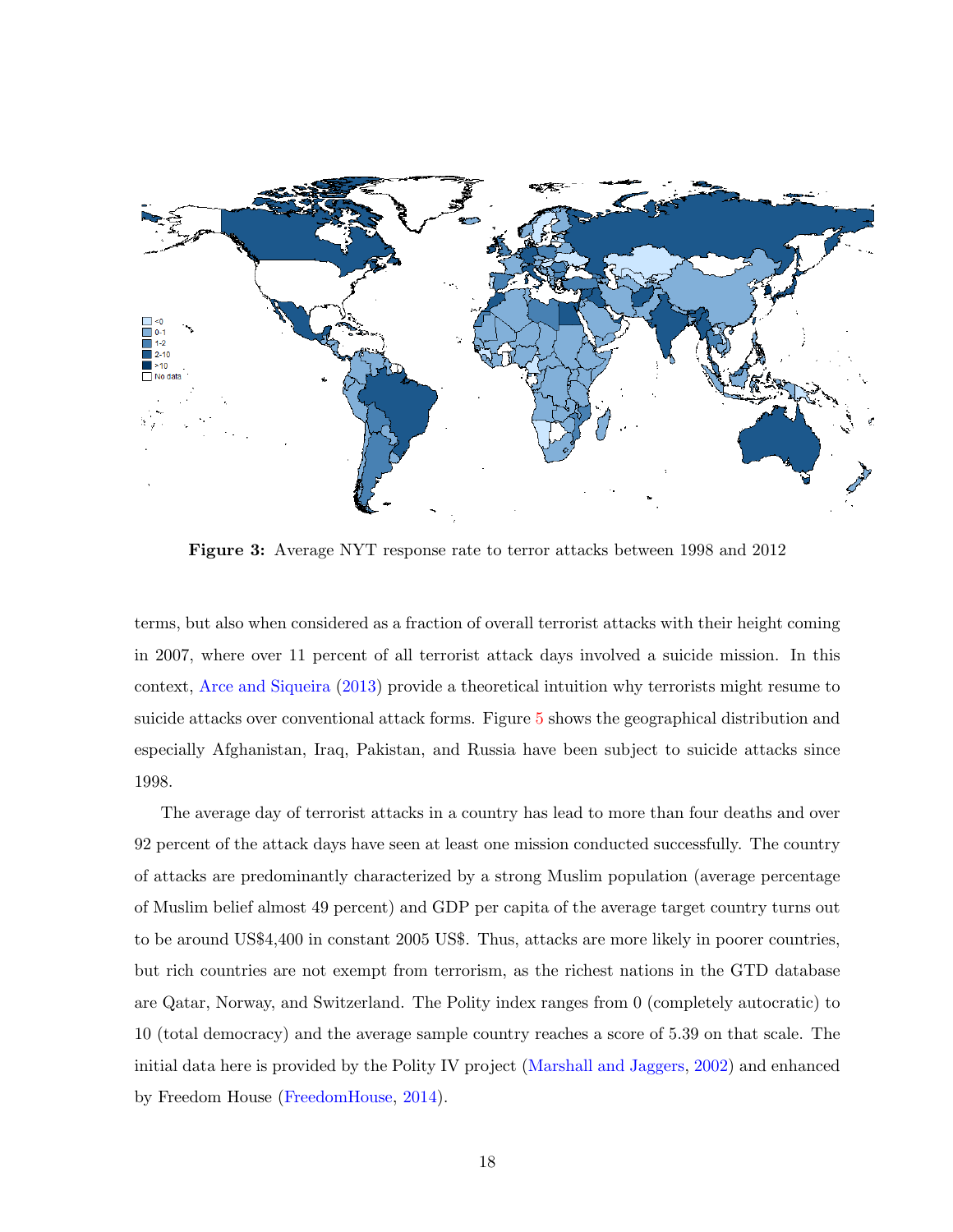<span id="page-21-0"></span>

Figure 4: Total suicide attacks from  $1998 - 2012$  (left) and as a fraction of total terrorist attacks (right). Numbers from the Global Terrorism Database (GTD).

<span id="page-21-1"></span>

Figure 5:  $\#$  of suicide attacks between 1998 and 2012.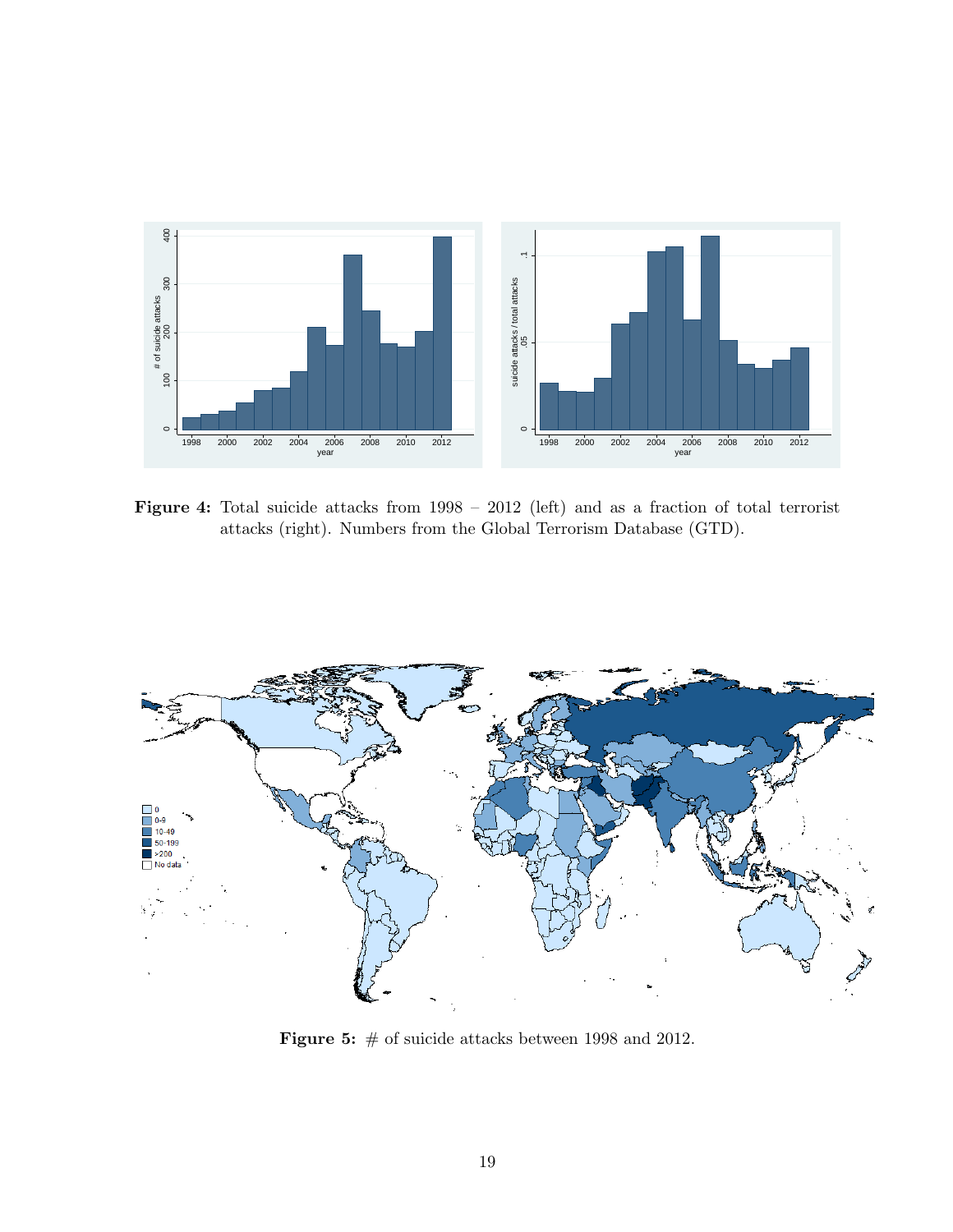Finally, Table [1](#page-19-0) also reveals that once a country is subject to terrorism, the probability of future attacks is high. On average, the likelihood of another attack within the next seven days is 77 percent and the gap until the next attack comes out to be just over 10.5 days after removing observations, where the number of days until the next attack lies more than two standard deviations above the mean.

### <span id="page-22-0"></span>3 Empirical Findings: What Is Drawing Attention?

#### 3.1 Main Results

Table [2](#page-23-0) shows the results from estimating equation [2.](#page-14-1) Columns (1) through (6) focus on including additional explanatory variables, whereas columns (7) and (8) move to a fixed effects framework, controlling for any country-specific unobservables. All results are virtually unchanged when using only observations for which all variables employed in the full specification of column (6) are available.

Column (1) displays results from a univariate regression framework to evaluate whether suicide attacks are treated differently by the NYT. Indeed, the derived coefficient suggests that suicide missions receive substantially more attention in the NYT than conventional attacks. The statistical importance of this finding then prevails after controlling for other attack features, but also when adding societal, geographical, time, economic, and political characteristics. In fact, the magnitude remains rather consistent throughout different estimations and eventually settles for a coefficient of around 0.84 in column (6).

If we assume that terrorist organizations are seeking the attention of the public, then these regressions suggest that suicide attacks could be more attractive, as they increase media coverage. Notice that this finding is consistent even after controlling for the religious composition of a country, income levels, and the political regime form. In addition, the results are closely replicated when using only attacks with at least one casualty (results available upon request).<sup>[12](#page-22-1)</sup>

For example, consider a non-suicide attack, where on the day before the attack the NYT mentions the country three times, like an attack in Pakistan on January 18, 2012. On the day

<span id="page-22-1"></span> $12$  [Frey et al.](#page-47-2) [\(2007\)](#page-47-2) note that some papers analyzing terrorism attacks only focus on attacks leading to casualties.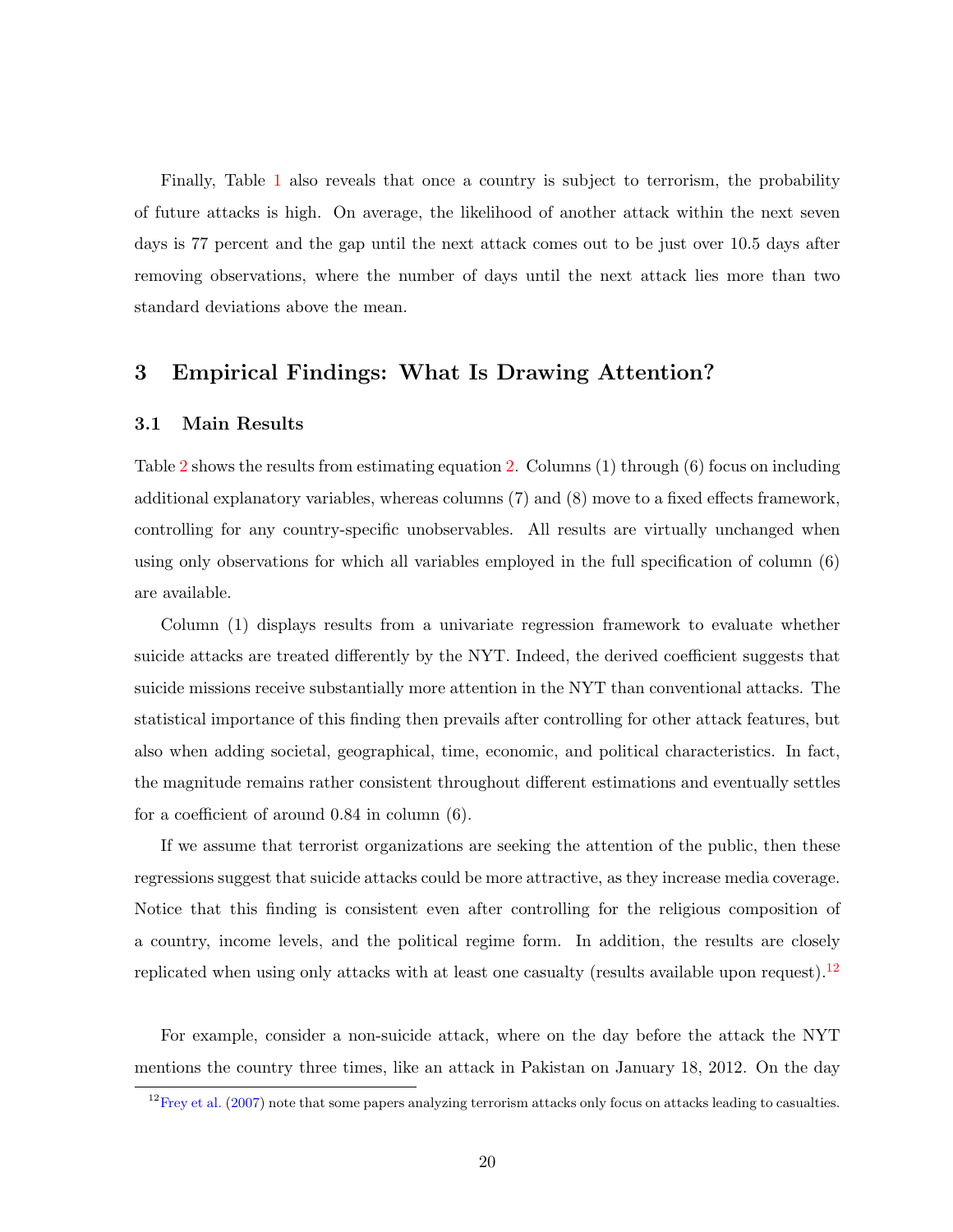<span id="page-23-0"></span>

| Dependent variable: NYT response (mean= $1.98$ )                           |                            |                            |                            |                              |                              |                                   |                              |                        |
|----------------------------------------------------------------------------|----------------------------|----------------------------|----------------------------|------------------------------|------------------------------|-----------------------------------|------------------------------|------------------------|
|                                                                            | (1)                        | (2)                        | (3)                        | (4)                          | (5)                          | (6)                               | (7)                          | (8)                    |
| <b>Attack Features</b>                                                     |                            |                            |                            |                              |                              |                                   |                              |                        |
| Suicide attack                                                             | $1.130***$<br>(0.276)      | $0.811***$<br>(0.289)      | $1.153***$<br>(0.297)      | $1.006***$<br>(0.297)        | $0.967***$<br>(0.292)        | $0.842***$<br>(0.320)             | $0.800***$<br>(0.287)        | $0.520*$<br>(0.288)    |
| $#$ of deaths                                                              |                            | $-0.002$<br>(0.004)        | $-0.001$<br>(0.005)        | 0.000<br>(0.005)             | 0.005<br>(0.005)             | 0.003<br>(0.005)                  | 0.002<br>(0.005)             | 0.001<br>(0.005)       |
| $#$ of attacks                                                             |                            | $-0.101*$<br>(0.058)       | $-0.079$<br>(0.058)        | $-0.095$<br>(0.058)          | $-0.114**$<br>(0.058)        | $-0.106$<br>(0.084)               | $-0.103*$<br>(0.058)         | $-0.047$<br>(0.058)    |
| At least 1 attack successful                                               |                            | $-0.579**$<br>(0.249)      | $-0.504**$<br>(0.255)      | $-0.337$<br>(0.257)          | $-0.237$<br>(0.253)          | $-0.234$<br>(0.266)               | $-0.136$<br>(0.247)          | $-0.015$<br>(0.247)    |
| Attack, target, and weapon<br>type fixed effects <sup><math>a</math></sup> |                            | yes                        | yes                        | yes                          | yes                          | yes                               | yes                          | yes                    |
| Societal Characteristics<br>Population size                                |                            |                            | $0.439***$<br>(0.052)      | $0.350***$<br>(0.057)        | $0.365***$<br>(0.056)        | $0.352***$<br>(0.056)             |                              |                        |
| % Catholic                                                                 |                            |                            | $-0.018***$<br>(0.002)     | $-0.016***$<br>(0.002)       | $-0.015***$<br>(0.002)       | $-0.015***$<br>(0.002)            |                              |                        |
| % Muslim                                                                   |                            |                            | $-0.013***$<br>(0.002)     | $-0.014***$<br>(0.002)       | $-0.017***$<br>(0.002)       | $-0.023***$<br>(0.002)            |                              |                        |
| % Protestant                                                               |                            |                            | $-0.038***$<br>(0.007)     | $-0.022***$<br>(0.008)       | $-0.023***$<br>(0.008)       | $-0.010$<br>(0.008)               |                              |                        |
| Geographical Characteristics<br>Distance from US in 1,000 km               |                            |                            |                            | $-0.355***$<br>(0.044)       | $-0.412***$<br>(0.044)       | $-0.444***$<br>(0.046)            |                              |                        |
| Continental fixed effects                                                  |                            |                            |                            | yes                          | yes                          | yes                               |                              |                        |
| Country fixed effects                                                      |                            |                            |                            |                              |                              |                                   | yes                          | yes                    |
| Country specific time trends                                               |                            |                            |                            |                              |                              |                                   |                              | yes                    |
| Time Characteristics<br>Year, month & weekday fixed<br>$\text{effects}^b$  |                            |                            |                            |                              | yes                          | yes                               | yes                          | yes                    |
| Economic & Political Characteristics<br>GDP per capita                     |                            |                            |                            |                              |                              | $-0.241***$                       |                              |                        |
| Polity IV index                                                            |                            |                            |                            |                              |                              | (0.070)<br>$-0.478***$<br>(0.052) |                              |                        |
| Absence of press freedom                                                   |                            |                            |                            |                              |                              | $-0.050***$<br>(0.009)            |                              |                        |
| $\cal N$<br>$#$ of countries<br>$R^2$                                      | 24,464<br>161<br>$0.001\,$ | 24,462<br>161<br>$0.012\,$ | 23,680<br>147<br>$0.022\,$ | 23,680<br>147<br>$\,0.028\,$ | 23,680<br>147<br>$\,0.061\,$ | 19,343<br>138<br>$\,0.065\,$      | 24,462<br>161<br>$\,0.081\,$ | 24,462<br>161<br>0.106 |

### Table 2: OLS results predicting the NYT response to terrorist attacks.

Notes: White robust standard errors in parentheses.  $*$   $p < 0.10$ ,  $**$   $p < 0.05$ ,  $***$   $p < 0.01$ 

<sup>a</sup>Includes dummies for 9 attack types,  $22$  target types,  $9$  weapon types, and 4 dummies for whether there was a terrorist attack in this country 2 days before, the day before, the day after, and 2 days after the attack.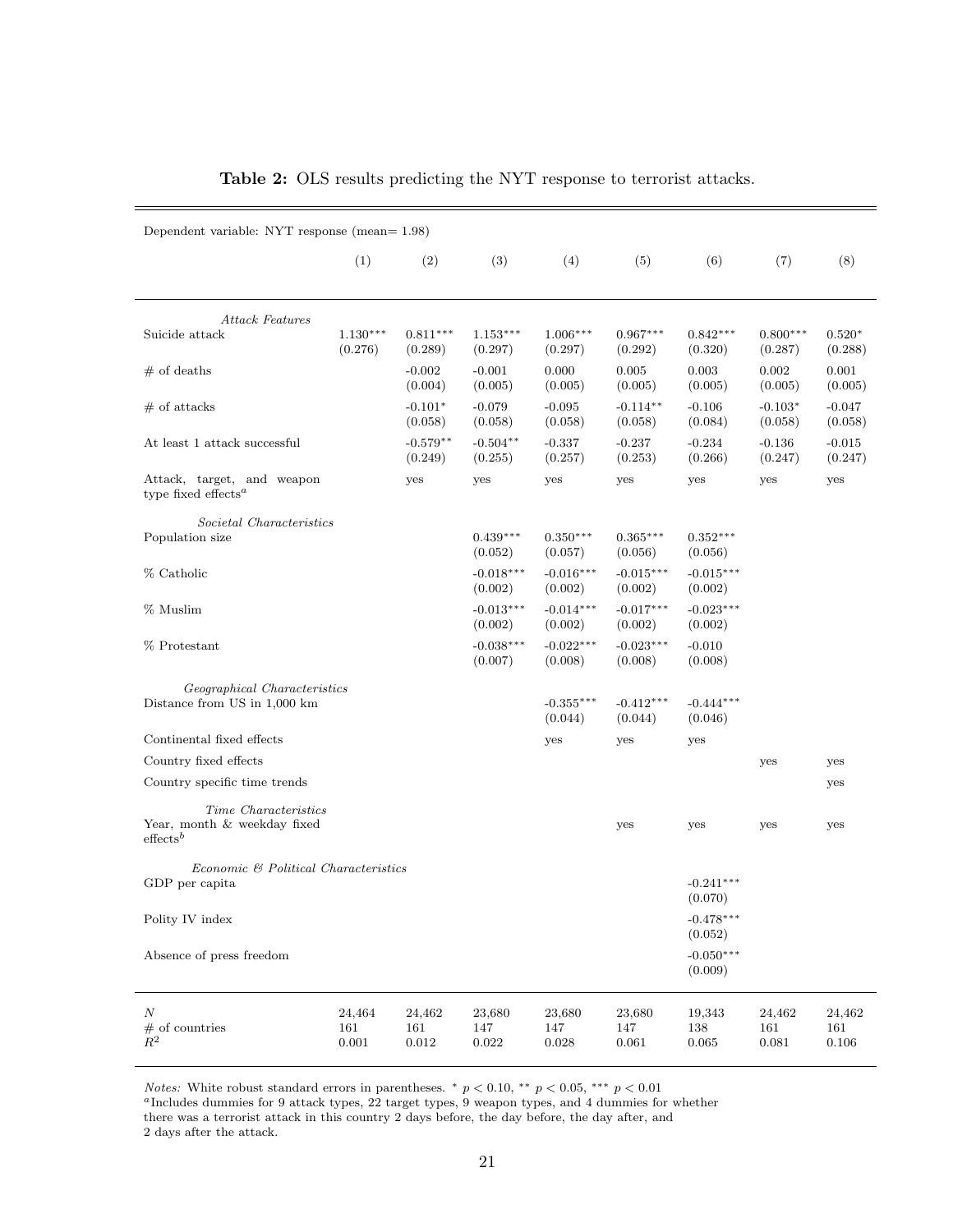after, the country appeared four times in the NYT, thus making the NYT response variable equal to 0.25  $(\frac{4-3}{1+3})$ . Everything else equal, had the attack been a suicide mission, the projected number of articles in the NYT on the day after would have been 7.4 instead of four (using the coefficient derived in column 6, Table  $2$ ).<sup>[13](#page-24-0)</sup>

Regarding the remaining attack characteristics, it is interesting to see that the actual number of casualties does not matter for media attention, contrary to findings by [Rohner and Frey](#page-50-3) [\(2007\)](#page-50-3) who use monthly reports on the word "terrorism" for the timeframe 1998 to 2005. In fact, including a squared term or using the natural logarithm to account for potential nonlinearities does not change this result. In additional estimations, I also included the number of US casualties, but this variable never reaches conventional levels of statistical significance. Further, the number of attacks in a given day and whether the attack is carried out successfully remain statistically insignificant once the remaining control variables are included. Somewhat surprisingly, the results in column (3) and thereafter suggest that attacks in religious countries – Catholic, Muslim, and Protestant – are receiving less attention. However, the NYT dedicates more attention to attacks in bigger, poorer, and less democratic nations. As expected, if a country exhibits less press freedom, the response rate to terrorist attacks is lower. The conclusions regarding these economic and political variables remain remarkably stable throughout the entire analysis and their coefficients are omitted in the upcoming tables.

Finally, the geographical distance to the US seems to play an important role, even after a variety of control variables are included. Countries located further away from the US are receiving less coverage. The difference between the attention devoted to an attack in a country adjoining the US, like Canada or Mexico, to a country far away, such as Sri Lanka (13,372 kilometers of distance to the US), corresponds to an increase of about two thirds of a standard deviation in media attention  $(-0.444 \times 13.372 = 5.9$ , with a standard deviation of the NYT response of 9.31). Figure [6](#page-25-0) graphs the predicted response rate from the regression displayed in column (6) of Table [2,](#page-23-0) relative to the distance to the US and using the mean value of all remaining variables. As an example, consider the discussed attack carried out in Pakistan on January 18, 2012, where NYT coverage jumped from three articles on the day before the attack

<span id="page-24-0"></span><sup>&</sup>lt;sup>13</sup>Calculation: the actual NYT response  $(0.25)$  $(0.25)$  $(0.25)$  plus the suggested change of column  $(6)$ , Table 2  $(0.84)$  set equal to the definition of the NYT response variable. In this case,  $0.25 + 0.84 = \frac{x-3}{1+3}$ . Isolating x then gives the projected number of articles related to Pakistan on January 19, 2012.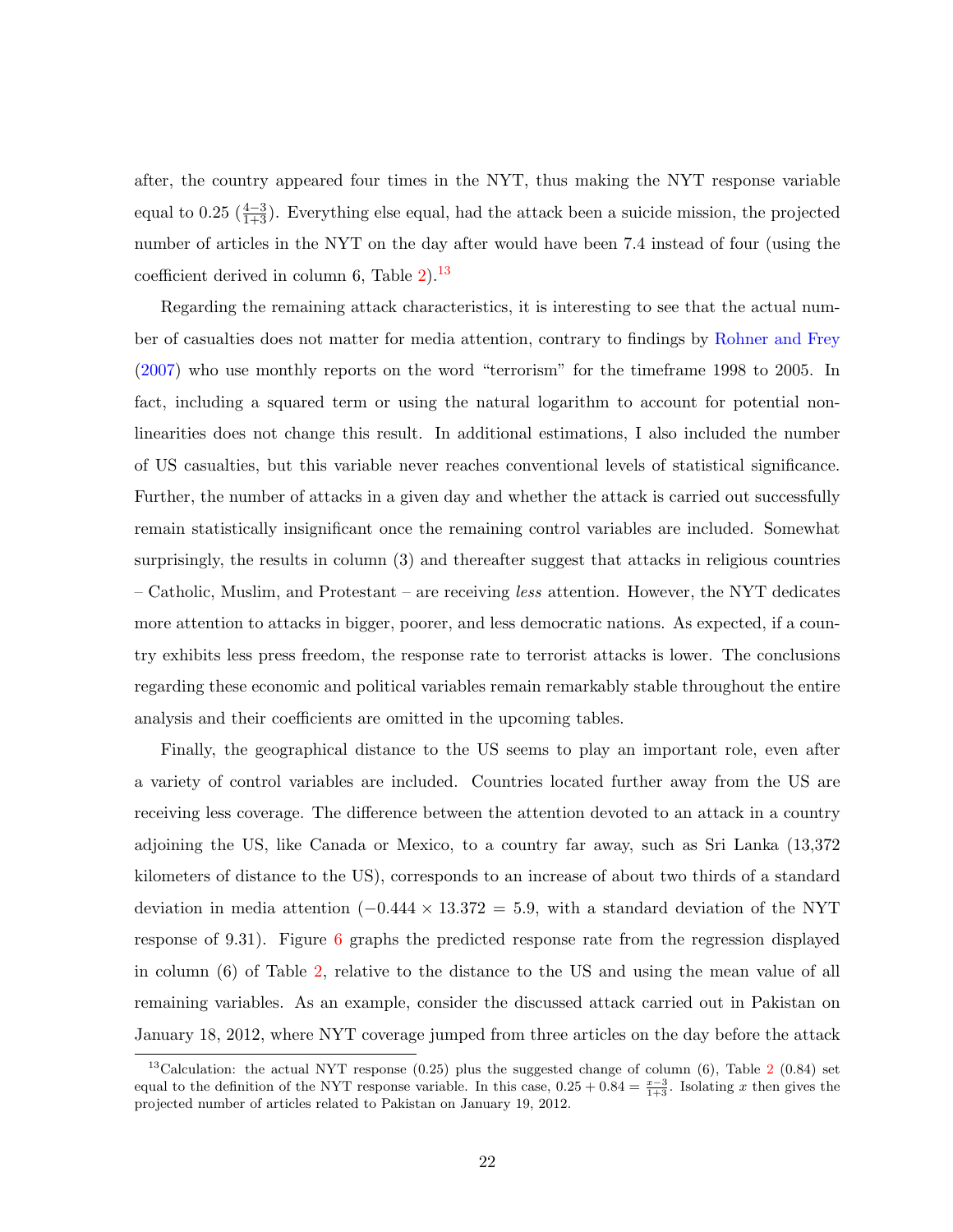<span id="page-25-0"></span>

Figure 6: Predicted NYT response rate, depending on distance to the US and using the mean of all control variables from column (6), Table [2.](#page-23-0)

to four articles on the day after. The closest border-to-border distance from Pakistan to the US is 10,174 kilometers. Now assume the attack had been carried out in a country just about 1,000 kilometers closer to the US like the Republic of the Congo (9,078 kilometers distance to the US). In this case, the projected number of NYT articles on Pakistan would have increased from four to 5.66. For a country adjoining the US, like Canada or Mexico, the projected number of articles would have been about 20.7.

The results in Table [2](#page-23-0) also allow for a detailed distinction between characteristics associated with the NYT response rate. For instance, consider the estimates associated with the geographical distance to the US and the Polity IV index. Previously, [Rohner and Frey](#page-50-3) [\(2007\)](#page-50-3) have found that terror attacks in *Western democracies* receive more media attention, both by the New York Times and the Neue Zürcher Zeitung. However, [Rohner and Frey](#page-50-3) [\(2007\)](#page-50-3) test for Granger causality absent other control variables. The findings in Table [2](#page-23-0) are able to distinguish between those two aspects (democracy and Western nations), showing that this previous result could have been driven by the geographical proximity of Western nations to the US. In fact, Table [2](#page-23-0) shows that attacks in democracies are receiving less media attention.

Concluding Table [2,](#page-23-0) columns (7) and (8) move to including country fixed effects and then also country specific time trends to account for any country-specific developments. This proves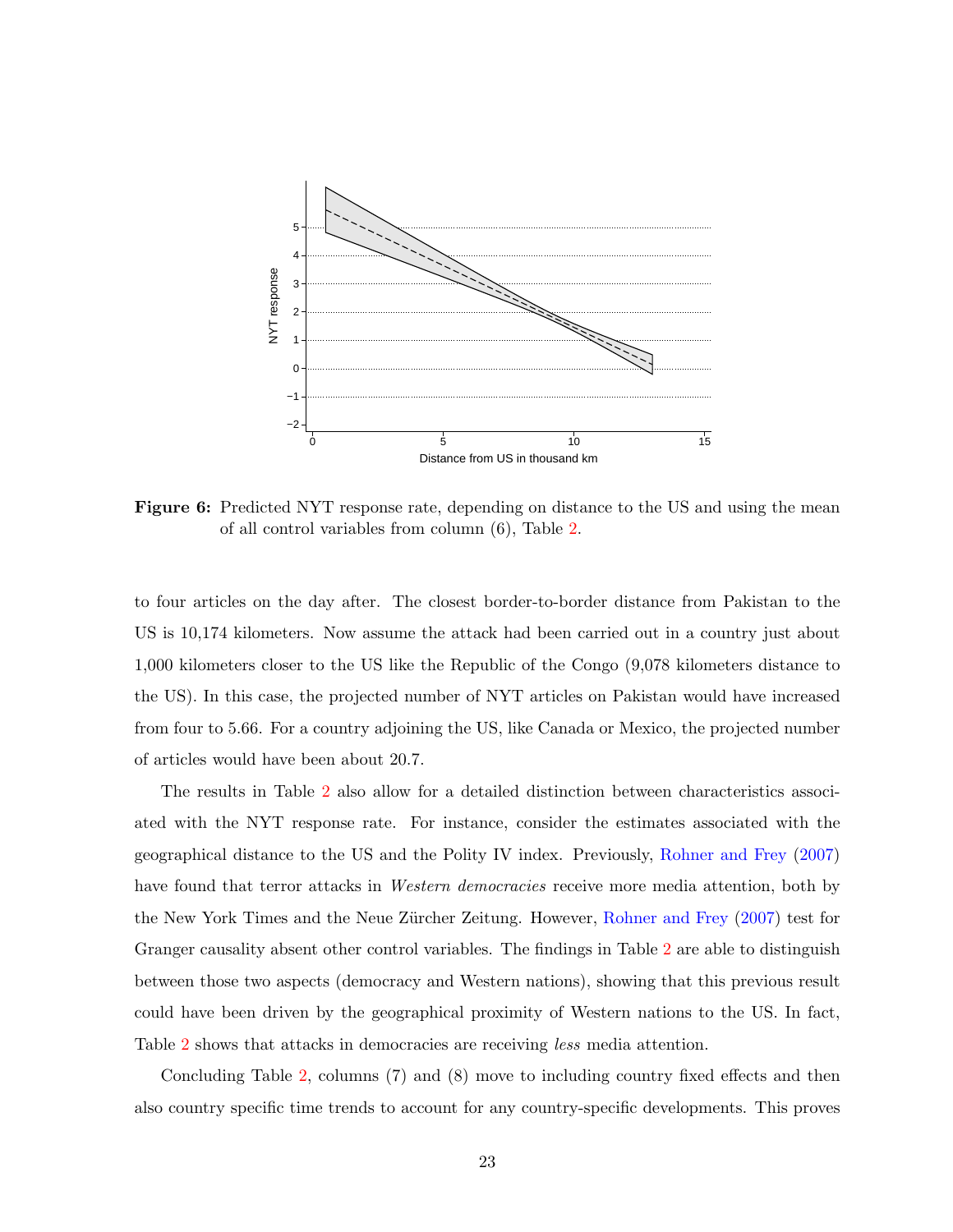to be especially important, since each country is marked by its own historical, geographical, and societal features – aspects that the employed control variables cannot cover completely. All previously employed variables that do not vary over time within a country (potentially also due to the unavailability of data, e.g., for religious fractions) are omitted from this regression as the fixed effects would soak up their statistical variation.

Column (8) then further adds country specific time trends, allowing each country its own development in terms of the coverage of terrorist attacks. For instance, Afghanistan or Iraq have clearly moved into the international terrorism spotlight after the 9/11 attacks and the subsequent persecution of Al-Qaeda. This trend may not necessarily apply to the coverage of terrorist attacks in other countries. Notice that including country dummies produces an econometric framework that is substantially more restrictive. However, the coefficient on suicide attacks decreases only marginally from column  $(6)$  to column  $(7)$ . The coefficient remains statistically significant on the ten percent level even when allowing each country its own trend over the 15 year time span from 1998 to 2012. However, the magnitude decreases to 0.52 in this statistically confined estimation. The results are robust to including the set of explanatory variables used in column (6) and controlling for 13 regional fixed effects instead of continental dummies.

#### 3.2 Results From Alternative Estimations

Revisiting the discussion about the dependent variable in Section [2.2,](#page-9-0) Table [3](#page-27-0) re-estimates the baseline regression of column (6) in Table [2](#page-23-0) for various robustness checks and alternative measurements of the NYT response rate. First, column (1) excludes the three countries with the most observations in the sample to check whether the derived results could be driven by just a couple of countries with a large number of observations. India, Iraq, and Pakistan combine for almost 31 percent of the sample. Column (2) uses the entire sample, not excluding outliers in terms of the NYT response (more than two standard deviations beyond the mean). Columns (3) and (4) address potential issues from attacks that occurred within two days of each other, only incorporating "isolated attack days" in a country. Column (5) then uses the pure percentage  $\text{change of NYT news coverage} \left[ \left( NYT \ response \right)_{a,i} = \frac{(\# of hits)_{i,t+1} - (\# of hits)_{i,t-1}}{(\# of hits)_{i,t-1}} \right]$  $\frac{(j_{i,t+1}-(\# of \textit{hits})_{i,t-1})}{(\# of \textit{hits})_{i,t-1}}$ . Finally, column (6) only uses the number of articles after the attack day in a fixed effects framework, not incorporating the number of articles before attacks. Thus, the country fixed effects are intended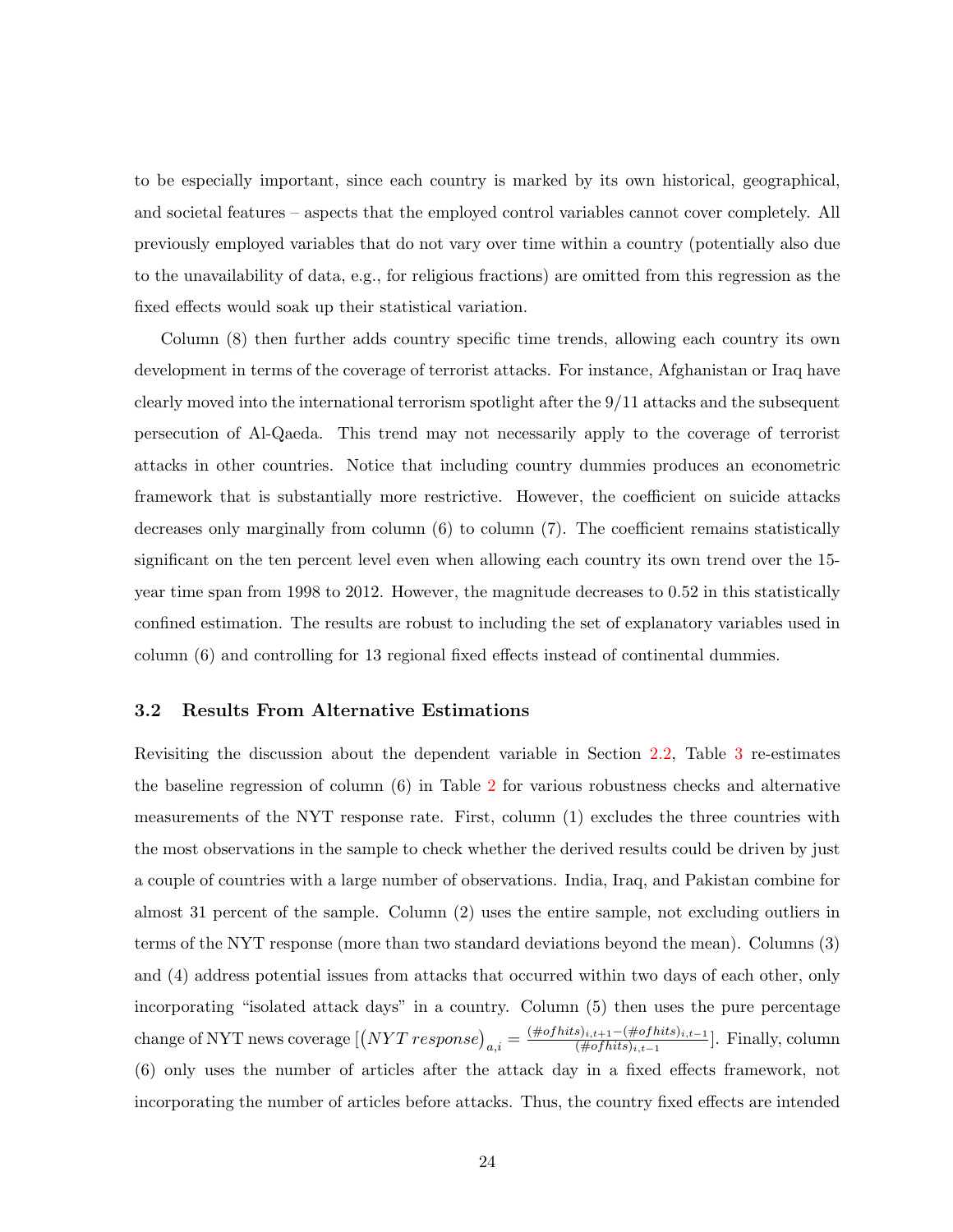to capture the average media coverage of the country.

Throughout the Table, we note that the coefficients related to suicide attacks and geographical distance to the US remain consistent in terms of statistical significance on conventional levels. The estimates related to the remaining control variables are also generally confirming the initial findings of Table [2.](#page-23-0) Thus, the results deducted from Table [2](#page-23-0) do not seem to depend on the particular way of measuring the NYT response. In fact, all results derived in the upcoming Sections are also robust to using these alternative measurements.

Table 3: Alternative specifications, building on column (6) of Table [2.](#page-23-0)

<span id="page-27-0"></span>

| Dependent variable: NYT response (different measurements <sup>b</sup> ) |                        |                        |                        |                        |                        |                       |
|-------------------------------------------------------------------------|------------------------|------------------------|------------------------|------------------------|------------------------|-----------------------|
|                                                                         | (1)                    | (2)                    | (3)                    | (4)                    | (5)                    | (6)                   |
| Suicide attack                                                          | $1.076**$<br>(0.428)   | $1.448**$<br>(0.707)   | $1.866**$<br>(0.794)   | $1.951*$<br>(1.033)    | $1.069**$<br>(0.479)   | $10.321**$<br>(4.961) |
| Distance from US in 1,000<br>km                                         | $-0.409***$<br>(0.046) | $-1.905***$<br>(0.424) | $-0.498***$<br>(0.093) | $-0.288***$<br>(0.096) | $-0.828***$<br>(0.083) |                       |
| Control variables from Ta-<br>ble $2$ , column $(6)$                    | yes                    | yes                    | yes                    | yes                    | yes                    | yes                   |
| Country fixed effects                                                   |                        |                        |                        |                        |                        | yes                   |
| $\boldsymbol{N}$<br>$\mathbb{R}^2$                                      | 13,384<br>0.069        | 19,532<br>0.006        | 4,622<br>0.089         | 2,934<br>0.087         | 12,863<br>0.070        | 24,462<br>0.339       |

*Notes:* White robust standard errors in parentheses.  $\binom{*}{r}$  p < 0.00, \*\*\* p < 0.01  $b_{\text{Column (1)}}$ : Excluding the 3 countries with most terrorist attacks: India, Iraq, and Pakistan. (2): Using all observations, not restricting dependent variable to within 2 standard deviations. (3): Only using attack days with no other attacks the day before or after the attack day. (4): Only using attack days with no other attacks the 2 days before or after the attack day (5): Using pure percentage change as dependent variable:  $\frac{(\# of hits)_{t+1} - (\# of hits)_{t-1}}{(\# of hits)_{t-1}}$ 

(losing 6,480 observations).

Of course, other factors that have not been considered so far could be driving these findings.

<sup>(6):</sup> Using pure number of articles on the day after the attack (not relative to previous day) as dependent variable. Controls here include: attack, target, and weapon type; number of deaths, number of attacks, whether at least one attack was conducted successfully, weekday, month, and year fixed effects.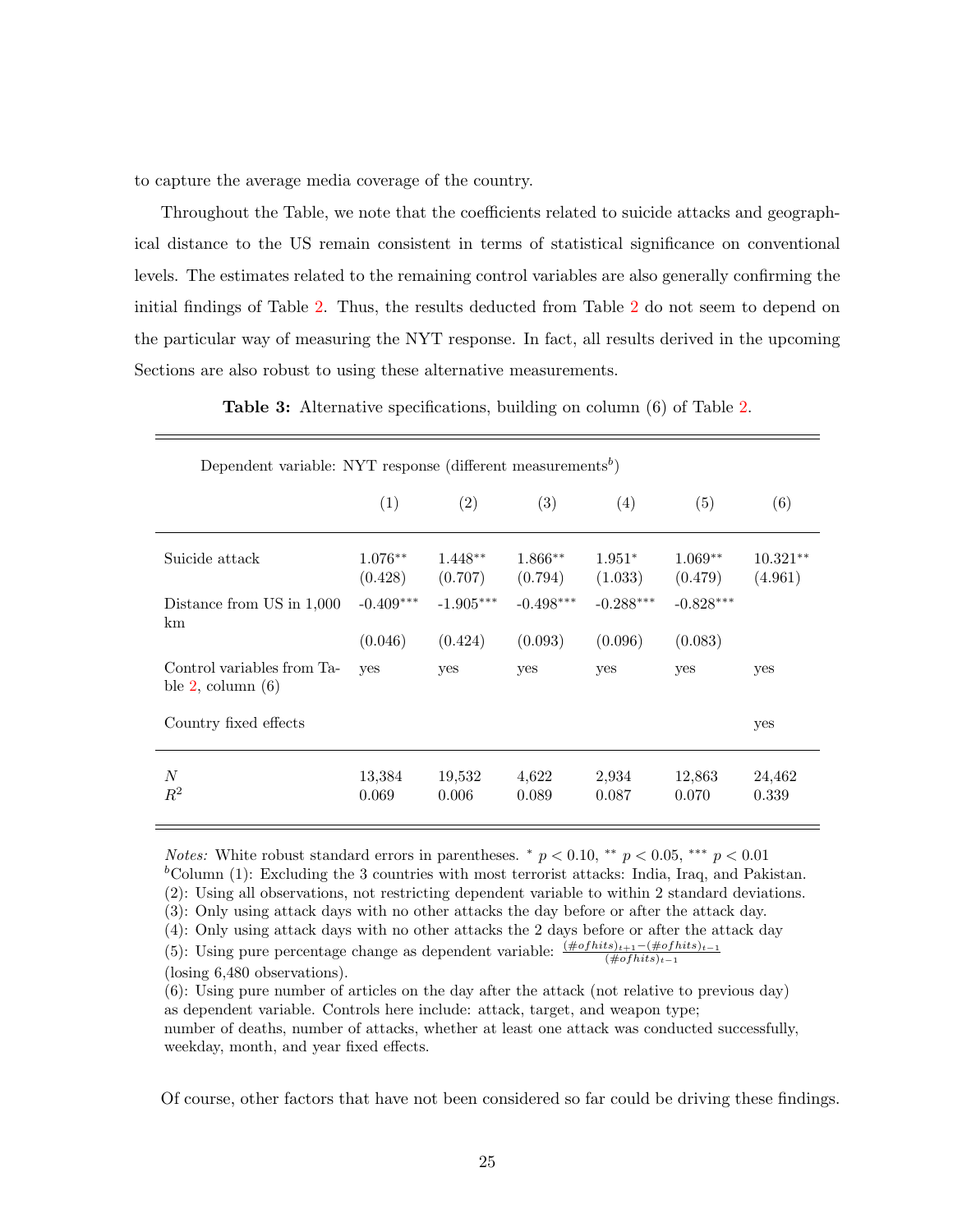For instance, we could think of additional political and economic characteristics of the attacked country that may influence media coverage in the US, such as bilateral trade flows, political relationships with the US, or ongoing armed conflicts. The following sections provide more detailed analyses in this direction. As the baseline and most complete estimation, all specifications are based on the regression displayed in column (6) of Table [2.](#page-23-0)

#### 3.3 Economic Aspects

In terms of economic aspects, the baseline analysis only considers income levels. However, it may well be possible that more detailed characteristics describing the economic environment in the country of attack are related to international media attention devoted to terrorist attacks. Table [4](#page-29-0) considers trade relationships (both general and bilateral with the US), the role of natural resources and oil, but also foreign direct investment.

Beginning with total trade flows as a share of the country's GDP, column (1) shows that general openness is unrelated to media responsiveness to an attack. However, bilateral trade flows with the US [measured as  $Ln(1+trade \ in \ US\$ )] are highly predictive. This result emerges for exports to the US, as well as imports from the US (columns 2 and 3). Thus, readers of the NYT are more interested to be informed about terrorism in countries with which they foster intense trade relationships. The results are robust to using exports and imports as a share of domestic GDP. In addition, the NYT increases its coverage when countries with a high share of natural resources in their GDP are concerned. Somewhat surprisingly, oil does not seem to matter in this context. Finally, the general level of foreign direct investment in a country is associated with more media coverage.

Overall, the estimations displayed in Table [4](#page-29-0) confirm the initial findings regarding suicide attacks and the geographical distance to the US. Although several economic variables are statistically significant, neither of them is capable of explaining the statistically significant effects of suicide missions and geographical distance on the media response rate by the NYT. The following section now focuses on political aspects of the attacked country, both in general and in relation to the US.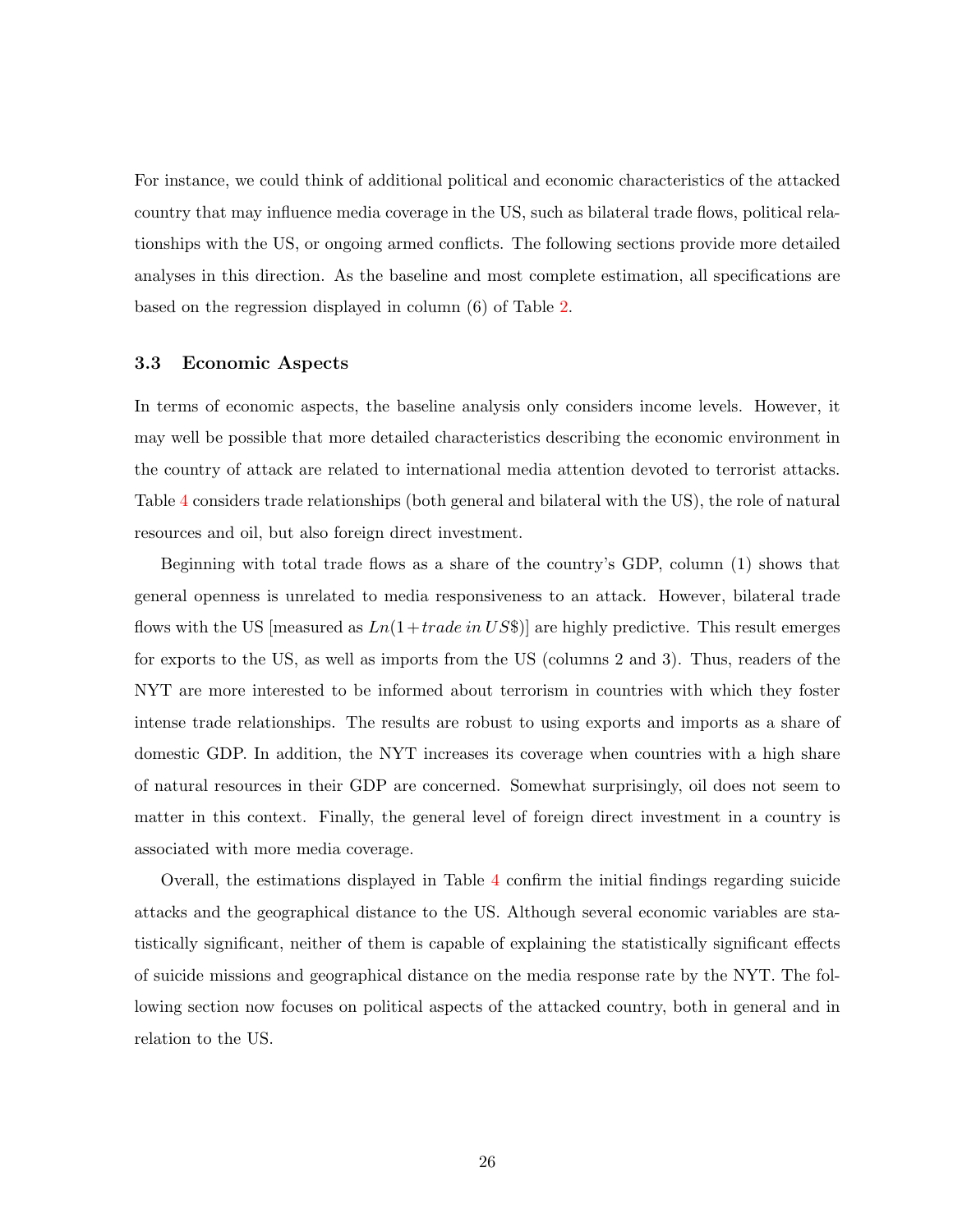<span id="page-29-0"></span>

| Dependent variable: NYT response (mean= $1.98$ )                     |                        |                        |                        |                        |                        |                        |  |
|----------------------------------------------------------------------|------------------------|------------------------|------------------------|------------------------|------------------------|------------------------|--|
|                                                                      | (1)                    | (2)                    | (3)                    | (4)                    | (5)                    | (6)                    |  |
| Suicide attack                                                       | $0.850***$<br>(0.321)  | $0.803**$<br>(0.320)   | $0.789**$<br>(0.321)   | $0.791**$<br>(0.320)   | $0.762**$<br>(0.337)   | $0.860***$<br>(0.322)  |  |
| Distance to US in 1,000 km                                           | $-0.442***$<br>(0.044) | $-0.437***$<br>(0.046) | $-0.440***$<br>(0.046) | $-0.436***$<br>(0.046) | $-0.363***$<br>(0.045) | $-0.440***$<br>(0.046) |  |
| Trade $(\%$ of GDP)                                                  | 0.001<br>(0.002)       |                        |                        |                        |                        |                        |  |
| Exports to US                                                        |                        | $0.105***$<br>(0.030)  |                        |                        |                        |                        |  |
| Imports from US                                                      |                        |                        | $0.104***$<br>(0.027)  |                        |                        |                        |  |
| Natural resource rents $(\%$ of<br>GDP)                              |                        |                        |                        | $0.009***$             |                        |                        |  |
| Oil rents $(\%$ of GDP)                                              |                        |                        |                        | (0.003)                | $-0.014$<br>(0.010)    |                        |  |
| Foreign direct investment                                            |                        |                        |                        |                        |                        | $0.200**$<br>(0.088)   |  |
| Attack features <sup>a</sup>                                         | yes                    | yes                    | yes                    | yes                    | yes                    | yes                    |  |
| Societal, Time, Economic &<br>Political Characteristics <sup>b</sup> | yes                    | yes                    | yes                    | yes                    | yes                    | yes                    |  |
| Continental fixed effects                                            | yes                    | yes                    | yes                    | yes                    | yes                    | yes                    |  |
| $\boldsymbol{N}$<br>$#$ of countries<br>$R^2$                        | 19,235<br>138<br>0.065 | 19,343<br>138<br>0.065 | 19,343<br>138<br>0.065 | 19,281<br>137<br>0.065 | 17,165<br>113<br>0.069 | 19,006<br>138<br>0.065 |  |

#### Table 4: Economic aspects.

*Notes:* White robust standard errors in parentheses. \*  $p < 0.10$ , \*\*  $p < 0.05$ , \*\*\*  $p < 0.01$ . <sup>a</sup>Includes  $#$  of deaths,  $#$  of attacks, at least one attack successful, dummies for 9 attack types, 22 target types, 9 weapon types, and 4 dummies for whether there was a terrorist attack in this country 2 days before, the day before, the day after, and 2 days after the attack. <sup>b</sup>Includes population size and fractions of Catholics, Muslims, and Protestants; includes fixed effects for years, months, and weekdays; includes GDP per capita, the Polity IV index, and the absence of press freedom.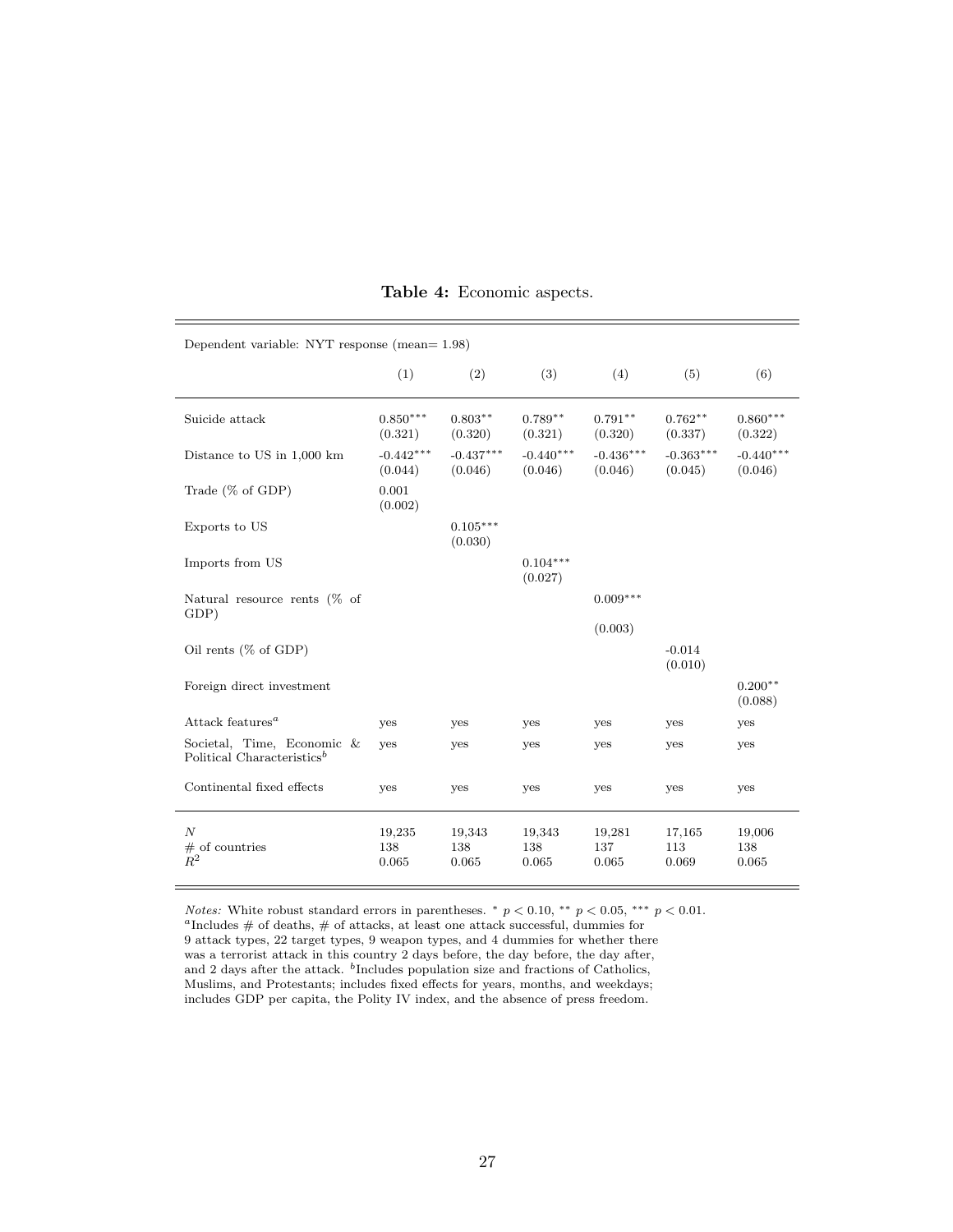#### 3.4 Political Aspects

Table [5](#page-31-0) shows a variety of additional estimations, focusing on the political environment of the attacked country. Given the fundamental role of 9/11 in the world of terrorism and especially for the US, columns (1) and (2) distinguish between attacks before that date and thereafter. The remaining regressions then incorporate ongoing conflicts in the attacked country, the overall terror risk in the country, the voting affinity of the attacked nation with the US in the United Nations, and the political orientation of the ruling government.

Starting with pre- and post-9/11, we can notice an interesting particularity. Suicide effects did receive more coverage than non-suicide attacks before September 11, 2001, but the quantitative interpretation of this coefficient is only about one third of the initial coefficient found in Table [2,](#page-23-0) column (6). Further, the role of geographical distance seems to matter only after 9/11, whereas before media coverage of terrorist strikes was not associated with distance to the US. Thus, media attention devoted to terrorist attacks may have changed systematically after the devastating incidents destroying the World Trade Center in New York, as the NYT is more alert about terrorism closer to the US.

Another characteristic that may well affect coverage of terrorism relates to conflicts in the country of attack. If a country is already experiencing systematic fighting and casualties, then the NYT may cover terrorism differently. A priori, one could think of two opposite intuitions. A terrorist attack may draw less attention with the conflict overshadowing terrorist activities or the international community may be paying extra attention to terrorist activity in a conflict zone. Empirically, the results in column (3) suggest that the answer depends on the conflict form.[14](#page-30-0) Experiencing an interstate armed conflict lowers media attention devoted to terrorist attacks, whereas an internal or an internationalized conflict raises coverage of terrorism.

Beyond armed conflicts, countries are categorized regarding their contemporaneous risk of terror by the US State Department. A terrorist attack may well receive more media attention if the a priori risk of attacks has been high in the first place. This is not particularly surprising, as one could argue that the attack has been expected to some degree, which could mean that reporters have already been on site, awaiting a potential story. In fact, including a variable

<span id="page-30-0"></span><sup>&</sup>lt;sup>14</sup>Data source: the Uppsala Conflict Data Program, building on [Gleditsch et al.](#page-48-10) [\(2002\)](#page-48-10). Specifically, I use the UCDP/PRIO Armed Conflict Dataset v.4-2014, 1946 – 2013, where the variables  $StartDate$  and  $EpEndDate$ allow for an exact framing of each conflict by their start day and end day.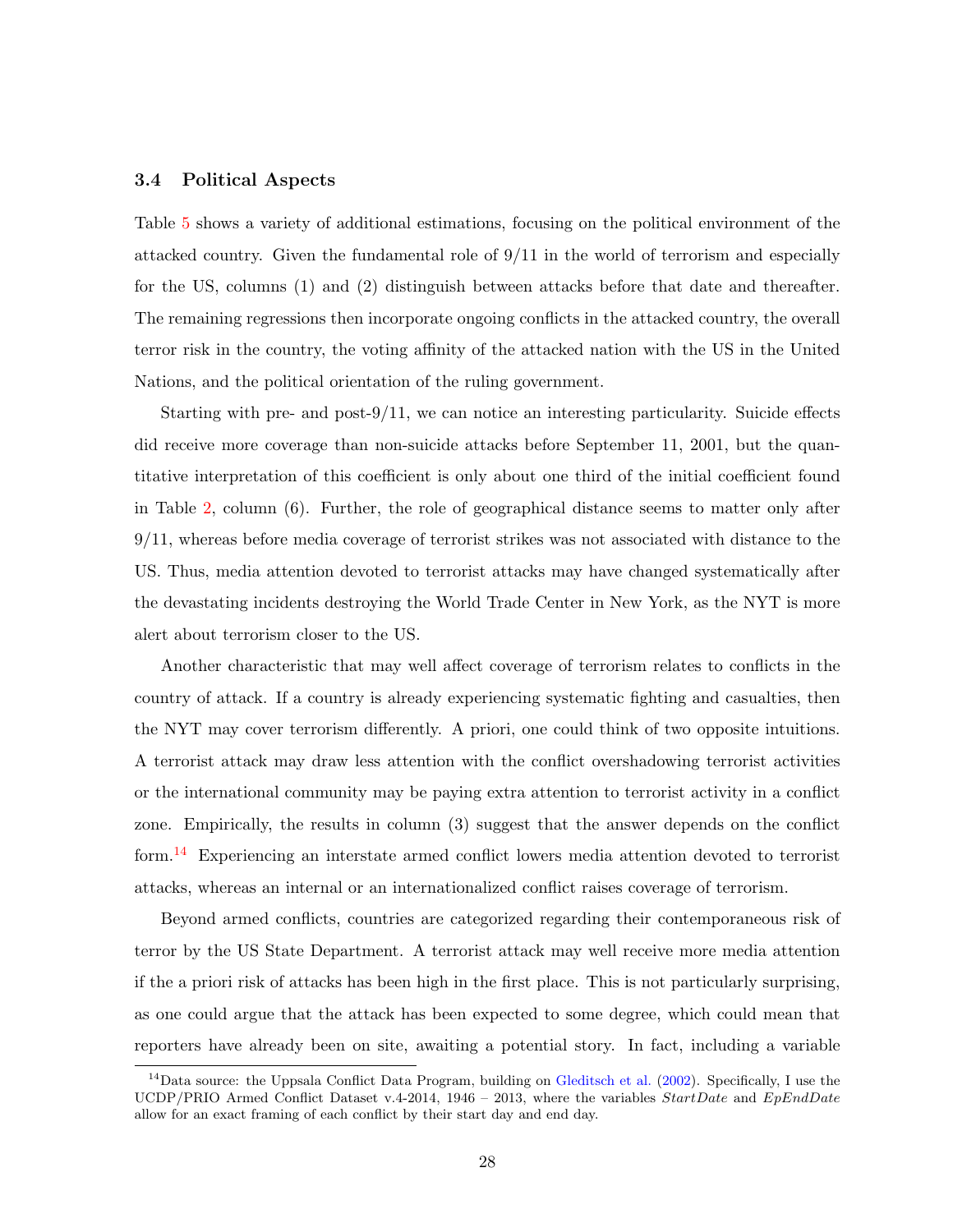<span id="page-31-0"></span>

| Dependent variable: NYT response (mean= 1.98)                         |                       |                        |                        |                        |                        |                        |  |  |
|-----------------------------------------------------------------------|-----------------------|------------------------|------------------------|------------------------|------------------------|------------------------|--|--|
|                                                                       | (1)                   | (2)                    | (3)                    | (4)                    | (5)                    | (6)                    |  |  |
| Suicide attack                                                        | $0.299**$<br>(0.118)  | $0.839**$<br>(0.353)   | $0.660**$<br>(0.320)   | $0.685**$<br>(0.323)   | $0.795***$<br>(0.320)  | $0.862***$<br>(0.320)  |  |  |
| Distance to US in 1,000 km                                            | $-0.009$<br>(0.008)   | $-0.691***$<br>(0.062) | $-0.282***$<br>(0.048) | $-0.435***$<br>(0.046) | $-0.429***$<br>(0.047) | $-0.468***$<br>(0.046) |  |  |
| Interstate armed conflict                                             |                       |                        | $-1.806***$<br>(0.232) |                        |                        |                        |  |  |
| Internal armed conflict                                               |                       |                        | $0.317**$<br>(0.132)   |                        |                        |                        |  |  |
| Internationalized conflict                                            |                       |                        | $1.306***$<br>(0.148)  |                        |                        |                        |  |  |
| Political terror scale                                                |                       |                        |                        | $0.612***$<br>(0.090)  |                        |                        |  |  |
| Voting affinity to US                                                 |                       |                        |                        |                        | 0.935<br>(0.673)       |                        |  |  |
| Leftist government                                                    |                       |                        |                        |                        |                        | $0.694***$<br>(0.126)  |  |  |
| Rightist government                                                   |                       |                        |                        |                        |                        | $-0.129$<br>(0.138)    |  |  |
| Attack features <sup><math>a</math></sup>                             | yes                   | yes                    | yes                    | yes                    | yes                    | yes                    |  |  |
| Societal & Time, Economic &<br>Political Characteristics <sup>b</sup> | yes                   | yes                    | yes                    | yes                    | yes                    | yes                    |  |  |
| Continental fixed effects                                             | yes                   | yes                    | yes                    | yes                    | yes                    | yes                    |  |  |
| $\boldsymbol{N}$<br>$#$ of countries<br>$R^2$                         | 3,566<br>128<br>0.123 | 15,773<br>149<br>0.068 | 19,343<br>138<br>0.069 | 19,343<br>138<br>0.066 | 19,174<br>137<br>0.065 | 19,343<br>138<br>0.065 |  |  |

#### Table 5: Political aspects.

Notes: White robust standard errors in parentheses.  $*$   $p < 0.10$ ,  $**$   $p < 0.05$ ,  $***$   $p < 0.01$ .

 ${}^a\mathrm{Includes}$  # of deaths, # of attacks, dummies for at least one attack successful,

9 attack types, 22 target types, 9 weapon types, and 4 dummies for whether there

was a terrorist attack in this country 2 days before, the day before, the day after,

and 2 days after the attack. <sup>b</sup>Includes population size and fractions of

Catholics, Muslims, and Protestants;

includes fixed effects for years, months, and weekdays;

includes GDP per capita, the polity index, and the absence of press freedom.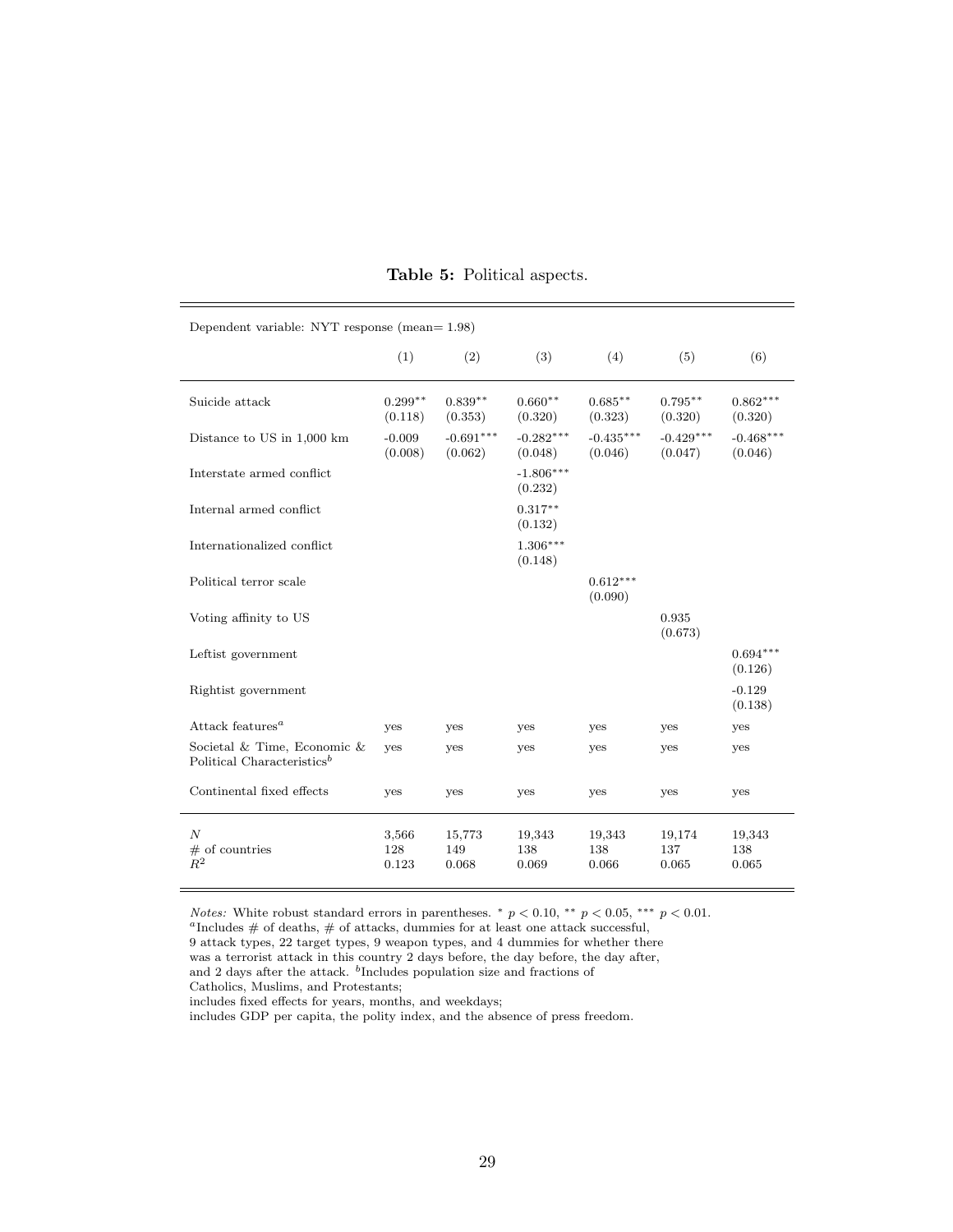measuring the risk of terror attacks may constitute an example of a "bad control" [\(Angrist](#page-46-9) [and Pischke,](#page-46-9) [2008\)](#page-46-9), as the variable in itself measures an outcome and therefore a potential combination of the other control variables, such as religious distributions or income levels. As expected, the classification of terrorist risk a priori is related to media attention devoted to realized attacks. The fact that suicide missions still emerge as a statistically significant predictor of media attention further underlines the robustness of that relationship.

In addition to domestic aspects, the political relationship with the US may well influence NYT coverage of a terrorist strike. Column (5) adds the affinity voting index derived by [Strezh](#page-50-9)[nev and Voeten](#page-50-9) [\(2012\)](#page-50-9) to the list of regressors. The index ranges from zero to one, indicating how often the respective country votes in line with the US (variable *agree3un* in the initial data set). Previously, [Dreher and Gassebner](#page-47-12) [\(2008\)](#page-47-12) have pointed out that political proximity to the US may in itself raise the threat of terrorism. Regarding news coverage, the results displayed in Table [5](#page-31-0) suggest that voting affinity with the US is unrelated to NYT reporting.

Column (6) then adds two binary variables measuring whether the ruling government in the attacked country can be categorized as a leftist or a rightist administration. The data are taken from [Beck et al.](#page-46-10) [\(2001\)](#page-46-10) and the omitted categories are centrist governments, as well as administrations, where this assignment is not clear.<sup>[15](#page-32-0)</sup> In their codebook, leftist administrations are defined as countries, where the main governing party can be labeled as "communist, socialist, social democratic, or left-wing." On the other hand, countries governed by rightist parties are characterized as "conservative, Christian democratic, or right-wing."[16](#page-32-1) Interestingly, the NYT seems to report substantially more on attacks in countries ruled by leftist governments at the time of the attack. In terms of magnitude, an attack in a country ruled by a leftist administration increases the media response by the NYT by almost the same rate as a suicide attack. Rightist administrations on the other hand do not seem to be a factor in predicting media response. Table [6](#page-34-0) will return to the issue of leftist versus non-leftist governments. Notice that the implied link between suicide attacks and media attention remains robust, not only in terms of significance levels, but also from a quantitative perspective.

<span id="page-32-1"></span><span id="page-32-0"></span><sup>&</sup>lt;sup>15</sup>Adding another binary variable for centrist governments does not change the derived conclusions.

<sup>16</sup>Data and codebook can be downloaded under the World Bank database of political institutions 2012 (updated Jan. 2013): [http://econ.worldbank.org/WBSITE/EXTERNAL/EXTDEC/EXTRESEARCH/0,,contentMDK:](http://econ.worldbank.org/WBSITE/EXTERNAL/EXTDEC/EXTRESEARCH/0,,contentMDK:20649465~pagePK:64214825~piPK:64214943~theSitePK:469382,00.html) [20649465~pagePK:64214825~piPK:64214943~theSitePK:469382,00.html](http://econ.worldbank.org/WBSITE/EXTERNAL/EXTDEC/EXTRESEARCH/0,,contentMDK:20649465~pagePK:64214825~piPK:64214943~theSitePK:469382,00.html).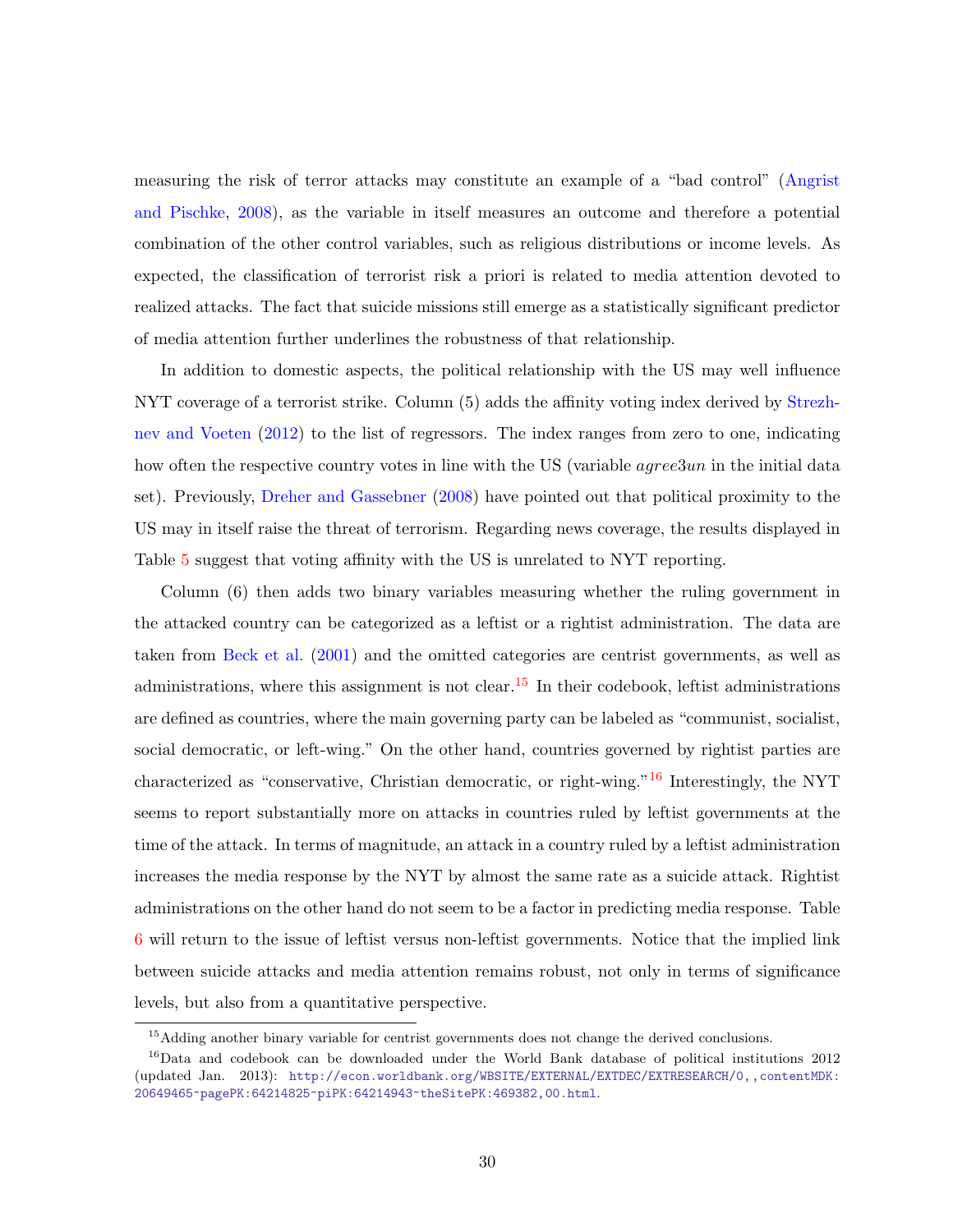Overall, and with these additional specifications in mind, not all terrorist attacks seem to be equal in terms of NYT coverage. In particular, suicide attacks are persistently receiving more coverage and so do attacks in countries ruled by leftist administrations. The following Section will now analyze these aspects in detail.

# <span id="page-33-0"></span>4 Special Cases: Suicide Attacks and Attacks Under Leftist Governments

#### 4.1 Considering Particular Subsamples

Table [6](#page-34-0) displays estimates from additional regressions, separating both along the lines of suicide versus non-suicide attacks and incidents occurring in countries ruled by leftist versus non-leftist administrations.

Starting with the distinction between suicide and conventional terror attacks, columns (1) and (3) replicate the baseline regression from Table [2,](#page-23-0) column (6). After that, columns (2) and (4) display the respective estimates from a fixed effects framework. These results show substantial differences in terms of NYT coverage. Conventional terrorist attacks are receiving more attention when conducted under a left-leaning government, but this does not seem to be the case for suicide attacks. However, a closer look at the estimates is important here. For instance, consider the derived coefficients for leftist governments in columns (2) and (4), the regressions incorporating country fixed effects. The magnitude of the coefficients are almost identical, but standard errors are increased by a factor of five when only considering suicide attacks. Indeed, only 13 percent of the suicide attacks (254 out of 1,956) were conducted in countries ruled by leftist governments at the time of the attack. Thus, the statistical variation may simply be insufficient to reveal the underlying relationship. However, the results from columns (1) through (4) do allow for a stronger conclusion regarding non-suicide attacks: these forms of terrorism are covered significantly more when conducted under leftist administrations, but significantly less when conducted under rightist governments.

Now consider subsamples separated by the political orientation of the ruling government in columns (5) through (8). First, suicide attacks are consistently receiving less attention when conducted in leftist nations, but substantially more coverage under non-leftist administrations.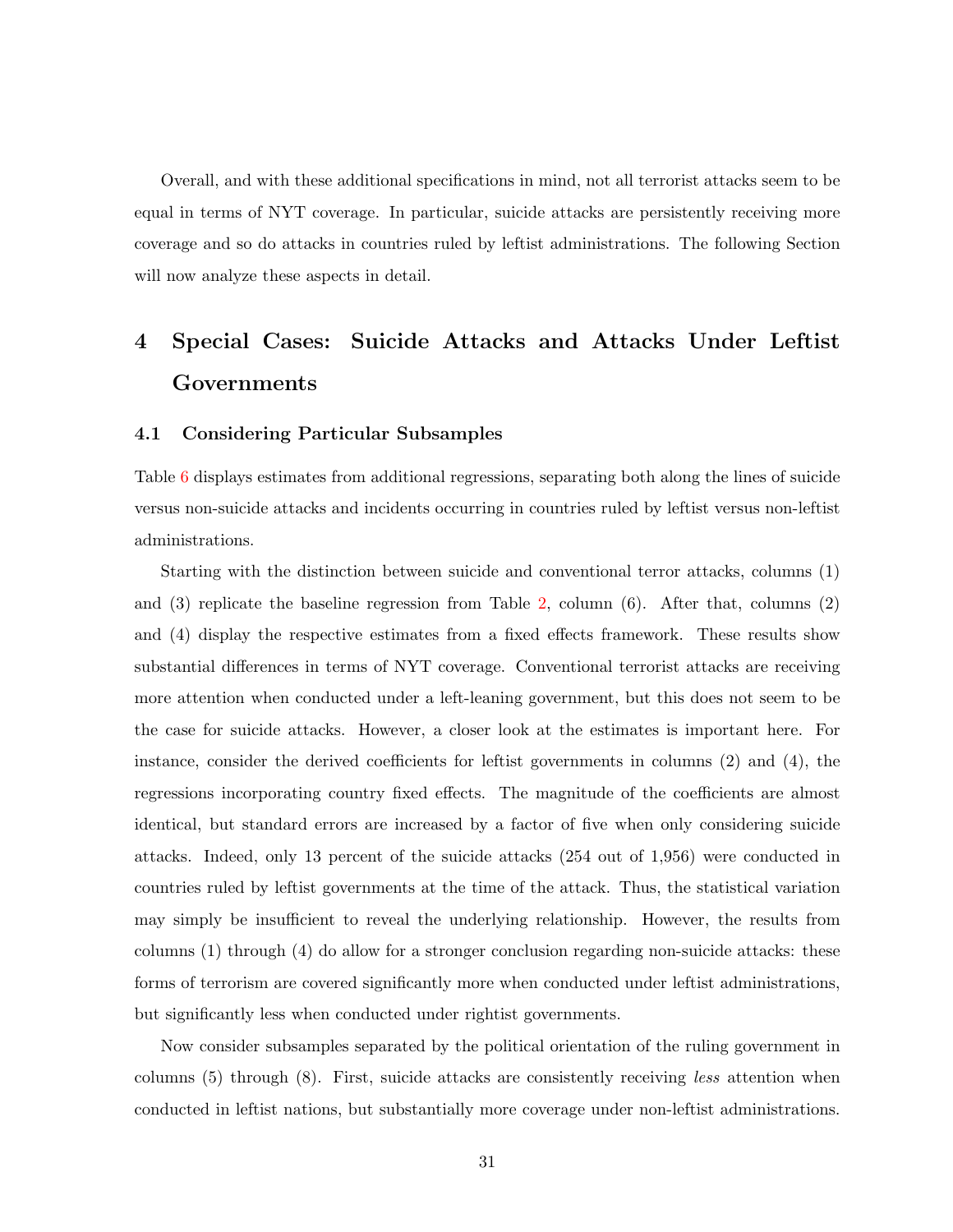| Dependent variable: NYT response (mean= 1.98)      |                                       |                      |                                            |                        |                                      |                      |                                          |                        |
|----------------------------------------------------|---------------------------------------|----------------------|--------------------------------------------|------------------------|--------------------------------------|----------------------|------------------------------------------|------------------------|
|                                                    | Only Suicide<br>Attacks<br>(2)<br>(1) |                      | Only non-<br>Suicide Attacks<br>(3)<br>(4) |                        | Leftist<br>Governments<br>(6)<br>(5) |                      | Non-Leftist<br>Governments<br>(8)<br>(7) |                        |
| Suicide attack                                     |                                       |                      |                                            |                        | $-0.624*$<br>(0.336)                 | $-0.413$<br>(0.337)  | $1.000***$<br>(0.373)                    | $0.947***$<br>(0.332)  |
| Leftist government                                 | 0.137<br>(0.665)                      | 0.876<br>(0.760)     | $0.709***$<br>(0.131)                      | $0.871***$<br>(0.155)  |                                      |                      |                                          |                        |
| Rightist government                                | $2.169*$<br>(1.122)                   | 0.990<br>(1.773)     | $-0.215$<br>(0.139)                        | $-1.365***$<br>(0.208) |                                      |                      |                                          |                        |
| Distance to US in 1,000 km                         | $-0.650**$<br>(0.290)                 |                      | $-0.447***$<br>(0.046)                     |                        | $-0.119$<br>(0.095)                  |                      | $-0.503***$<br>(0.052)                   |                        |
| Attack features <sup><math>a</math></sup>          | yes                                   | yes                  | yes                                        | yes                    | yes                                  | yes                  | yes                                      | yes                    |
| Control variables <sup>b</sup>                     | yes                                   |                      | yes                                        |                        | yes                                  |                      | yes                                      |                        |
| Year, month & weekday<br>fixed effects             | yes                                   | yes                  | yes                                        | yes                    | yes                                  | yes                  | yes                                      | yes                    |
| Country fixed effects                              |                                       | yes                  |                                            | yes                    |                                      | yes                  |                                          | yes                    |
| % of attack days under left-<br>ist administration | 13                                    | 13                   | 28                                         | 26                     | 100                                  | 100                  | $\overline{0}$                           | $\overline{0}$         |
| % of attack days with sui-<br>cide attack          | 100                                   | 100                  | $\overline{0}$                             | $\overline{0}$         | $\overline{4}$                       | $\overline{4}$       | 10                                       | 9                      |
| $\boldsymbol{N}$<br>$\#$ of countries<br>$R^2$     | 1,562<br>40<br>0.117                  | 1,956<br>48<br>0.108 | 17,781<br>139<br>0.067                     | 22,506<br>160<br>0.086 | 5,110<br>60<br>0.125                 | 6,013<br>67<br>0.131 | 14,233<br>114<br>0.063                   | 18,449<br>135<br>0.073 |

#### <span id="page-34-0"></span>Table 6: Suicide attacks and attacks in countries ruled by leftist administrations.

Notes: White robust standard errors in parentheses.  $*$   $p < 0.10$ ,  $*$   $p < 0.05$ ,  $**$   $p < 0.01$ .

<sup>a</sup>Includes # of deaths, # of attacks, dummies for suicide attacks, at least one attack successful,

9 attack types, 22 target types, 9 weapon types, and 4 dummies for whether there

was a terrorist attack in this country 2 days before, the day before, the day after,

and 2 days after the attack.

<sup>b</sup>Includes (following Table [2,](#page-23-0) column 6): population size,  $%$  Catholics,  $%$  Muslims,  $%$  Protestants, continental fixed effects, GDP per capita, the Polity IV index, and the absence of press freedom.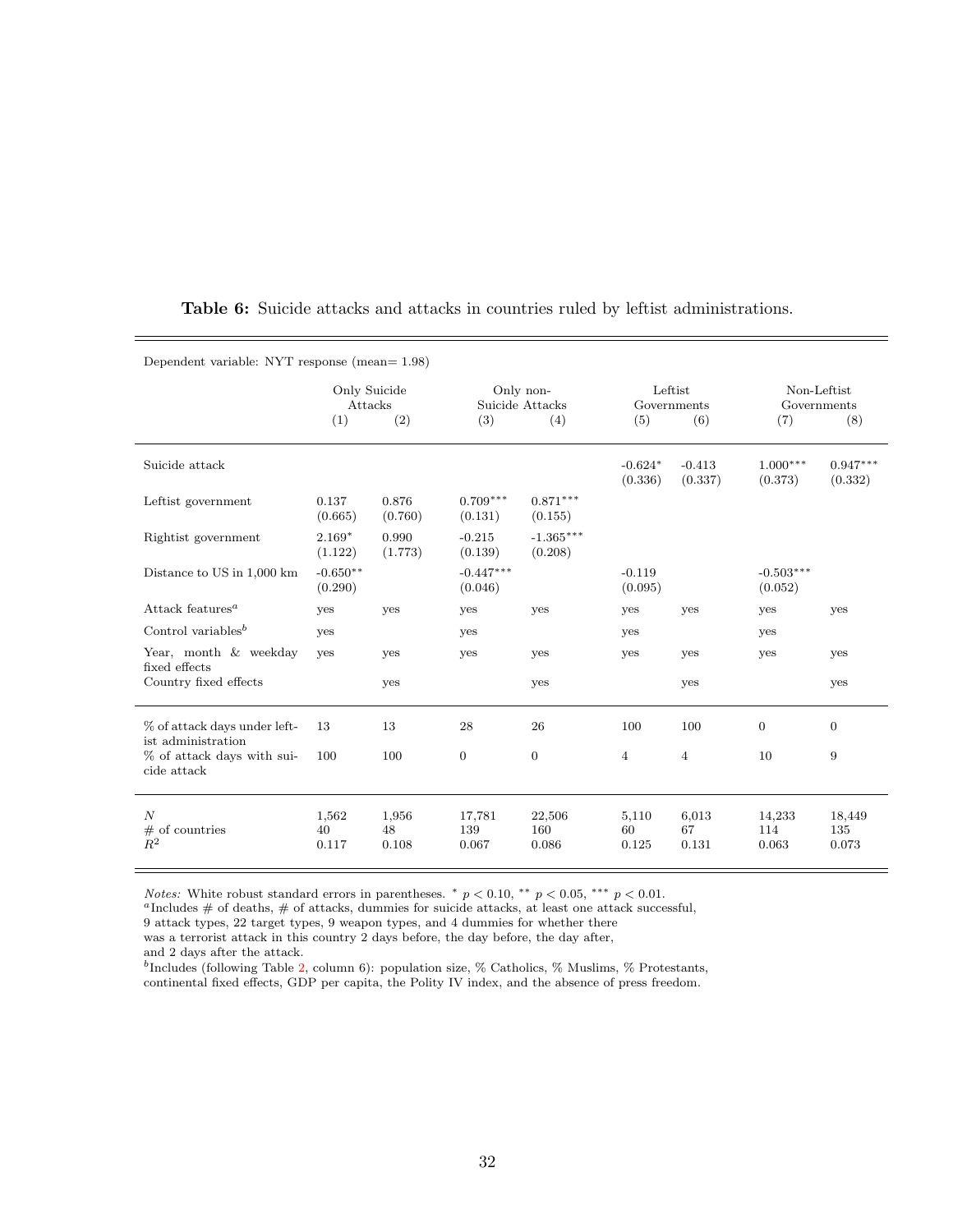Thus, NYT coverage of terrorist strikes is markedly different, depending on the political orientation of the government in the country of the attack. Remember that the estimations displayed in columns  $(1)$ ,  $(3)$ ,  $(5)$ , and  $(7)$  include all control variables from the benchmark regression, i.e. the Polity IV index measuring the degree of democracy and income levels, among others. Finally, notice that the geographical distance to the US remains stable as a negative predictor of NYT coverage with the exception of column (5), where the coefficient drops to 0.12.

#### 4.2 Suicide Attacks Under Leftist Administrations

In addition to dividing the sample into strict subsamples, another possibility to analyze the underlying relationships in detail is to use the entire sample and introduce interaction terms. Specifically, Table [7](#page-36-0) re-estimates the benchmark regression, including the binary variables measuring leftist and rightist administrations in the country of the attack and an interaction term with suicide attacks. Column (1) display results from using a fixed effects framework, whereas column (3) uses the control variables included in the baseline regression (Table [2,](#page-23-0) column 6). Columns (2) and (4) then add an interaction term with rightist governments.

The results show that, in general, suicide attacks are receiving more attention, but the anomaly of attacks under leftist administrations producing less coverage prevails. For instance, consider a suicide mission carried out in a country ruled by a leftist administration. Following column (1), the net effect from taking into account both the political orientation and the suicide mission produces a coefficient of  $0.472$  (1.009 + 0.969 – 1.506). The same attack under a central (or non-extreme) government would produce a coefficient of 1.009, producing over twice the media impact. These results are closely replicated in a fixed effects framework. Under a rightist government (column 2), on the other hand, the respective coefficient turns negative towards -0.7. However, this final conclusion is not confirmed when incorporating country fixed effects (column 4).

#### 4.3 Oaxaca Decompositions

Why does NYT coverage differ so fundamentally along the lines of political orientation and suicide versus conventional attacks? This Section analyzes Oaxaca-Blinder decompositions for both aspects (political orientation and suicide versus non-suicide missions) to distinguish be-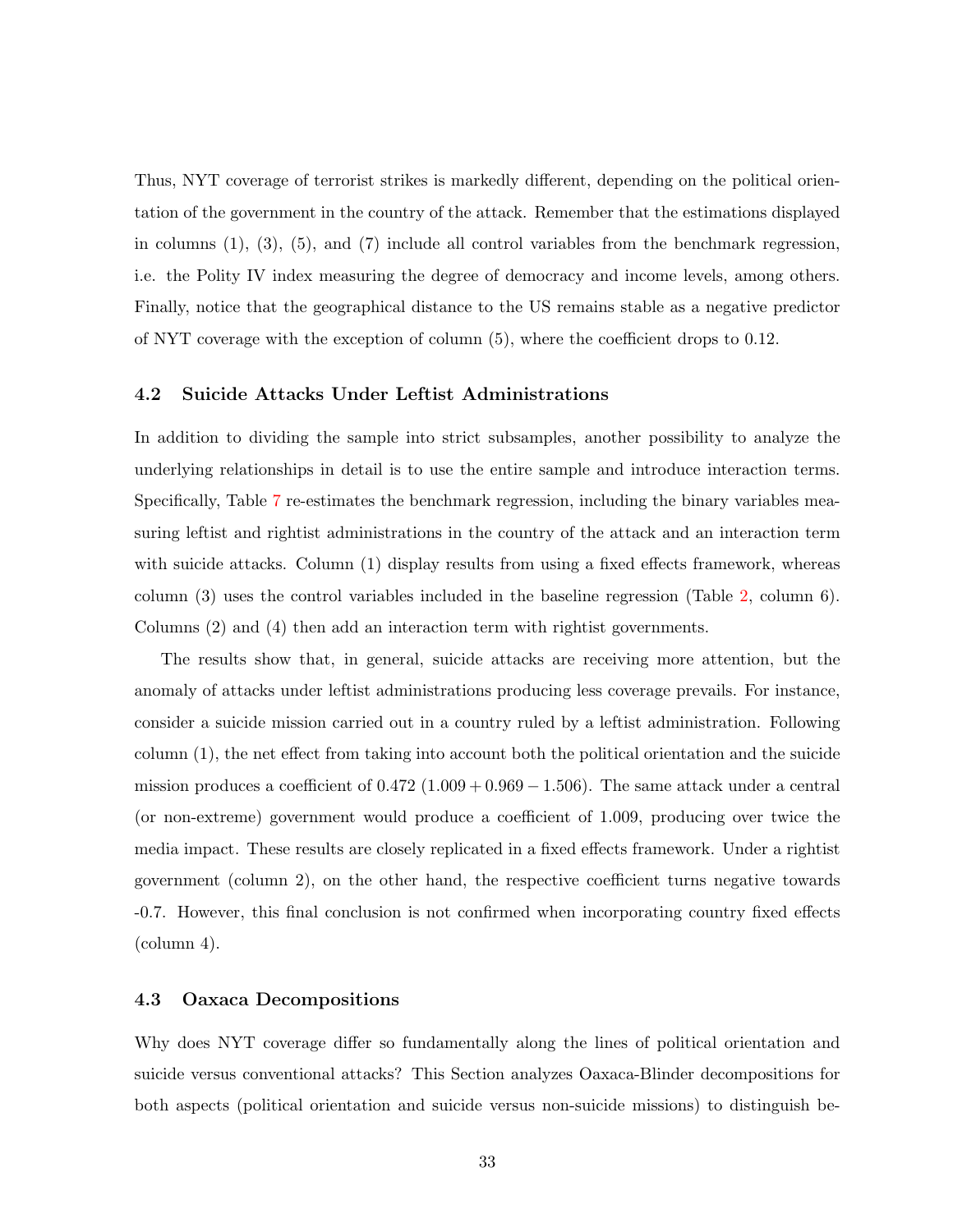| Dependent variable: NYT response (mean= $1.98$ )                               |                        |                        |                        |                        |  |  |  |  |
|--------------------------------------------------------------------------------|------------------------|------------------------|------------------------|------------------------|--|--|--|--|
|                                                                                | (1)                    | (2)                    | (3)                    | (4)                    |  |  |  |  |
| Suicide attack                                                                 | $1.009***$<br>(0.329)  | $1.066***$<br>(0.364)  | $1.248***$<br>(0.368)  | $1.252***$<br>(0.411)  |  |  |  |  |
| Leftist government                                                             | $0.969***$<br>(0.154)  | $0.972***$<br>(0.154)  | $0.836***$<br>(0.133)  | $0.836***$<br>(0.133)  |  |  |  |  |
| Rightist government                                                            | $-1.291***$<br>(0.208) | $-1.282***$<br>(0.208) | $-0.097$<br>(0.137)    | $-0.096$<br>(0.139)    |  |  |  |  |
| Leftist government $\times$ Suicide attack                                     | $-1.506***$<br>(0.402) | $-1.561***$<br>(0.429) | $-2.618***$<br>(0.428) | $-2.622***$<br>(0.459) |  |  |  |  |
| Rightist government $\times$ Suicide attack                                    |                        | $-0.500$<br>(0.610)    |                        | $-0.030$<br>(0.694)    |  |  |  |  |
| Attack features <sup><i>a</i></sup> , year, month & week-<br>day fixed effects | <b>ves</b>             | yes                    | yes                    | yes                    |  |  |  |  |
| Country fixed effects                                                          | yes                    | yes                    |                        |                        |  |  |  |  |
| Additional controls <sup>b</sup>                                               |                        |                        | yes                    | yes                    |  |  |  |  |
| $\boldsymbol{N}$<br>$R^2$                                                      | 24,462<br>0.083        | 24,462<br>0.083        | 19,343<br>0.066        | 19,343<br>0.066        |  |  |  |  |

<span id="page-36-0"></span>Table 7: Interaction terms between political orientation and suicide attacks.

*Notes:* White robust standard errors in parentheses.  $*$   $p < 0.10$ ,  $**$   $p < 0.05$ ,  $***$   $p < 0.01$ . <sup>a</sup>Includes  $\#$  of deaths,  $\#$  of attacks, dummies for suicide attacks, at least one attack successful, 9 attack types, 22 target types, 9 weapon types, and 4 dummies for whether there was a terrorist attack in this country 2 days before, the day before, the day after, and 2 days after the attack.  ${}^{b}$ Regressions include (as in Table [2,](#page-23-0) column 6) population size, % Catholics, % Muslims, % Protestants, distance to the US (in 1,000 km), continental fixed effects, GDP per capita, the Polity IV index, and the absence of press freedom.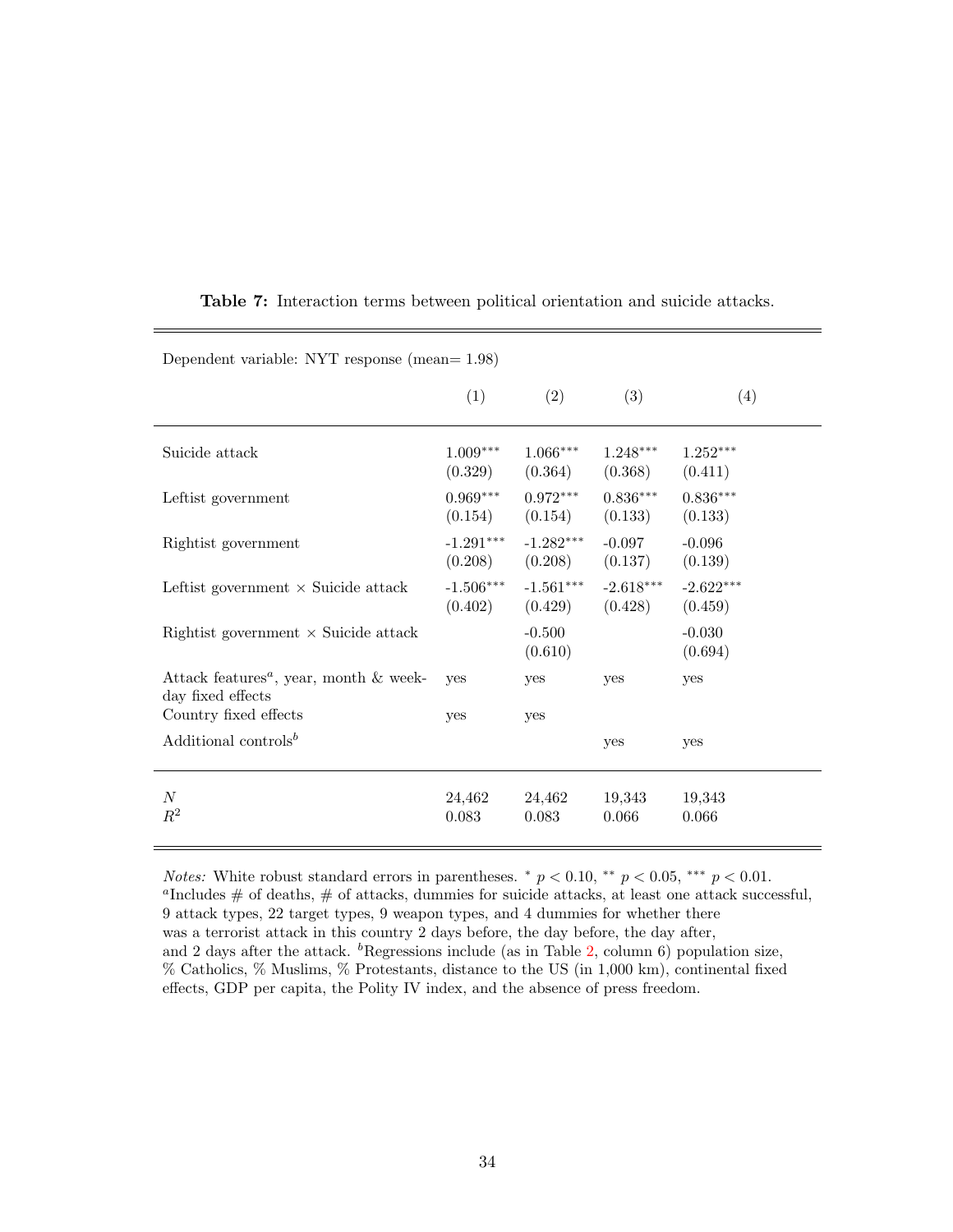tween the causes of these differences. For instance, it may be that suicide attacks receive more coverage because they also tend to produce significantly more casualties. Within the sample, the average number of casualties from suicide attacks is 14, whereas that number is markedly lower for non-suicide attacks with about four. Even though including the number of victims in the analysis is able to control for these differences and therefore for their respective link to the dependent variable (NYT response), the decomposition allows for different coefficients of all control variables. For instance, it is possible that victims of suicide attacks are receiving more coverage than victims of conventional terrorist attacks.

Table [8](#page-39-0) displays the main findings from these estimations, using non-suicide attacks as the reference point. Columns (1) through (3) distinguish suicide versus non-suicide attacks and we can see a substantial raw difference in the NYT response rate between 1.861 and 3.068. Overall, suicide attacks are receiving more attention than non-suicide attacks. So, what explains this difference? The decomposition built on the baseline regression in column (1) suggests that coefficients are able to explain over 76 percent of the raw gap (0.925 of 1.207) and this result is statistically significant on the one percent level. Thus, the various characteristics associated with attacks are *valued differently* for suicide attacks than for non-suicide missions by the NYT.

The estimate associated with endowments displays the plain difference in characteristics between the two types of terrorist attacks. Although the coefficient is even higher here, there is no statistical evidence for suicide attacks receiving more attention *because of* their parameters, such as the number of victims. This means that reporting about suicide attacks is higher because of the NYT response to the control variables, but not because suicide attacks are inherently different from non-suicide attacks. Notice that including further control variables in column (2), namely the variables found important in the additional estimations presented above, marginally changes this finding, but the general conclusion remains. Finally, adding regional fixed effects instead of continental dummies in column (3) further solidifies that finding: suicide attacks are receiving more attention because the NYT responds differently to them, i.e. the coefficients are different, and not because suicide attacks are inherently different from conventional terrorist attacks (endowments).<sup>[17](#page-37-0)</sup> Given that the Oaxaca decomposition requires enough variation in

<span id="page-37-0"></span><sup>&</sup>lt;sup>17</sup>The regional fixed effects include dummies for North America, Central America & Caribbean, South America, East Asia, Southeast Asia, South Asia, Central Asia, Western Europe, Eastern Europe, Middle East & North Africa, Sub-Saharan Africa, Russia & the Newly Independent States, and Australasia & Oceania.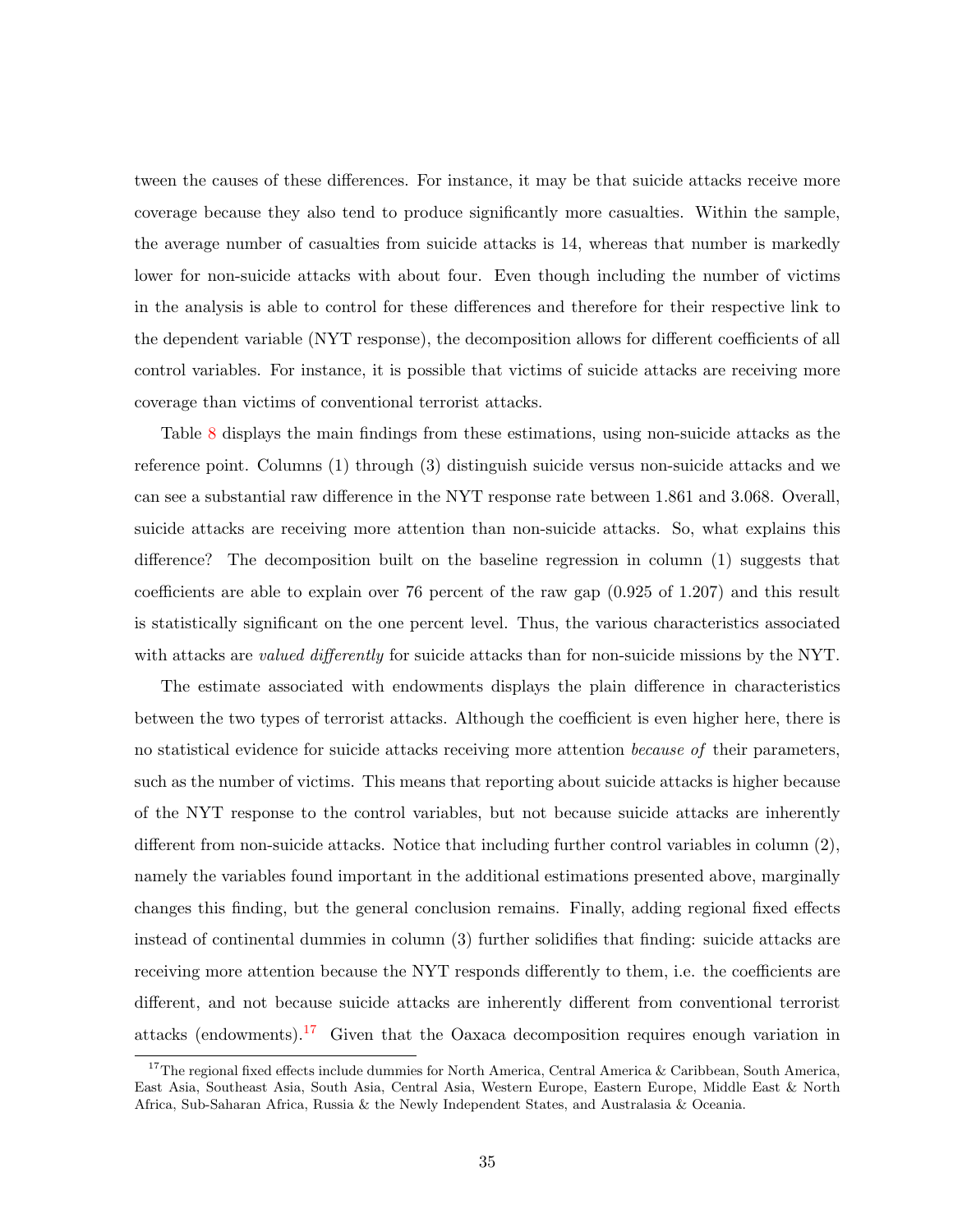terms of suicide and non-suicide attacks for every explanatory variable, using country fixed effects here would lead to a substantial loss of observations.

Columns (4) through (6) then distinguish between attacks in countries ruled by leftist and non-leftist administrations. Here, the raw difference is not as stark (0.584), but still remarkable with attacks in countries ruled by leftist administrations receiving more coverage. Contrary to suicide versus non-suicide attacks, however, both endowments and coefficients are statistically meaningful at first (columns 4 and 5). However, including regional fixed effects in column (6) then also suggests that attacks under leftist administrations are inherently treated differently (coefficients matter) and this difference in media response is unlikely to be traced back to different characteristics of attacks under leftist versus non-leftist governments.

From predicting media coverage of terrorist attacks, the paper now moves towards testing whether this NYT response rate is able to predict future attacks.

### <span id="page-38-0"></span>5 Empirical Findings: Predicting Future Attacks

One immediate fear after observing a terrorist attack centers around the question whether one should expect more. Unfortunately, most terrorist attacks do not remain an isolated incident. In fact, throughout the GTD sample from 1998 to 2012, the probability of another attack in the same country within seven days stands at an astonishing 77 percent (see Table [1\)](#page-19-0). One question is then if we can identify indicators that would tell us whether a future attack is likely to occur. Specifically, Tables [9](#page-41-0) and [10](#page-43-0) evaluate whether the media attention devoted to the initial attack is in any way indicative of future attacks. Remember that the variable measuring media attention only consists of the relative change in coverage from the day before the attack to the day after. Thus, any statistical noise in the days before or thereafter is filtered out by this variable.

In terms of the regression outline, one should be sure to incorporate any other potential determinants of terrorism. First, I include the initial attack features (as above minus the binary variables for attacks in the following two days), the societal characteristics (population size and religious fractions), weekday, month, and regional fixed effects, and income levels. See footnote [17](#page-37-0) for a list of regions. The reason for using the somewhat broader measurement of regional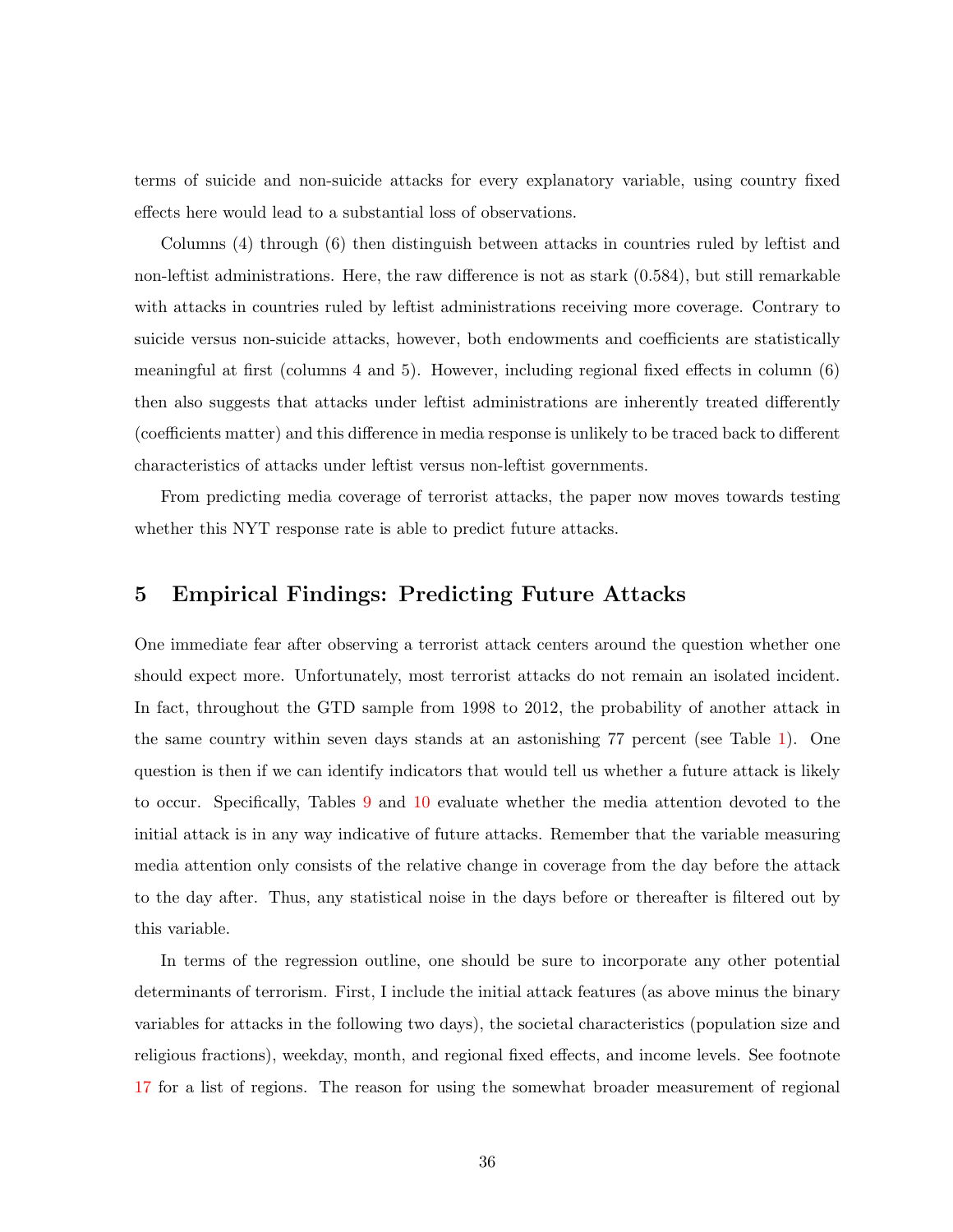<span id="page-39-0"></span>

| Dependent variable: NYT response (mean= $1.98$ ) |                       |                       |                       |                        |                        |                       |  |
|--------------------------------------------------|-----------------------|-----------------------|-----------------------|------------------------|------------------------|-----------------------|--|
|                                                  | (1)                   | (2)                   | $(3)^f$               | (4)                    | (5)                    | $(6)^f$               |  |
| Prediction NYT response<br>suicide attack        | $3.068***$<br>(0.314) | $3.058***$<br>(0.316) | $3.058***$<br>(0.316) |                        |                        |                       |  |
| Prediction NYT response<br>non-suicide attack    | $1.861***$<br>(0.067) | $1.884***$<br>(0.068) | $1.884***$<br>(0.068) |                        |                        |                       |  |
| Prediction NYT response<br>leftist               |                       |                       |                       | $2.388***$<br>(0.147)  | $2.383***$<br>(0.148)  | $2.383***$<br>(0.148) |  |
| Prediction NYT response<br>non-leftist           |                       |                       |                       | $1.804***$<br>(0.073)  | $1.831***$<br>(0.075)  | $1.831***$<br>(0.075) |  |
| Difference                                       | $1.207***$<br>(0.321) | $1.174***$<br>(0.323) | $1.174***$<br>(0.323) | $0.584***$<br>(0.164)  | $0.552***$<br>(0.165)  | $0.552***$<br>(0.165) |  |
| Endowments <sup>a</sup>                          | 1.053<br>(1.268)      | 1.234<br>(1.290)      | 0.551<br>(1.329)      | $1.349***$<br>(0.354)  | $1.139**$<br>(0.533)   | 1.209<br>(1.305)      |  |
| $\text{Coefficients}^b$                          | $0.925***$<br>(0.339) | $0.668*$<br>(0.343)   | $0.757**$<br>(0.344)  | $1.292***$<br>(0.199)  | $1.705***$<br>(0.235)  | $1.488***$<br>(0.250) |  |
| Interaction <sup><math>c</math></sup>            | $-0.771$<br>(1.272)   | $-0.728$<br>(1.295)   | $-0.134$<br>(1.334)   | $-2.057***$<br>(0.372) | $-2.292***$<br>(0.559) | $-2.144$<br>(1.319)   |  |
| Control variables $1^d$                          | yes                   | yes                   | yes                   | yes                    | yes                    | yes                   |  |
| Control variables $2^e$                          |                       | yes                   | yes                   |                        | yes                    | yes                   |  |
| $\boldsymbol{N}$                                 | 19,343                | 18,944                | 18,944                | 19,343                 | 18,944                 | 18,944                |  |

Table 8: Results from Oaxaca decompositions.

Standard errors in parentheses.  $*$   $p < 0.10$ ,  $**$   $p < 0.05$ ,  $**$   $p < 0.01$ 

<sup>a</sup> The portion of the pure difference in NYT response owed to endowments,

i.e. the remaining explanatory variables from Table [2,](#page-23-0) column (6).

 $<sup>b</sup>$  The portion of the pure difference in NYT response owed to coefficients,</sup>

 $\degree$  The portion of the pure difference in NYT response owed to the

Exports to and imports from the US, natural resources, foreign direct

investment, conflict dummies, and political terror risk.

 ${}^f$ Columns (3) and (6) contain 13 regional fixed effects instead of continental dummies.

i.e. the coefficients associated with the control variables.

combination of endowments and coefficients.

 $d$  Includes all variables from Table [2,](#page-23-0) column (6).

 $^e$  Variables found to be significant in Tables [4](#page-29-0) and [5:](#page-31-0)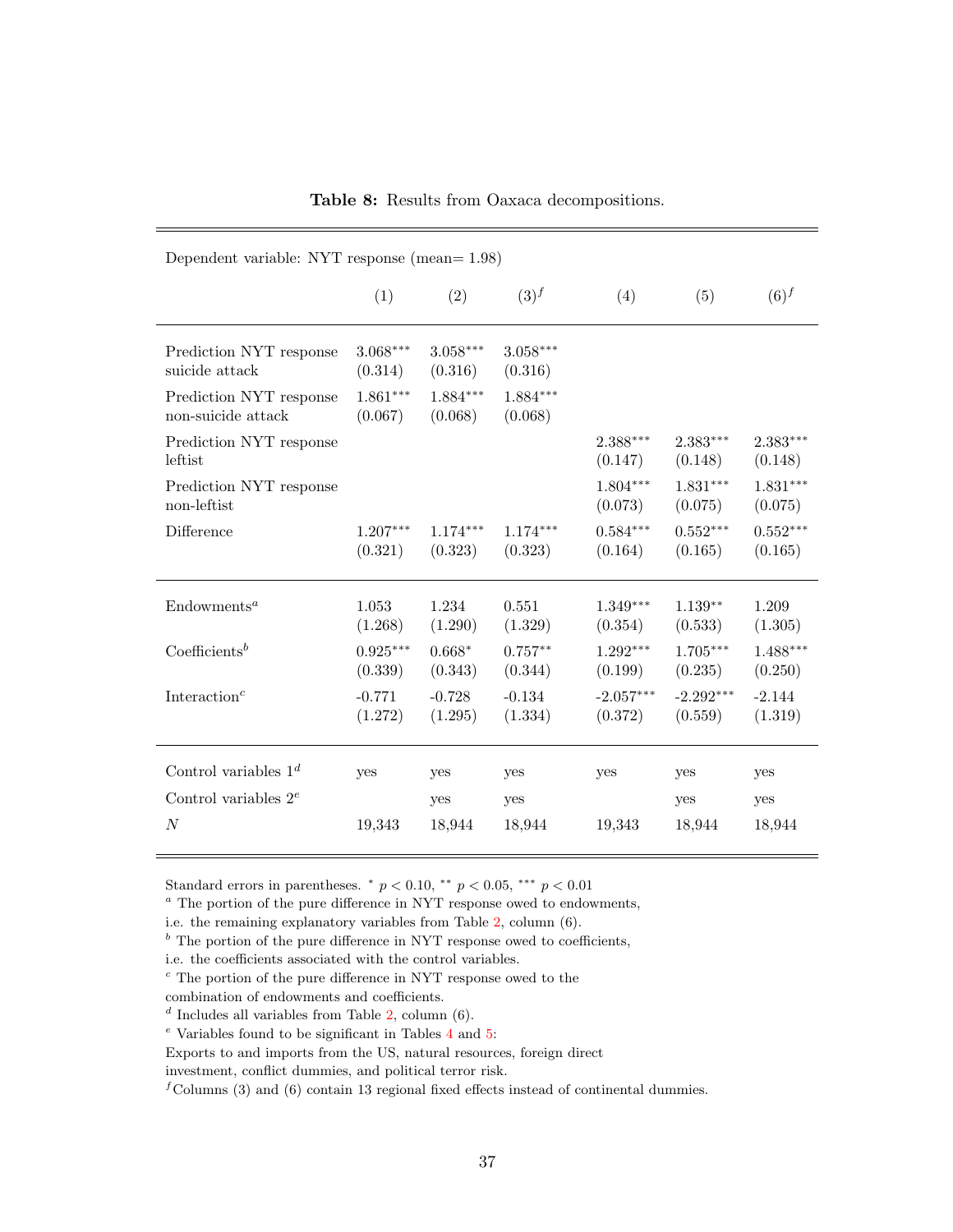fixed effects simply relates to the fact that numerous countries experienced very few and isolated incidents, which means that the outcome variable for that country always takes on the value of zero in a logit framework. Thus, including country fixed effects would eliminate these nations from the analysis, leaving no statistical variation.

In addition, the estimations include a proxy for educational development (duration of primary schooling), an index for civil liberties, language fractionalization, and binary variables for several forms of armed conflicts (interstate, internal, and internationalized). The inclusion of these variables follows Krueger and Malečková  $(2003)$  and [Abadie](#page-46-3)  $(2006)$ , who have found these factors to be closely associated with the occurrence of terrorist activities. Results are robust to substituting the Polity IV index for the variable measuring civil liberties (both variables are highly correlated with a coefficient of 0.92). Similarly, using a different proxy for educational attainment, such as the duration of secondary schooling, leaves the results virtually unchanged.

#### 5.1 The Probability Of Another Attack Within 7 Days

Table [9](#page-41-0) displays the results from six logit specifications, estimating the probability of another attack day within seven days of the initial incident(s). If the attacked country experienced another terrorist attack within that timeframe the variable is coded as a one and otherwise as a zero. All displayed coefficients represent marginal effects, meaning that, for any derived coefficient  $\hat{\beta}$ , a one unit change in the independent variable is associated with a  $\hat{\beta} \times 100$  percentage point change of the probability of an attack within seven days.

Indeed, it appears as if media attention can predict future attacks, as the coefficient of the NYT response rate is positive and significant throughout all estimations. Moving from a univariate regression framework in column (1) over adding attack features in (2), societal characteristics in (3), regional and time fixed effects in (4), and several economic and political characteristics in the final two columns, the derived coefficient eventually settles around 0.0007. This means that a one standard deviation in media attention (9.31) would increase the probability of another attack within a week by about 0.65 percent. Although the magnitude here is negligible, conventional levels of statistical importance suggest that media attention may be able to predict future attacks.

Beyond media attention, suicide attacks are highly predictive of another attack soon. Thus,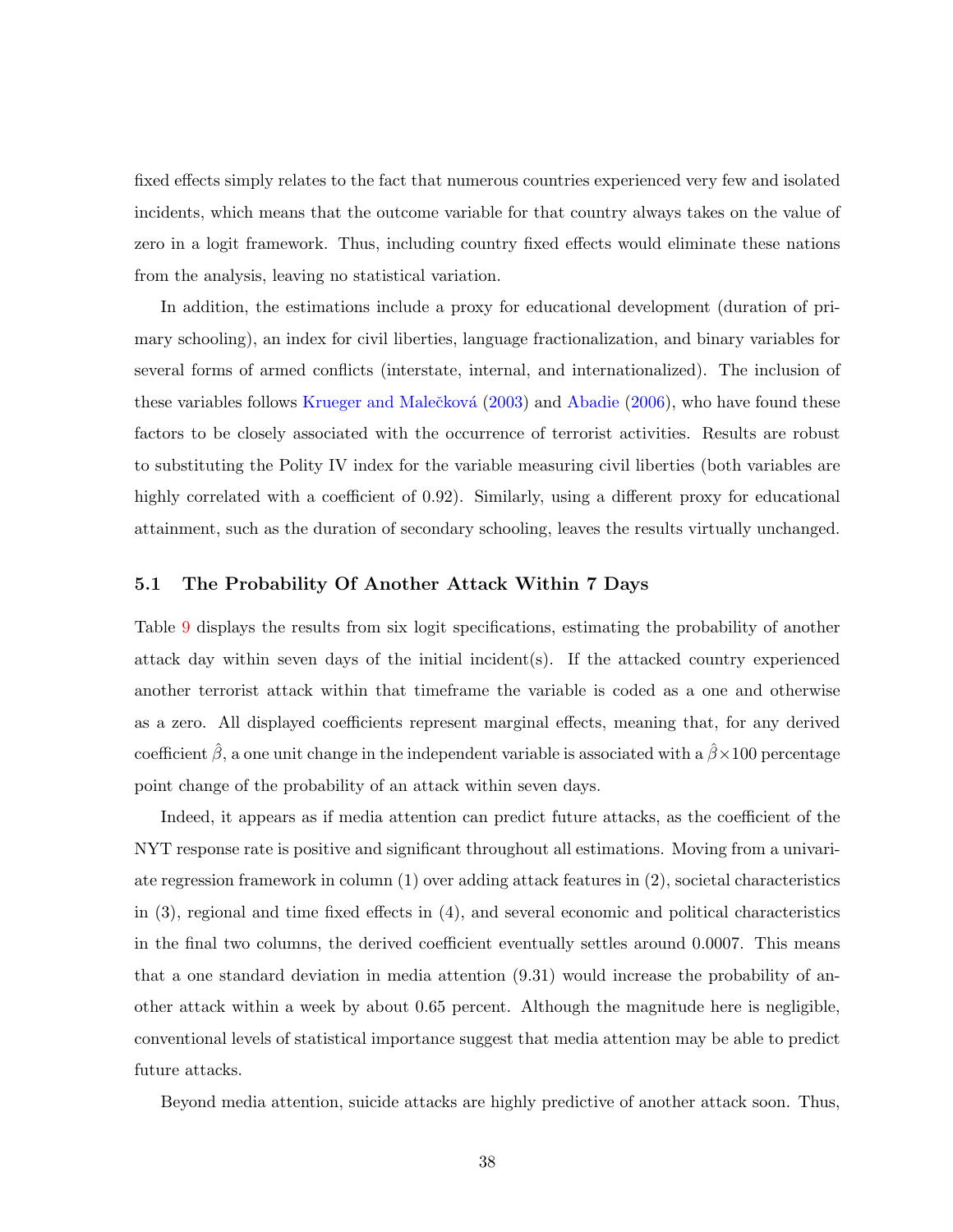<span id="page-41-0"></span>

|  |  |  |  | <b>Table 9:</b> Results from logit regressions, predicting future attacks in the same country. |  |  |  |  |  |  |  |  |
|--|--|--|--|------------------------------------------------------------------------------------------------|--|--|--|--|--|--|--|--|
|--|--|--|--|------------------------------------------------------------------------------------------------|--|--|--|--|--|--|--|--|

|                                                                                                 | (1)                     | (2)                     | (3)                      | (4)                      | (5)                      | (6)                      |
|-------------------------------------------------------------------------------------------------|-------------------------|-------------------------|--------------------------|--------------------------|--------------------------|--------------------------|
| NYT response                                                                                    | $0.0034***$<br>(0.0004) | $0.0020***$<br>(0.0004) | $0.0011***$<br>(0.0003)  | $0.0012***$<br>(0.0003)  | $0.0009***$<br>(0.0003)  | $0.0007**$<br>(0.0003)   |
| Attack Features                                                                                 |                         |                         |                          |                          |                          |                          |
| Suicide attack                                                                                  |                         | $0.0901***$<br>(0.0127) | $0.0741***$<br>(0.0123)  | $0.0687***$<br>(0.0119)  | $0.0539***$<br>(0.0119)  | $0.0323***$<br>(0.0117)  |
| $#$ of deaths                                                                                   |                         | $-0.0003$<br>(0.0002)   | $-0.0004*$<br>(0.0002)   | $-0.0004**$<br>(0.0002)  | $-0.0003$<br>(0.0002)    | $-0.0004*$<br>(0.0002)   |
| $#$ of attacks                                                                                  |                         | 0.0059<br>(0.0071)      | 0.0048<br>(0.0067)       | 0.0063<br>(0.0065)       | 0.0052<br>(0.0058)       | 0.0054<br>(0.0059)       |
| At least one attack successful                                                                  |                         | $0.0281***$<br>(0.0090) | 0.0128<br>(0.0088)       | 0.0026<br>(0.0088)       | 0.0032<br>(0.0087)       | 0.0011<br>(0.0085)       |
| Attack, target, and weapon<br>type fixed effects <sup><math>a</math></sup>                      |                         | yes                     | yes                      | yes                      | yes                      | yes                      |
| Societal Characteristics                                                                        |                         |                         |                          |                          |                          |                          |
| Population size                                                                                 |                         |                         | $0.0488***$<br>(0.0019)  | $0.0382***$<br>(0.0022)  | $0.0631***$<br>(0.0028)  | $0.0671***$<br>(0.0029)  |
| % Catholic                                                                                      |                         |                         | $-0.0002**$<br>(0.0001)  | $-0.0002*$<br>(0.0001)   | 0.0002<br>(0.0001)       | 0.0001<br>(0.0001)       |
| % Muslim                                                                                        |                         |                         | $0.0007***$<br>(0.0001)  | $0.0006***$<br>(0.0001)  | $-0.0008***$<br>(0.0001) | $-0.0011***$<br>(0.0001) |
| % Protestant                                                                                    |                         |                         | $-0.0050***$<br>(0.0004) | $-0.0028***$<br>(0.0004) | $-0.0012***$<br>(0.0004) | $-0.0016***$<br>(0.0004) |
| Geographic & Time Characteristics<br>Regional <sup>b</sup> , month and weekday<br>fixed effects |                         |                         |                          | yes                      | yes                      | yes                      |
| Economic Characteristics                                                                        |                         |                         |                          |                          |                          |                          |
| GDP per capita                                                                                  |                         |                         |                          |                          | $0.0520***$<br>(0.0052)  | $0.0552***$<br>(0.0051)  |
| Years of primary schooling                                                                      |                         |                         |                          |                          | $0.0611***$<br>(0.0059)  | $0.0531***$<br>(0.0061)  |
| Absence of civil liberties                                                                      |                         |                         |                          |                          | $0.0797***$<br>(0.0040)  | $0.0679***$<br>(0.0041)  |
| Language fractionalization                                                                      |                         |                         |                          |                          | $0.1126***$<br>(0.0183)  | $-0.0073$<br>(0.0196)    |
| Interstate conflict                                                                             |                         |                         |                          |                          |                          | $-0.0821***$<br>(0.0115) |
| Internal conflict                                                                               |                         |                         |                          |                          |                          | $0.0677***$<br>(0.0074)  |
| Internationalized conflict                                                                      |                         |                         |                          |                          |                          | $0.1073***$<br>(0.0092)  |
| $\boldsymbol{N}$<br>$#$ of countries                                                            | 24,405<br>161           | 24,403<br>161           | 23,621<br>146            | 23,621<br>146            | 21,530<br>137            | 21,530<br>137            |

Dependent variable: Probability of another attack within 7 days (mean= 0.77)

*Notes:* White robust standard errors in parentheses. \*  $p < 0.10$ , \*\*  $p < 0.05$ , \*\*\*. <sup>a</sup>Includes dummies for 9 attack types, 22 target types, and 9 weapon types.  $\frac{b_{\mbox{Includes}}}{39}$  dummies for 13 regions.

 $\overline{a}$ 

 $\overline{\phantom{0}}$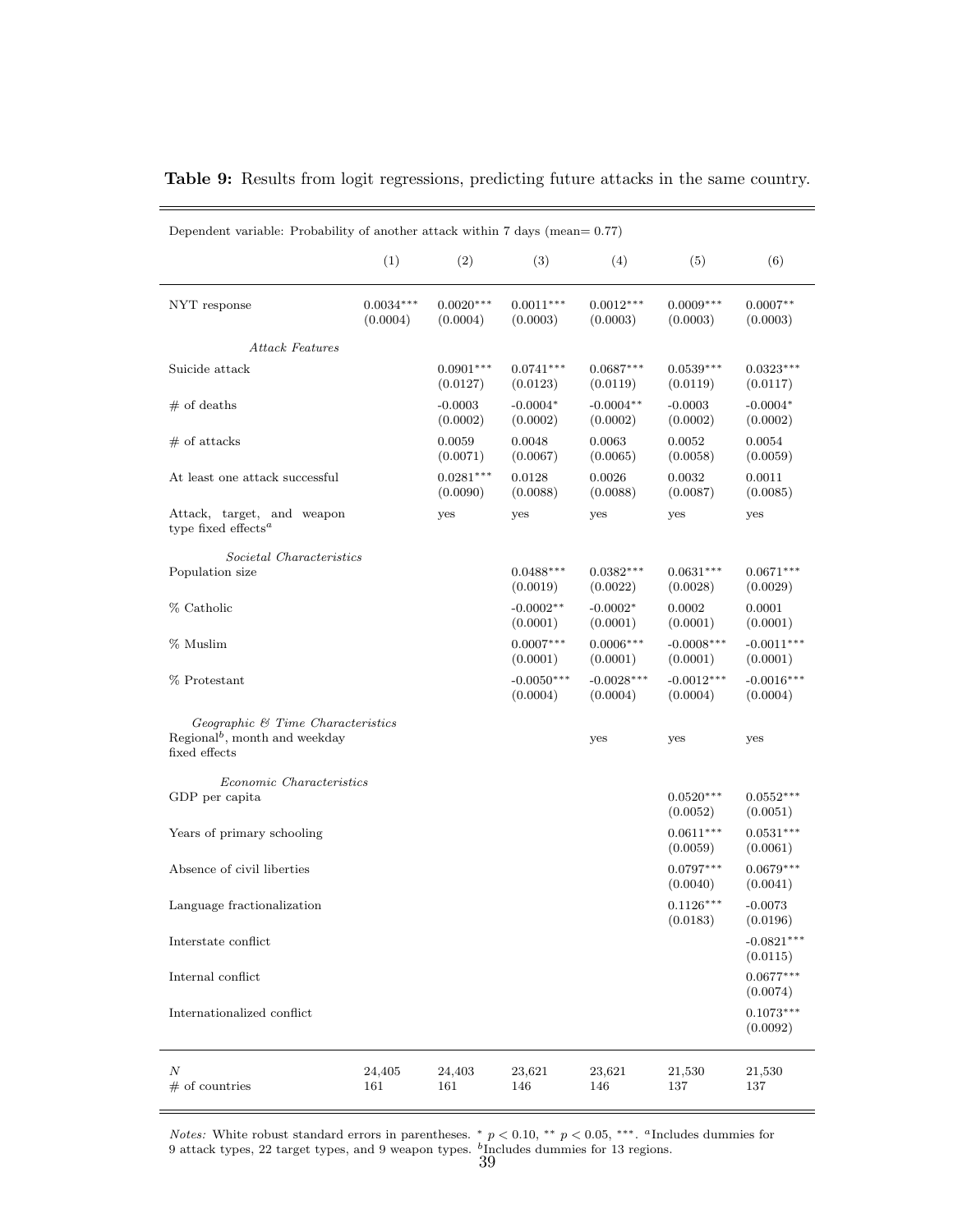once a country experiences suicide missions the danger of future incidents increases. As before, the remaining attack features are mostly negligible in their statistical importance, with the exception of the number of casualties. It appears as if a bigger number of victims serves as deterrence for future attacks, decreasing the odds of a new attack within the next week. Bigger countries are subject to a higher likelihood of new attacks, everything else equal. Similar conclusions can be drawn for richer and more educated nations – further emphasizing the fact that terrorists are not necessarily poor or uneducated, confirming findings by [Krueger and](#page-49-3) Malečková [\(2003\)](#page-49-3), [Abadie](#page-46-3) [\(2006\)](#page-46-3), and [Krueger and Laitin](#page-49-5) [\(2008\)](#page-49-5). Also in line with the chorus of their findings is the coefficient on the variable measuring the absence of civil liberties. With less civil liberties in a society comes a higher chance of terrorism, especially given an initial attack. Finally, the estimates related to religious groups are interesting, as a higher share of Muslims in society is associated with a *smaller* likelihood of future attacks. This is particularly interesting in light of various papers and mainstream articles relating religion to terrorism (e.g., see [Ginges](#page-48-11) [et al.,](#page-48-11) [2009\)](#page-48-11).

#### 5.2 The Number Of Days Until The Next Attack

Another option to measure the occurrence of future attacks is simply to count the days until the next attack in that country. Table [10](#page-43-0) displays the results from several negative binomial regressions, estimating the number of days until the next attack day in the same country. The regressions follow the same succession of control variables as Table [9.](#page-41-0) To alleviate the potential influence of countries where attacks only occurred on a very limited basis, all observations, where the number of days until the next attack(s) lies more than two standard deviations beyond the mean are excluded.[18](#page-42-0) However, the derived results are robust to using the full sample.

As in Table [9,](#page-41-0) the coefficient on the NYT response rate is statistically significant. The negative sign allows for the same conclusion as in the logit regressions: more media attention is related to a new attack sooner. In particular, the more media coverage an attack receives, the less days pass until the next attack in that country. In addition, the remaining coefficients confirm the findings derived in Table [9.](#page-41-0) Notice that all signs are reversed, given that Table [10](#page-43-0) is

<span id="page-42-0"></span><sup>&</sup>lt;sup>18</sup>The overall mean number of days until the next attack in the same country is 23 days with a standard deviation of 131.43. Thus, all attacks, where the next attack in the same country does not happen within 285 days is excluded from this analysis.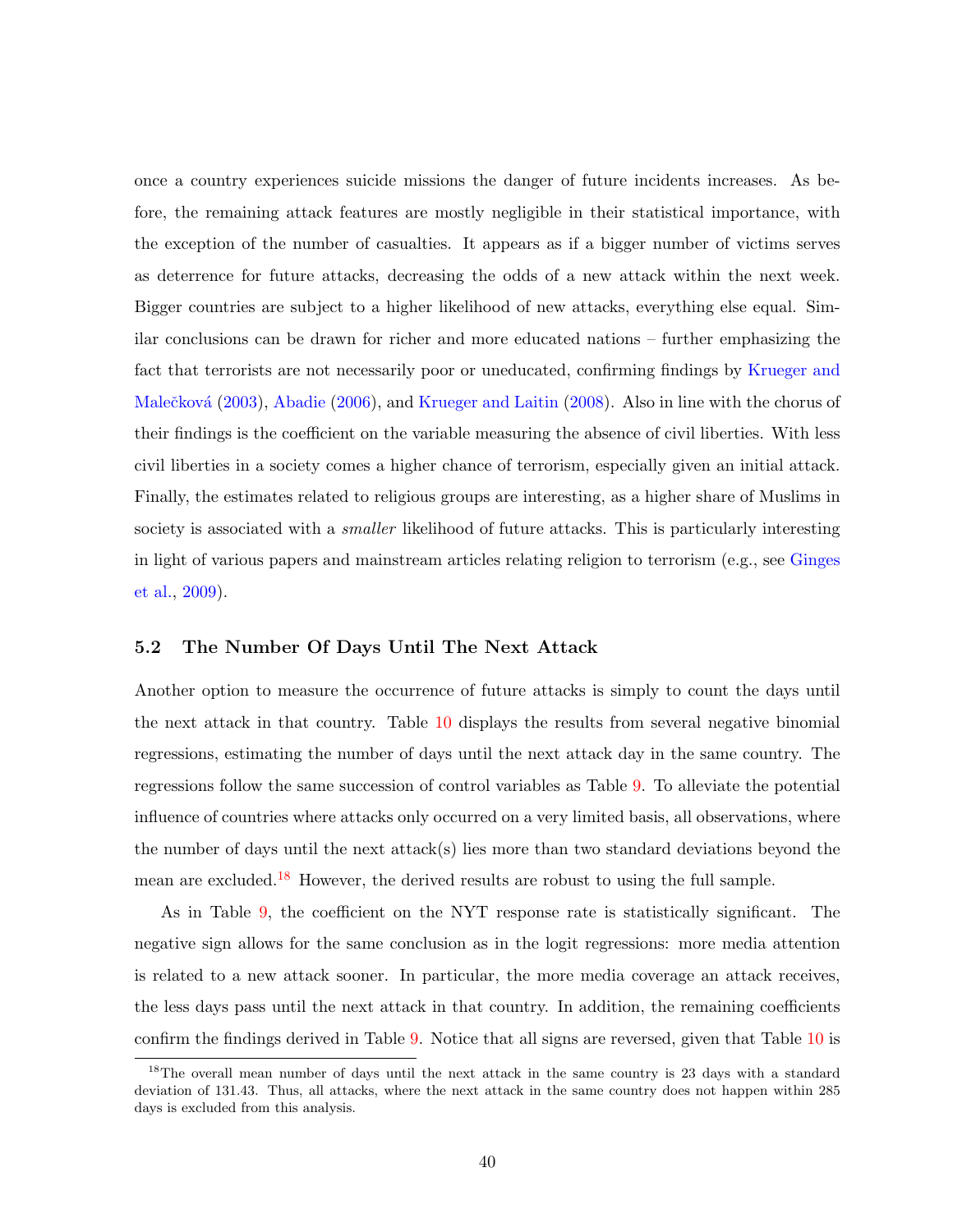| Dependent variable: $\#$ of days until next attack in this country (mean= 23.01)                     |                        |                        |                        |                        |                        |                        |
|------------------------------------------------------------------------------------------------------|------------------------|------------------------|------------------------|------------------------|------------------------|------------------------|
|                                                                                                      | (1)                    | (2)                    | (3)                    | (4)                    | (5)                    | (6)                    |
| NYT response                                                                                         | $-0.014***$<br>(0.002) | $-0.009***$<br>(0.002) | $-0.007***$<br>(0.001) | $-0.006***$<br>(0.001) | $-0.006***$<br>(0.001) | $-0.003***$<br>(0.001) |
| Attack Features                                                                                      |                        |                        |                        |                        |                        |                        |
| Suicide attack                                                                                       |                        | $-0.324***$<br>(0.068) | $-0.167**$<br>(0.083)  | $-0.282***$<br>(0.058) | $-0.225***$<br>(0.059) | $-0.117**$<br>(0.052)  |
| $#$ of deaths                                                                                        |                        | 0.000<br>(0.001)       | 0.001<br>(0.001)       | 0.001<br>(0.001)       | 0.001<br>(0.001)       | 0.001<br>(0.001)       |
| $#$ of attacks                                                                                       |                        | $-0.014$<br>(0.014)    | $-0.019$<br>(0.015)    | $-0.022$<br>(0.015)    | $-0.024$<br>(0.017)    | $-0.025$<br>(0.017)    |
| At least one attack successful                                                                       |                        | $-0.127**$<br>(0.056)  | $-0.088$<br>(0.059)    | $-0.038$<br>(0.054)    | $-0.018$<br>(0.054)    | $-0.017$<br>(0.055)    |
| Attack, target, and weapon<br>type fixed effects <sup><math>a</math></sup>                           |                        | yes                    | yes                    | yes                    | yes                    | yes                    |
| Societal Characteristics<br>Population size                                                          |                        |                        | $-0.278***$<br>(0.013) | $-0.228***$<br>(0.012) | $-0.312***$<br>(0.015) | $-0.374***$<br>(0.015) |
| % Catholic                                                                                           |                        |                        | $0.002***$<br>(0.001)  | $-0.001*$<br>(0.001)   | $-0.001*$<br>(0.001)   | $-0.002***$<br>(0.001) |
| % Muslim                                                                                             |                        |                        | $-0.005***$<br>(0.000) | $-0.003***$<br>(0.000) | $0.002***$<br>(0.001)  | $0.003***$<br>(0.001)  |
| % Protestant                                                                                         |                        |                        | $0.031***$<br>(0.002)  | $0.019***$<br>(0.002)  | $0.014***$<br>(0.002)  | $0.016***$<br>(0.003)  |
| $Geographic \& Time \ Characteristics$<br>Regional <sup>b</sup> , month and weekday<br>fixed effects |                        |                        |                        | yes                    | yes                    | yes                    |
| Economic Characteristics<br>GDP per capita                                                           |                        |                        |                        |                        | $-0.172***$<br>(0.037) | $-0.334***$<br>(0.033) |
| Years of primary schooling                                                                           |                        |                        |                        |                        | $-0.237***$<br>(0.038) | $-0.217***$<br>(0.038) |
| Absence of civil liberties                                                                           |                        |                        |                        |                        | $-0.353***$<br>(0.028) | $-0.332***$<br>(0.028) |
| Language fractionalization                                                                           |                        |                        |                        |                        | $-1.262***$<br>(0.118) | $-0.323***$<br>(0.125) |
| Interstate conflict                                                                                  |                        |                        |                        |                        |                        | $0.371***$<br>(0.052)  |
| Internal conflict                                                                                    |                        |                        |                        |                        |                        | $-0.588***$<br>(0.054) |
| Internationalized conflict                                                                           |                        |                        |                        |                        |                        | $-0.749***$<br>(0.055) |
| Ν<br>$#$ of countries                                                                                | 23,902<br>131          | 23,900<br>131          | 23,151<br>119          | 23,151<br>119          | 21,088<br>114          | 21,088<br>114          |

<span id="page-43-0"></span>Table 10: Negative binomial regressions estimating the number of days until the next terror attack in the attacked country.

*Notes:* White robust standard errors in parentheses.  $\mathbf{a}^{\mathbf{t}}$   $p < 0.10$ , \*\* p < 0.05, \*\*\*. <sup>a</sup>Includes dummies for 9 attack types,  $22$  target types, and 9 weapon types.  $<sup>b</sup>$  Includes dummies for 13 regions.</sup> 41

 $\equiv$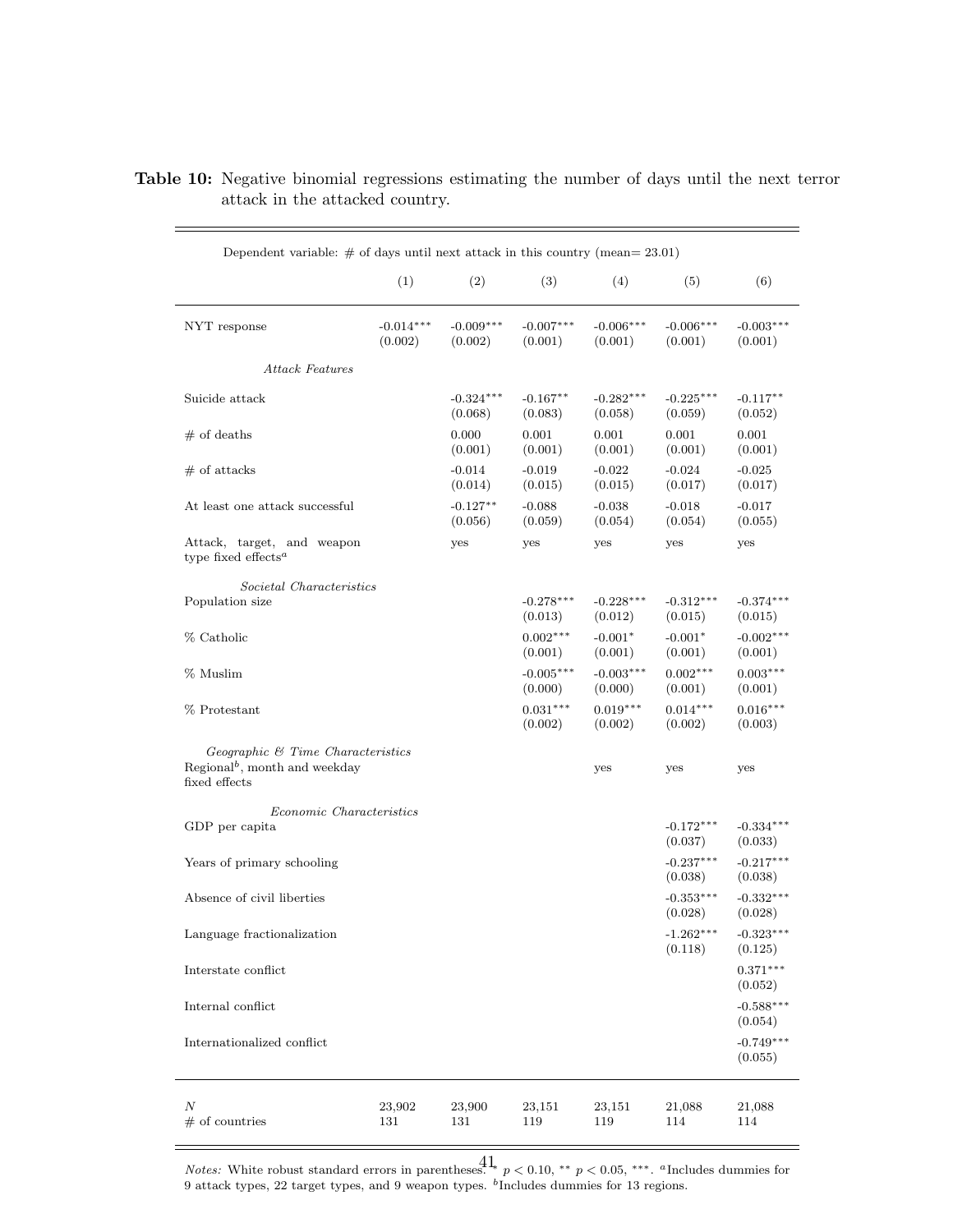predicting the number of days until the next attack, whereas Table [9](#page-41-0) estimates the probability of another attack within seven days' time.

### <span id="page-44-0"></span>6 Conclusion

If a main purpose of terrorism is to draw public attention, to generate mass hysteria and fear, then media coverage is exactly what terrorists are seeking to promote their agenda. This article introduces a new data set producing a systematic measurement for the media response rate to terrorist attacks by the New York Times (NYT). The paper presents a systematic analysis of the factors associated with that NYT response rate. I broadly group these characteristics into features related to (i) the attack, (ii) society, (iii) geography, (iv) time, (v) economics, and (vi) politics. Several noteworthy results emerge.

First, suicide missions receive more attention than non-suicide missions, everything else equal. This finding is statistically significant and prevails throughout the addition of numerous control variables, but also the inclusion of country fixed effects and country specific time trends. Suicide attacks may have become so popular amongst terrorist organizations because they guarantee more media hype, as implied by [Hoffman](#page-48-3) [\(2003\)](#page-48-3). Using an Oaxaca-Blinder decomposition shows that suicide attacks are not receiving more coverage because of their characteristics (e.g., more casualties), but rather because of the fact that they are suicide attacks.

Second, any terrorist attack in a country located further away from the US systematically receive less attention in the NYT. This result is particularly striking and provides us with an insight that is not only related to terrorism, but also to our general understanding of what matters to the representative reader of the NYT. Previously, geographical proximity has been suggested to matter in military interventions (see [Duque et al.,](#page-47-9) [2014\)](#page-47-9) and one potential reason may be that we simply care more about events happening closer to us. This paper provides evidence for that claim, as the distance finding is robust to including a number of alternative explanations. Given that the NYT response rate is measured relative to an average day of reporting about that country, the analysis controls for the general number of reporters in a country, which could be higher in countries closer to the US.

Third, and somewhat surprisingly, the NYT seems to report less on incidents occurring in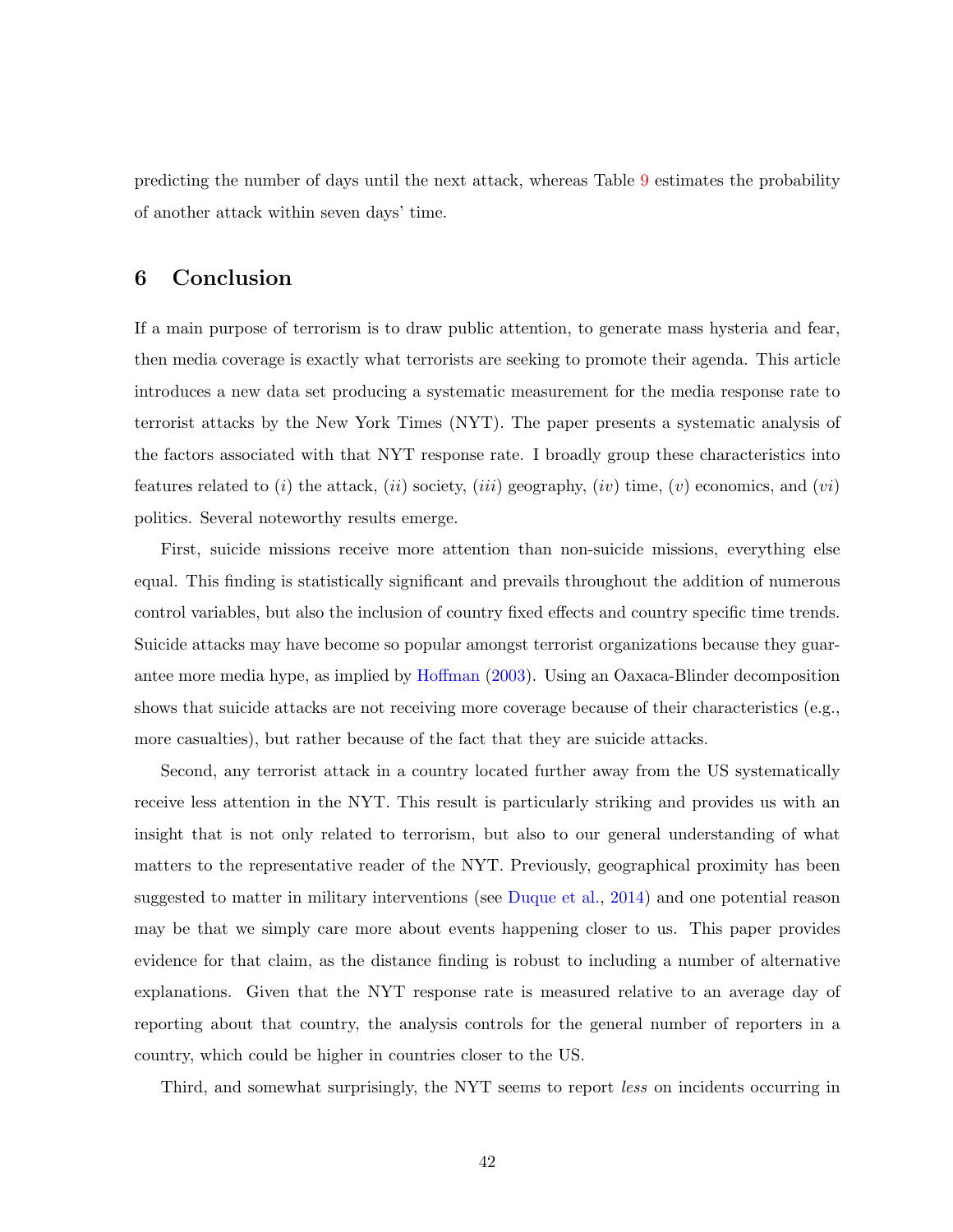religious countries. This conclusion not only applies to countries that are mainly Muslim, but also to Catholic and Protestant societies. This result is intriguing and may merit a more detailed analysis in the future.

Fourth, several political characteristics of the attacked country are related to media coverage of terrorist strikes. The NYT devotes less attention to attacks in democratic nations, but is particularly attentive to terrorism in countries governed by leftist administrations. The positive statistical effect of an attack carried out in a country ruled by a leftist administration on the NYT response rate is roughly equivalent to the effect of a suicide attack. Interestingly, suicide attacks in countries ruled by leftist administrations do not receive more attention. In other words, either a suicide mission or a leftist administration guarantees more coverage, but not if both are true (suicide and leftist). In turn, I find weak evidence for attacks in countries under rightist administrations receiving less attention.

Fifth and final, economic aspects of the attacked nation matter. Media response is higher for attacks in poorer nations and the bilateral economic links between the attacked country and the US matters as well. The NYT reports relatively more on attacks in countries with which the US maintains stronger trade relationships, but also If countries display a higher importance of natural resources or foreign direct investment. This finding is not necessarily surprising, as it is understandable that US citizens have a stronger interest to be informed about terrorism in countries with which the US is more involved economically. The finding regarding the importance of natural resources, on the other hand, is interesting and further contributes to the literature on the extraordinary role of natural resources in the global economy. Interestingly, oil rents are unrelated to NYT coverage of terrorism.

Finally, the paper closes with an analysis estimating the probability of future attacks in the attacked countries. The results suggest that media attention does indeed predict future terrorist activities, confirming previous findings by [Rohner and Frey](#page-50-3) [\(2007\)](#page-50-3).

Fruitful avenues for future research may be a closer look into the relationship between the political orientation of the attacked country's government and media response to terrorist activities. In addition, analyses on regional levels, such as for the Middle East, may allow for a more detailed search mechanism and therefore be able to not only assess media attention in general, but also whether the attention can be categorized as condemning, simply reporting, or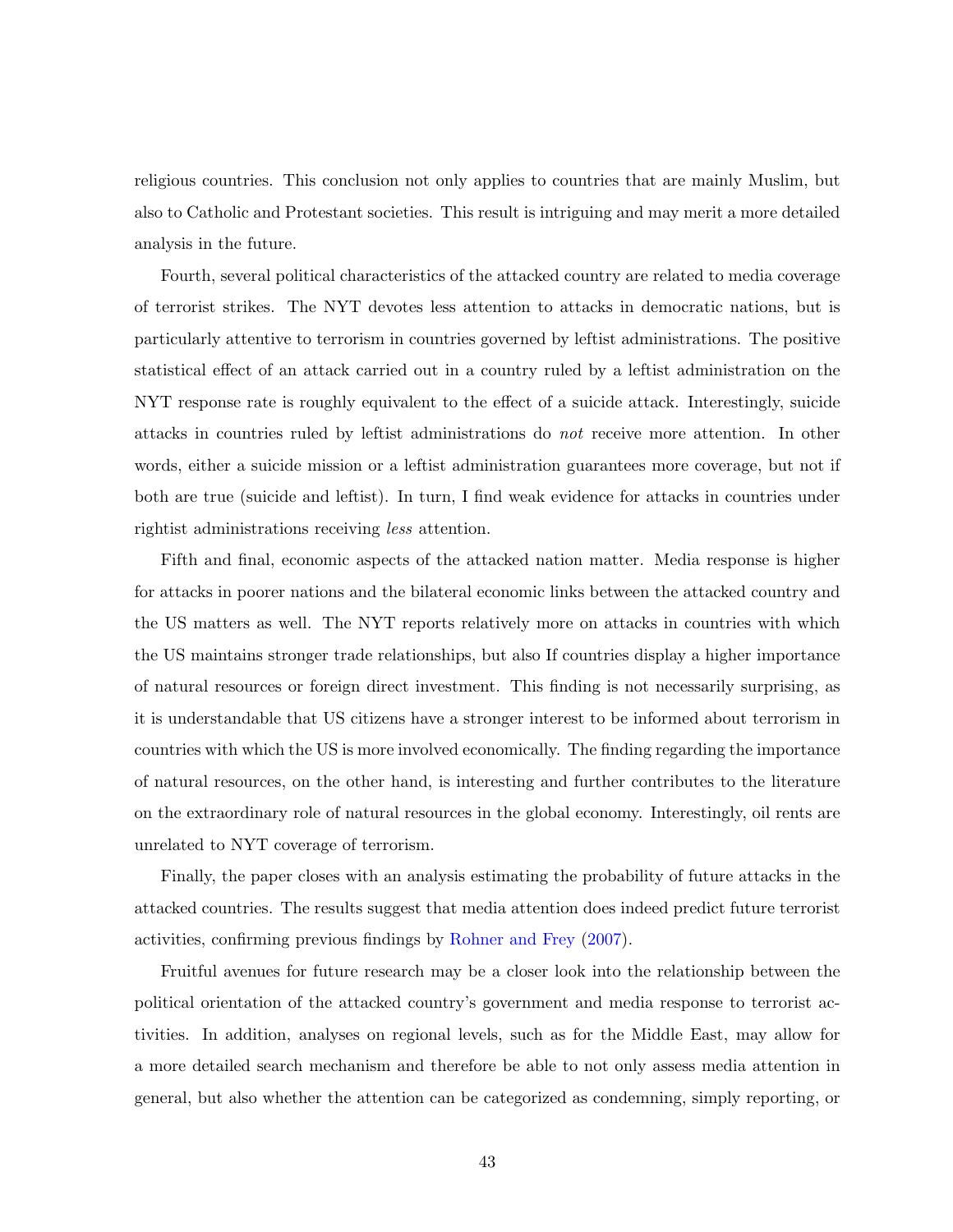even rationalizing attacks and emphasizing the terrorists' agenda.

# References

- <span id="page-46-4"></span>4IMN (2014). 2014 newspaper web rankings. <http://www.4imn.com/top200/>.
- <span id="page-46-3"></span>Abadie, A. (2006). Poverty, political freedom, and the roots of terrorism. American Economic *Review 96* $(2)$ , 50–56.
- <span id="page-46-7"></span>Alesina, A., A. Devleeschauwer, W. Easterly, S. Kurlat, and R. Wacziarg (2003). Fractionalization. Journal of Economic Growth  $8(2)$ , 155–194.
- <span id="page-46-9"></span>Angrist, J. D. and J.-S. Pischke (2008). *Mostly harmless econometrics: An empiricist's com*panion. Princeton university press.
- <span id="page-46-8"></span>Arce, D. G. and K. Siqueira (2013). Motivating operatives for suicide missions and conventional terrorist attacks. Journal of Theoretical Politics.
- <span id="page-46-1"></span>Atran, S. (2006). The moral logic and growth of suicide terrorism. Washington Quarterly 29(2), 127–147.
- <span id="page-46-2"></span>Baker, S. R. and N. Bloom (2013). Does uncertainty reduce growth? Using disasters as natural experiments. Technical report, National Bureau of Economic Research.
- <span id="page-46-10"></span>Beck, T., G. Clarke, A. Groff, P. Keefer, and P. Walsh (2001). New tools in comparative political economy: The database of political institutions. World Bank Economic Review 15(1), 165– 176.
- <span id="page-46-5"></span>Blinder, A. S. (1973). Wage discrimination: Reduced form and structural estimates. Journal of Human Resources  $8(4)$ , 436-455.
- <span id="page-46-0"></span>Blomberg, S. B., G. D. Hess, and A. Orphanides (2004). The macroeconomic consequences of terrorism. Journal of Monetary Economics 51 (5), 1007–1032.
- <span id="page-46-6"></span>Cameron, A. C. and P. K. Trivedi (2009). Microeconometrics using Stata, Volume 5. Stata Press College Station, TX.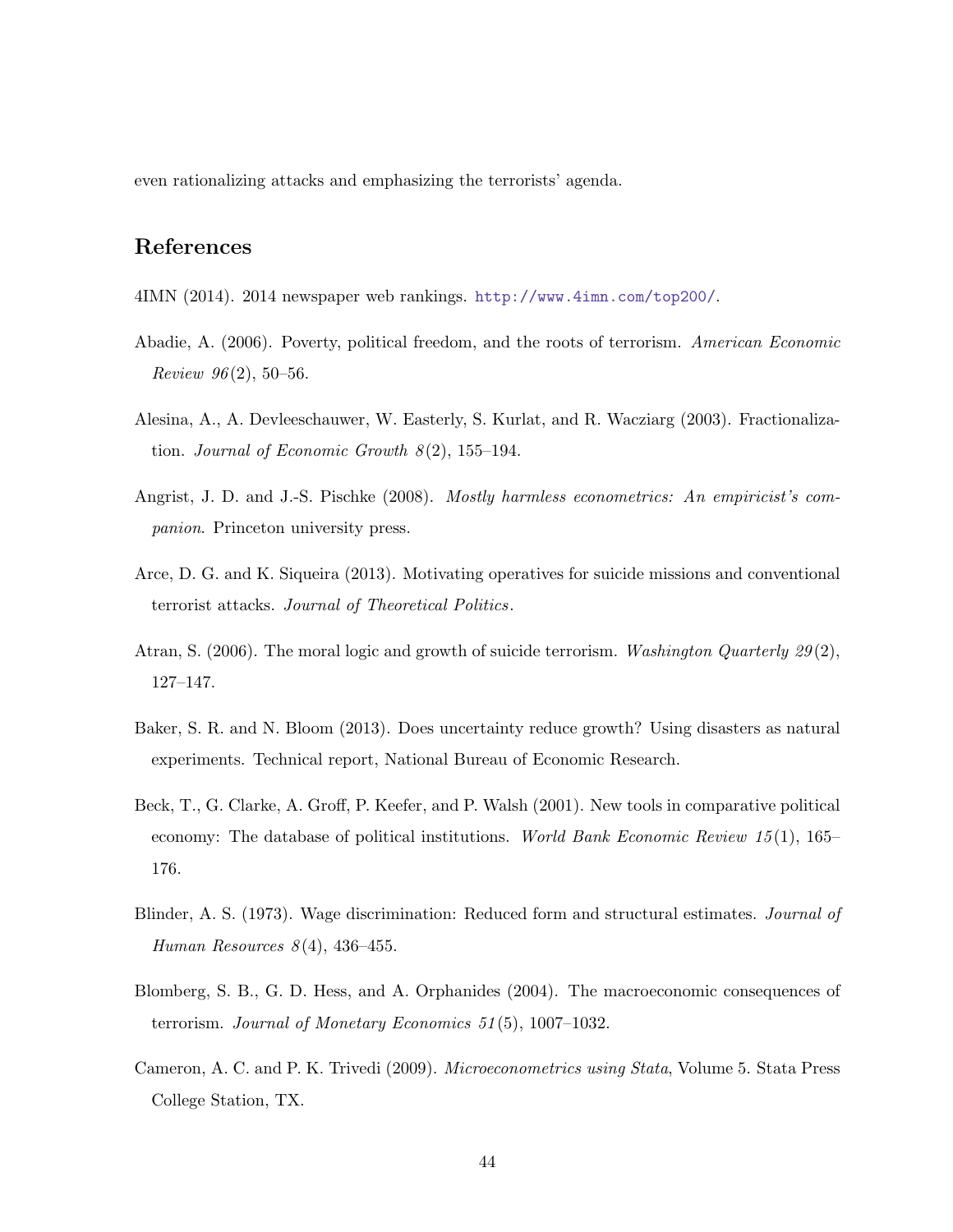- <span id="page-47-1"></span>Campbell, J. (retrieved August, 20, 2014). Nigeria security tracker. [http://www.cfr.org/](http://www.cfr.org/nigeria/nigeria-security-tracker/p29483) [nigeria/nigeria-security-tracker/p29483](http://www.cfr.org/nigeria/nigeria-security-tracker/p29483).
- <span id="page-47-6"></span>Campos, N. F. and M. Gassebner (2013). International terrorism, domestic political instability, and the escalation effect. Economics & Politics  $25(1)$ , 27-47.
- <span id="page-47-0"></span>Carter, S. and A. Cox (2011, September). One 9/11 tally: \$3.3 trillion. [http://www.nytimes.](http://www.nytimes.com/interactive/2011/09/08/us/sept-11-reckoning/cost-graphic.html?_r=0) [com/interactive/2011/09/08/us/sept-11-reckoning/cost-graphic.html?\\_r=0](http://www.nytimes.com/interactive/2011/09/08/us/sept-11-reckoning/cost-graphic.html?_r=0).
- <span id="page-47-8"></span>Chomsky, N. and E. S. Herman (2010). Manufacturing consent: The political economy of the mass media. Random House.
- <span id="page-47-7"></span>Crenshaw, M. (2007). Explaining suicide terrorism: A review essay. Security Studies 16(1), 133–162.
- <span id="page-47-12"></span>Dreher, A. and M. Gassebner (2008). Does political proximity to the US cause terror? Economics Letters  $99(1)$ , 27-29.
- <span id="page-47-3"></span>Dreher, A., M. Gassebner, and L.-H. Siemers (2010). Does terrorism threaten human rights? Evidence from panel data. Journal of Law and Economics  $53(1)$ , 65–93.
- <span id="page-47-9"></span>Duque, J. C., M. Jetter, and S. Sosa (2014). UN interventions: The role of geography. forthcoming in the Review of International Organizations, Available at SSRN 2255273 .
- <span id="page-47-10"></span>Enders, W. and G. A. Hoover (2012). The nonlinear relationship between terrorism and poverty. The American Economic Review 102 (3), 267–272.
- <span id="page-47-11"></span>FreedomHouse (2014, May). All countries score. <http{www.freedomhouse.org}>.
- <span id="page-47-5"></span>Frey, B. S. and S. Luechinger (2003). How to fight terrorism: Alternatives to deterrence. Defence and Peace Economics  $14(4)$ , 237–249.
- <span id="page-47-2"></span>Frey, B. S., S. Luechinger, and A. Stutzer (2007). Calculating tragedy: Assessing the costs of terrorism. Journal of Economic Surveys  $21(1)$ , 1–24.
- <span id="page-47-4"></span>Fund, I. M. (2001). How has September 11 influenced the global economy. World Economic Outlook, Chapter 2.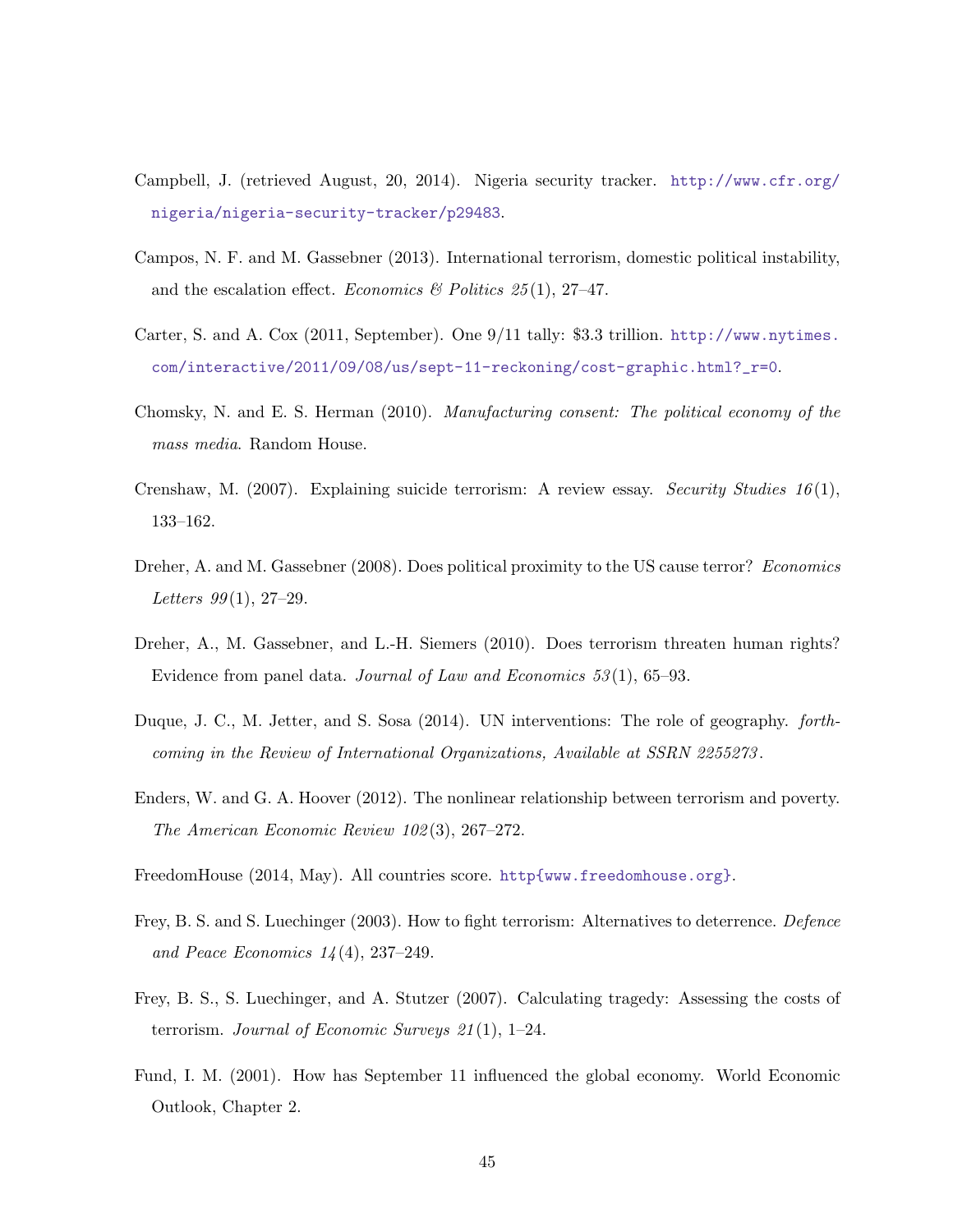- <span id="page-48-0"></span>Gassebner, M., R. Jong-A-Pin, and J. O. Mierau (2008). Terrorism and electoral accountability: One strike, you're out! *Economics Letters*  $100(1)$ , 126–129.
- <span id="page-48-1"></span>Gassebner, M., R. Jong-A-Pin, and J. O. Mierau (2011). Terrorism and cabinet duration. International Economic Review 52 (4), 1253–1270.
- <span id="page-48-4"></span>Gassebner, M. and S. Luechinger (2011). Lock, stock, and barrel: A comprehensive assessment of the determinants of terror. Public Choice  $1/9(3-4)$ , 235–261.
- <span id="page-48-6"></span>Gentzkow, M., N. Petek, J. M. Shapiro, and M. Sinkinson (2012). Do newspapers serve the state? Incumbent party influence on the US press, 1869-1928. Technical report, National Bureau of Economic Research.
- <span id="page-48-5"></span>Gentzkow, M. and J. M. Shapiro (2010). What drives media slant? Evidence from US daily newspapers. *Econometrica*  $78(1)$ , 35–71.
- <span id="page-48-2"></span>Gentzkow, M. A. and J. M. Shapiro (2004). Media, education and anti-Americanism in the Muslim world. Journal of Economic Perspectives 18 (3), 117–133.
- <span id="page-48-7"></span>George, L. and J. Waldfogel (2006). The New York Times and the market for local newspapers. American Economic Review 96 (1), 435–447.
- <span id="page-48-11"></span>Ginges, J., I. Hansen, and A. Norenzayan (2009). Religion and support for suicide attacks. Psychological Science  $20(2)$ , 224–230.
- <span id="page-48-10"></span>Gleditsch, N. P., P. Wallensteen, M. Eriksson, M. Sollenberg, and H. Strand (2002). Armed conflict 1946-2001: A new dataset. Journal of Peace Research  $39(5)$ , 615–637.
- <span id="page-48-9"></span>Group, W. B. (2012). World Development Indicators 2012. World Bank Publications.
- <span id="page-48-8"></span>Grove, W. A., A. Hussey, and M. Jetter (2011). The gender pay gap beyond human capital: Heterogeneity in noncognitive skills and in labor market tastes. Journal of Human Resources  $46(4)$ , 827–874.
- <span id="page-48-3"></span>Hoffman, B. (2003, June). The logic of suicide terrorism. [http://www.theatlantic.com/](http://www.theatlantic.com/magazine/archive/2003/06/the-logic-of-suicide-terrorism/302739/) [magazine/archive/2003/06/the-logic-of-suicide-terrorism/302739/](http://www.theatlantic.com/magazine/archive/2003/06/the-logic-of-suicide-terrorism/302739/).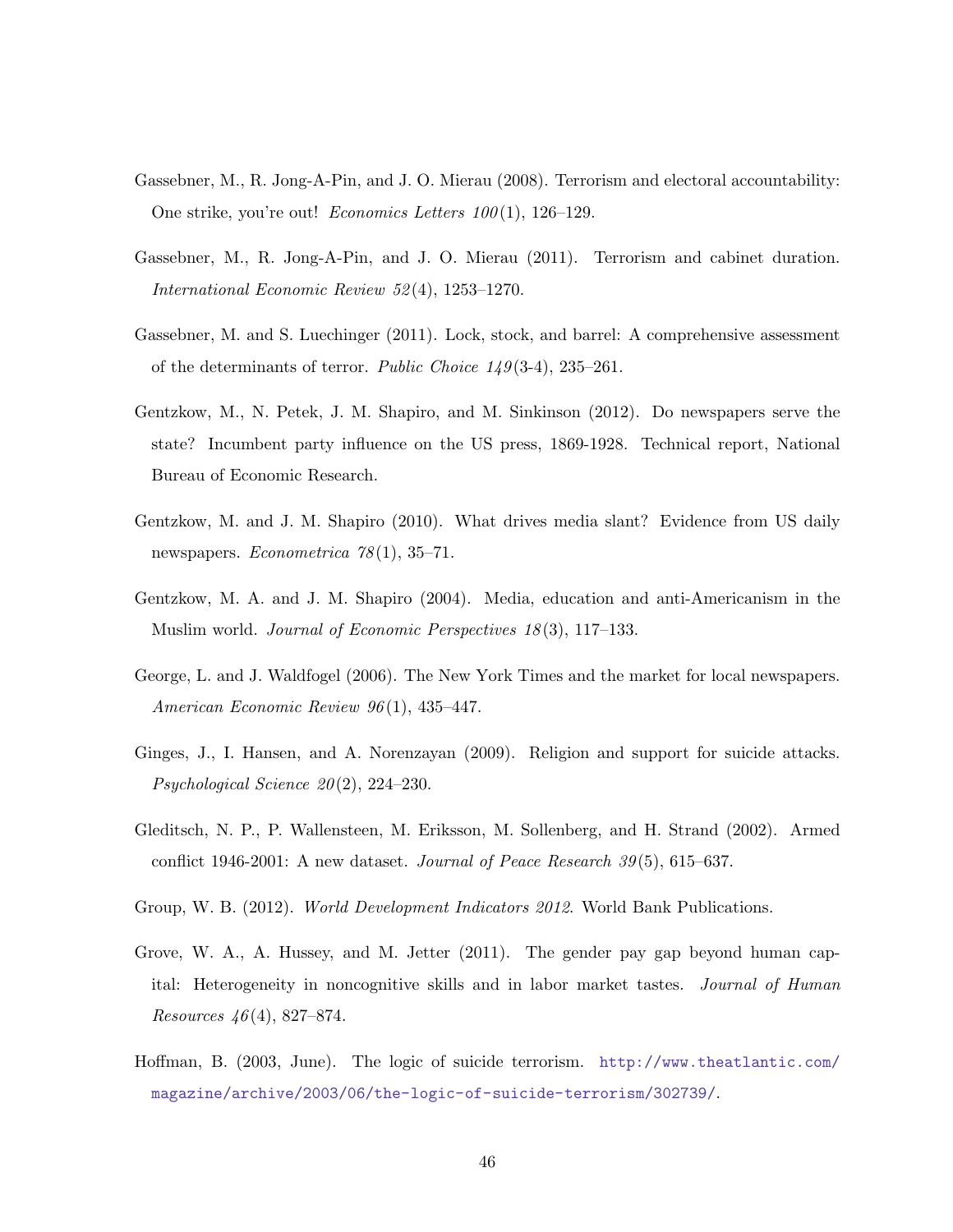- <span id="page-49-2"></span>Ito, H. and D. Lee (2005). Assessing the impact of the September 11 terrorist attacks on US airline demand. Journal of Economics and Business  $57(1)$ ,  $75-95$ .
- <span id="page-49-9"></span>Jann, B. (2008). A Stata implementation of the Blinder-Oaxaca decomposition. Stata Journal  $8(4)$ , 453-479.
- <span id="page-49-5"></span>Krueger, A. B. and D. D. Laitin (2008). Kto kogo?: A cross-country study of the origins and targets of terrorism. Terrorism, economic development, and political openness, 148–173.
- <span id="page-49-3"></span>Krueger, A. B. and J. Malečková (2003). Education, poverty and terrorism: Is there a causal connection? Journal of Economic Perspectives 17 (4), 119–144.
- <span id="page-49-0"></span>LaFree, G. and L. Dugan (2007). Introducing the global terrorism database. Terrorism and Political Violence  $19(2)$ , 181-204.
- <span id="page-49-4"></span>Liebes, T. and Z. Kampf (2007). Routinizing terror: Media coverage and public practices in Israel, 2000-2005. Harvard International Journal of Press/Politics 12 (1), 108–116.
- <span id="page-49-10"></span>Long, J. S. and J. Freese (2006). Regression models for categorical dependent variables using Stata. Stata press.
- <span id="page-49-7"></span>Lulofs, N. (2013, April). Top 25 U.S. newspapers for March 2013. [http://www.auditedmedia.](http://www.auditedmedia.com/news/blog/top-25-us-newspapers-for-march-2013.aspx) [com/news/blog/top-25-us-newspapers-for-march-2013.aspx](http://www.auditedmedia.com/news/blog/top-25-us-newspapers-for-march-2013.aspx).
- <span id="page-49-6"></span>Mankiw, G. N. (2014, May). Media slant: A question of cause and effect. [http://www.nytimes.](http://www.nytimes.com/2014/05/04/upshot/media-slant-a-question-of-cause-and-effect.html?smid=pl-share&_r=0) [com/2014/05/04/upshot/media-slant-a-question-of-cause-and-effect.html?smid=](http://www.nytimes.com/2014/05/04/upshot/media-slant-a-question-of-cause-and-effect.html?smid=pl-share&_r=0) [pl-share&\\_r=0](http://www.nytimes.com/2014/05/04/upshot/media-slant-a-question-of-cause-and-effect.html?smid=pl-share&_r=0).
- <span id="page-49-11"></span>Marshall, M. G. and K. Jaggers (2002). Polity IV project: Political regime characteristics and transitions, 1800-2002.
- <span id="page-49-8"></span>Merrill, J. (1999). The global elite: Worlds best newspapers reflect political changes. IPI Report, 13–15.
- <span id="page-49-1"></span>Mueller, J. and M. G. Stewart (2014). Evaluating counterterrorism spending. Journal of Economic Perspectives  $28(3)$ , 237-48.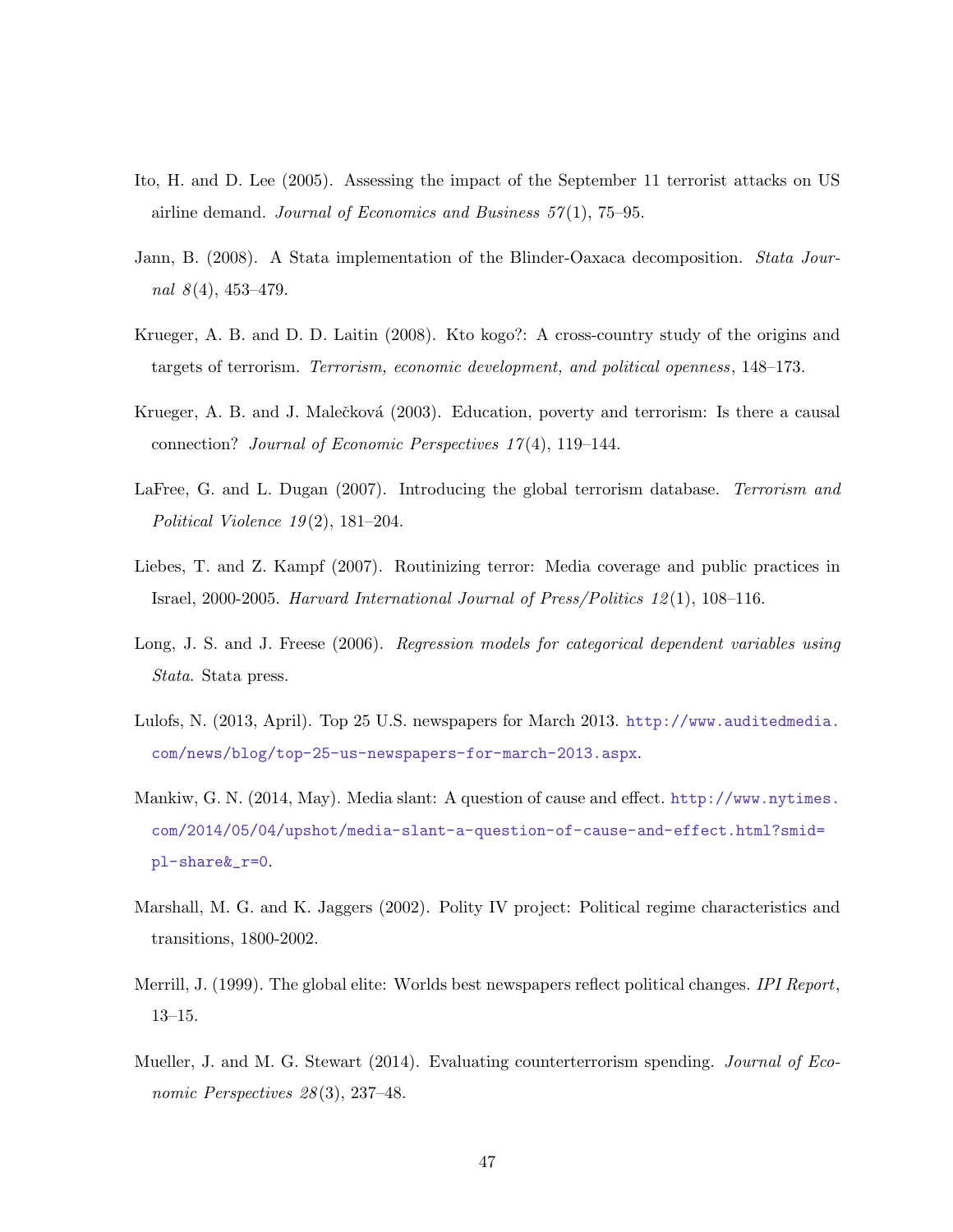- <span id="page-50-5"></span>Nemeth, S. C., J. A. Mauslein, and C. Stapley (2014). The primacy of the local: Identifying terrorist hot spots using geographic information systems. Journal of Politics  $76(02)$ , 304–317.
- <span id="page-50-2"></span>Pape, R. A. (2003). The strategic logic of suicide terrorism. American Political Science Review  $97(03)$ , 343-361.
- <span id="page-50-8"></span>Perkins, R. and E. Neumayer (2008). Extra-territorial interventions in conflict spaces: Explaining the geographies of post-Cold War peacekeeping. Political Geography 27 (8), 895–914.
- <span id="page-50-4"></span>Piazza, J. A. (2008). Incubators of terror: Do failed and failing states promote transnational terrorism? International Studies Quarterly 52 (3), 469–488.
- <span id="page-50-1"></span>Ploch Blanchard, L. (2014, June). Nigeria's boko haram: Frequently asked questions. [http:](http://fas.org/sgp/crs/row/R43558.pdf) [//fas.org/sgp/crs/row/R43558.pdf](http://fas.org/sgp/crs/row/R43558.pdf).
- <span id="page-50-3"></span>Rohner, D. and B. S. Frey (2007). Blood and ink! The common-interest-game between terrorists and the media. Public Choice  $133(1-2)$ , 129-145.
- <span id="page-50-9"></span>Strezhnev, A. and E. Voeten (2012). United Nations General Assembly voting data. URL: http://hdl. handle. net/1902.1/12379 .
- <span id="page-50-7"></span>Tavares, J. (2003). Does foreign aid corrupt? *Economics Letters*  $79(1)$ , 99–106.
- <span id="page-50-6"></span>Times, N. Y. (2014, March). Innovation – the New York Times executive summary. [http:](http://www.scribd.com/fullscreen/224608514?access_key=key-TiQrYKIlOq2iHdtIubdB&allow_share=true&escape=false&view_mode=scroll) [//www.scribd.com/fullscreen/224608514?access\\_key=key-TiQrYKIlOq2iHdtIubdB&](http://www.scribd.com/fullscreen/224608514?access_key=key-TiQrYKIlOq2iHdtIubdB&allow_share=true&escape=false&view_mode=scroll) [allow\\_share=true&escape=false&view\\_mode=scroll](http://www.scribd.com/fullscreen/224608514?access_key=key-TiQrYKIlOq2iHdtIubdB&allow_share=true&escape=false&view_mode=scroll).
- <span id="page-50-0"></span>Trotta, D. (2011, June). Cost of war at least \$3.7 trillion and counting. [http://www.reuters.](http://www.reuters.com/article/2011/06/29/us-usa-war-idUSTRE75S25320110629) [com/article/2011/06/29/us-usa-war-idUSTRE75S25320110629](http://www.reuters.com/article/2011/06/29/us-usa-war-idUSTRE75S25320110629).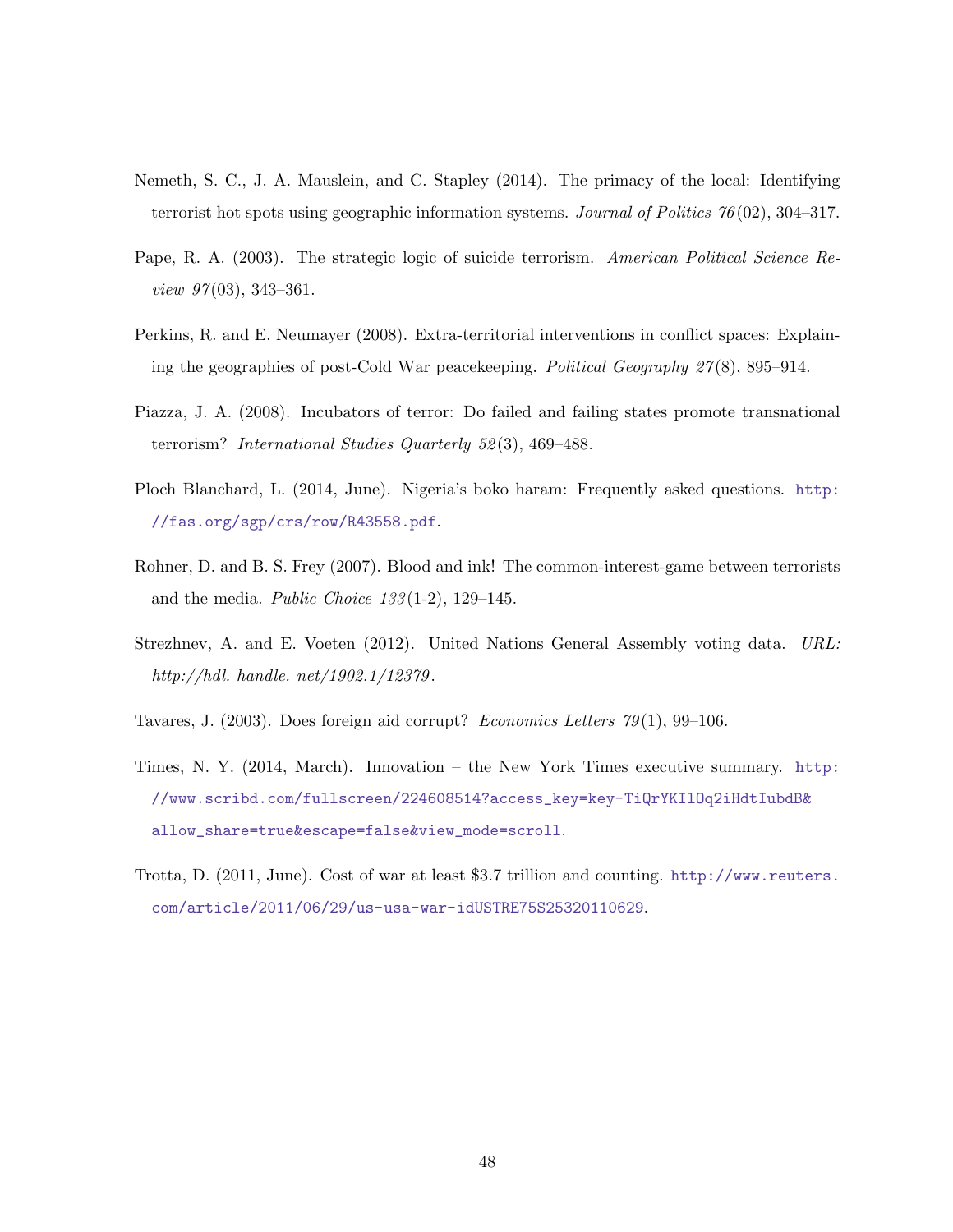# Appendix

The appendix contains three tables. First, Table [A1](#page-52-0) lists all 161 sample countries with their number of attack days, the respective percentage of those days that witnessed suicide attacks, and the average NYT response rate. Table [A2](#page-54-0) shows alternative specifications using different definitions of terrorism (provided by the GTD), but also adding other explanatory variables.

Specifically, column (4) adds fuel exports (as a percentage of merchandise exports) to the list of regressors. Notice that this leads to a loss of almost 50 percent of the sample (10,391 observations instead of 19,343). In fact, the coefficient on suicide attacks turns statistically insignificant. However, column (5) shows that this loss of statistical importance can be traced back to the substantial loss of observations, as re-running the initial specification from column (6), Table [2,](#page-23-0) also produces an insignificant coefficient when only using those observations, where fuel exports are available. Thus, it is not the addition of the variable fuel exports, but rather the substantial loss of data that produces the insignificant coefficient in column (4). Finally, column (6) incorporates the urbanization rate as an independent variable, as potentially attacks in largely urbanized countries may draw more attention. Note that this is only the urbanization rate of the entire country, but not the degree of urbanization of the city of attack. Urbanization of the country then plays no role in explaining the NYT response rate and the main coefficients remain virtually unchanged.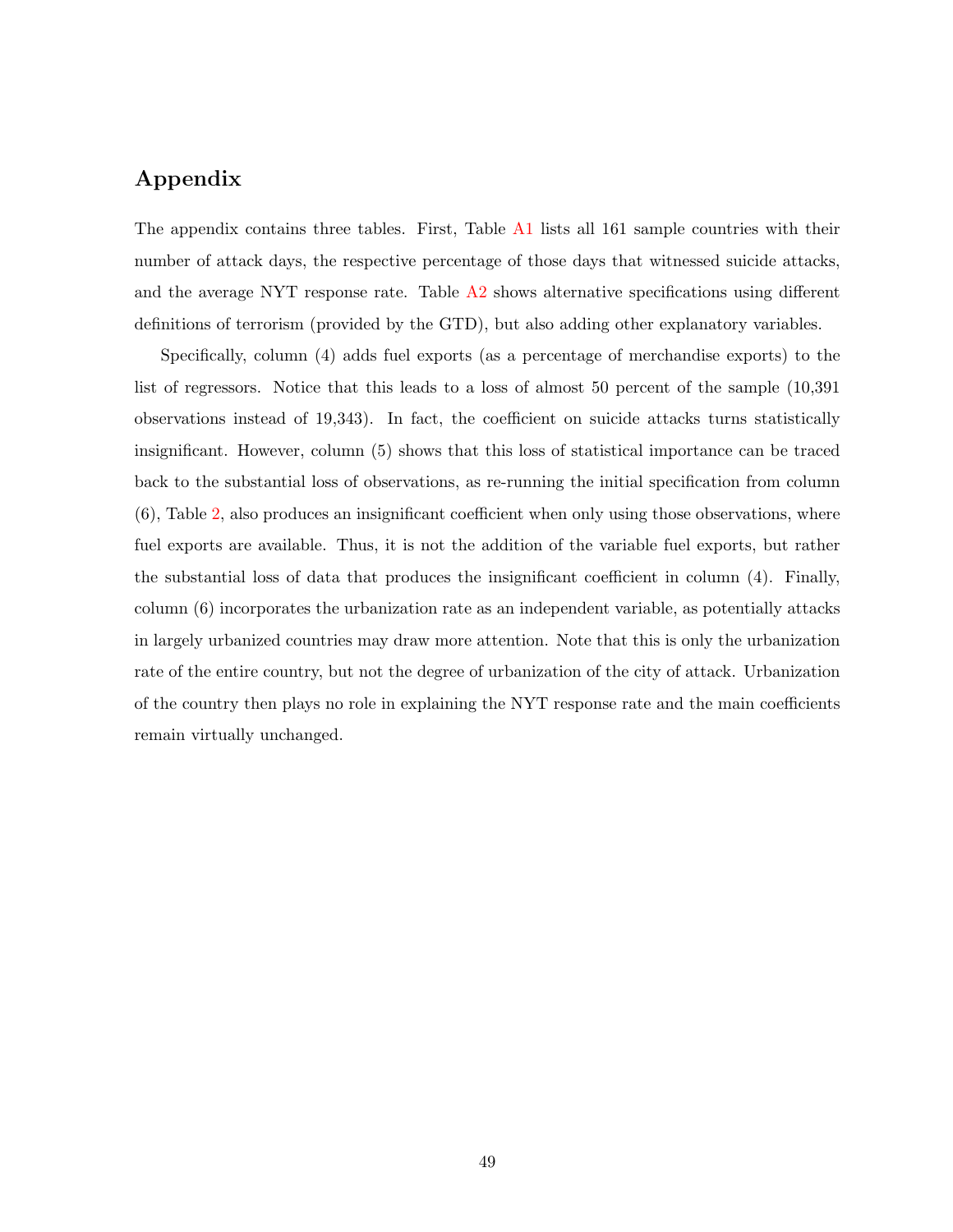| <br> <br>$\overline{\phantom{a}}$                              |
|----------------------------------------------------------------|
| $\frac{1}{2}$<br>I<br>ł                                        |
| ׇ֒<br>ſ                                                        |
| I                                                              |
| ֕<br>۱                                                         |
| ׇ֚֘֡<br>֖֖֖֖֖֖֧֖ׅ֖֧֖֧ׅ֖ׅ֖֧֚֚֚֚֚֚֚֚֚֚֚֚֚֚֚֚֚֚֚֚֚֚֚֚֚֚֬֝֝֝֝<br>I |
| $\frac{2}{1}$<br>i<br>l                                        |
| l<br>l<br>i<br>l                                               |
| $\frac{1}{1}$<br>l                                             |
| ׇ֘֝֕֡                                                          |

<span id="page-52-0"></span>

| Countries         | of attack<br>days<br># | $%$ suicide<br>attacks | NYT response |           | Countries          | of attack<br>days<br>$\#$                         | % suicide<br>attacks  | $\ensuremath{\mathsf{NYT}}$ response |
|-------------------|------------------------|------------------------|--------------|-----------|--------------------|---------------------------------------------------|-----------------------|--------------------------------------|
| Africa            |                        |                        |              | Asia      |                    |                                                   |                       |                                      |
| Algeria           | 590                    | 0.03                   | 0.58         | India     |                    | 539                                               | 0.02                  | 4.55                                 |
| Nigeria           | 312                    | 0.02                   | 0.29         |           | Philippines        | 524                                               | $_{\rm 0.00}^{\rm 2}$ | 0.70                                 |
| Somalia           | 307                    | 0.03                   | 0.17         |           | Russian Federation | 496                                               | 0.05                  | 12.71                                |
| Sudan             | 182                    | 0.01                   | 0.33         | Thailand  |                    | 423                                               | 0.00                  | 2.06                                 |
| Uganda            | 118                    | 0.00                   | 0.99         |           | Afghanistan        | 381                                               | 0.15                  | 2.56                                 |
| Congo, Dem. Rep.  | 112                    | 0.00                   | 0.19         | Pakistan  |                    | 378                                               | 0.09                  | 0.69                                 |
| Burundi           | 108                    | 0.00                   | 0.03         | Sri Lanka |                    | 361                                               | 0.13                  | $0.85\,$                             |
| Kenya             | 99                     | 0.01                   | 0.55         | Nepal     |                    | 332                                               | 0.00                  | 0.98                                 |
| Angola            | 92                     | 0.00                   | 0.05         |           | West Bank & Gaza   | 320                                               | 0.09                  | 0.31                                 |
| Egypt, Arab Rep.  | $\frac{1}{2}$          | 0.05                   | 5.37         | Israel    |                    | 309                                               | 0.20                  | $2.38$<br>$2.04$                     |
| South Africa      | $47\,$                 | 0.00                   | 4.08         | Turkey    |                    | 301                                               | 0.05                  |                                      |
| Ethiopia          | 57                     | 0.00                   | 0.61         |           | Yemen, Rep.        | 227                                               | 0.10                  | 1.42                                 |
| Senegal           | 34                     | 0.00                   | 0.85         | Indonesia |                    | 226                                               | 0.04                  | 0.43                                 |
| Mali              | $30\,$                 | 0.00                   | 777          | Iraq      |                    | 198                                               | 0.22                  | 7.15                                 |
| Libya             | 29                     | 0.00                   | 0.61         | Lebanon   |                    | 163                                               | 0.02                  | 0.26                                 |
| Niger             | $26\,$                 | 0.00                   | 0.48         |           | Bangladesh         | 161                                               | 0.02                  | 0.84                                 |
| Rwanda            | $\frac{8}{26}$         | 0.00                   | 0.15         |           | Iran, Islamic Rep. | $\frac{6}{2}$                                     | 0.08                  | 0.25                                 |
| Chad              |                        | 0.00                   | $0.46\,$     | Syrian    |                    |                                                   | 0.14                  | 4.96                                 |
| Central Afr. Rep. | 26                     | 0.00                   | 0.10         | Myannar   |                    | $\overline{\Gamma}$                               | 0.00                  | 8.75                                 |
| Namibia           | $\mathbb{Z}^4$         | 0.00                   | $-0.04$      | China     |                    | $\rm ^{50}$                                       | 0.18                  | 0.16                                 |
| Cambodia          | $^{24}$                | 0.00                   | $-0.01$      |           | Saudi Arabia       | 46                                                | 0.13                  | 0.19                                 |
| Cote d'Ivoire     | 22                     | 0.00                   | 0.16         |           | <b>Cajikistan</b>  | $\frac{2}{21}$                                    | 0.03                  | $0.00$                               |
| Sierra Leone      | $20\,$                 | 0.00                   | 0.05         | Bahrain   |                    |                                                   | 0.00                  | 0.26                                 |
| Zimbabwe          | $\overline{18}$        | 0.00                   | 0.25         |           | Kyrgyz Republic    | $\overline{18}$                                   | 0.00                  | $-0.11$                              |
| Mauritania        | $\frac{3}{12}$         | 0.23                   | 0.08         | Japan     |                    | $\frac{6}{1}$                                     | 0.00                  | 3.21                                 |
| Liberia           |                        | 0.00                   | 0.00         | Jordan    |                    | $\overline{15}$                                   | 0.07                  | 0.16                                 |
| Congo, Rep        | $\mathbf{r}$           | 0.00                   | 0.17         |           | Kazakhstan         | $\Xi$                                             | 0.18                  | $-0.14$                              |
| Tanzania          | $\Xi$                  | 0.00                   | 0.19         | Malaysia  |                    | $\overline{10}$                                   | 0.00                  | $1.33\,$                             |
| Tunisia           |                        | 0.11                   | 0.52         |           | Timor-Leste        | $\Box$                                            | 0.00                  | $0.00$                               |
| Guinea            |                        | 0.00                   | $0.00$       | Lao PDR   |                    | $\overline{10}$                                   | 0.00                  | $0.00\,$                             |
| Cameroon          |                        | 0.00                   | $-0.06$      | Kuwait    |                    | $\omega$ $\omega$ $\omega$ $\omega$ $\rightarrow$ | 0.00                  | 0.17                                 |
| Madagascar        |                        | 0.00                   | $1.21\,$     |           | Uzbekistan         |                                                   | 0.50                  | $-0.13$                              |
| Swaziland         |                        | 0.00                   | 0.00         | Bhutan    |                    |                                                   | 0.00                  | 22.71                                |
| South Sudan       |                        | 0.00                   | 0.15         |           | Hong Kong          |                                                   | 0.00                  | 0.13                                 |
| Zambia            |                        | 0.00                   | 0.00         | Масао     |                    |                                                   | 0.00                  | $0.00$                               |
| Mozambique        |                        | 0.00                   | 1.23         | Vietnam   |                    | $\overline{\phantom{a}}$                          | 0.00                  | $0.00\,$                             |
| Guinea-Bissau     |                        | 0.00                   | $0.00$       | Qatar     |                    | S                                                 | 0.33                  | 0.33                                 |
| Eritrea           |                        | 0.00                   | 0.00         | Maldives  |                    | က က                                               | 0.00                  | 0.30                                 |
| Morocco           | $40 -$                 | 0.75                   | 13.96        |           | Korea, Rep.        |                                                   | 0.00                  | 10.05                                |
| Lesotho           |                        | 0.00                   | 0.00         |           | Turkmenistan       |                                                   | 0.00                  | 0.00                                 |
| $_{\rm Togo}$     |                        | 0.00                   | $-0.50$      |           | United Arab Em.    |                                                   | 0.00                  | 2.00                                 |
| The<br>Gambia,    |                        | 0.00                   | 0.00         |           |                    |                                                   |                       |                                      |
| Djibouti          |                        | 0.00                   | 0.00         |           |                    |                                                   |                       |                                      |
| Equatorial Guinea |                        | 0.00                   | 0.00         |           |                    |                                                   |                       |                                      |
| Benin             |                        | 0.00                   | 0.00         |           |                    |                                                   |                       |                                      |
| Malawi            |                        | 0.00                   | 0.00         |           |                    |                                                   |                       |                                      |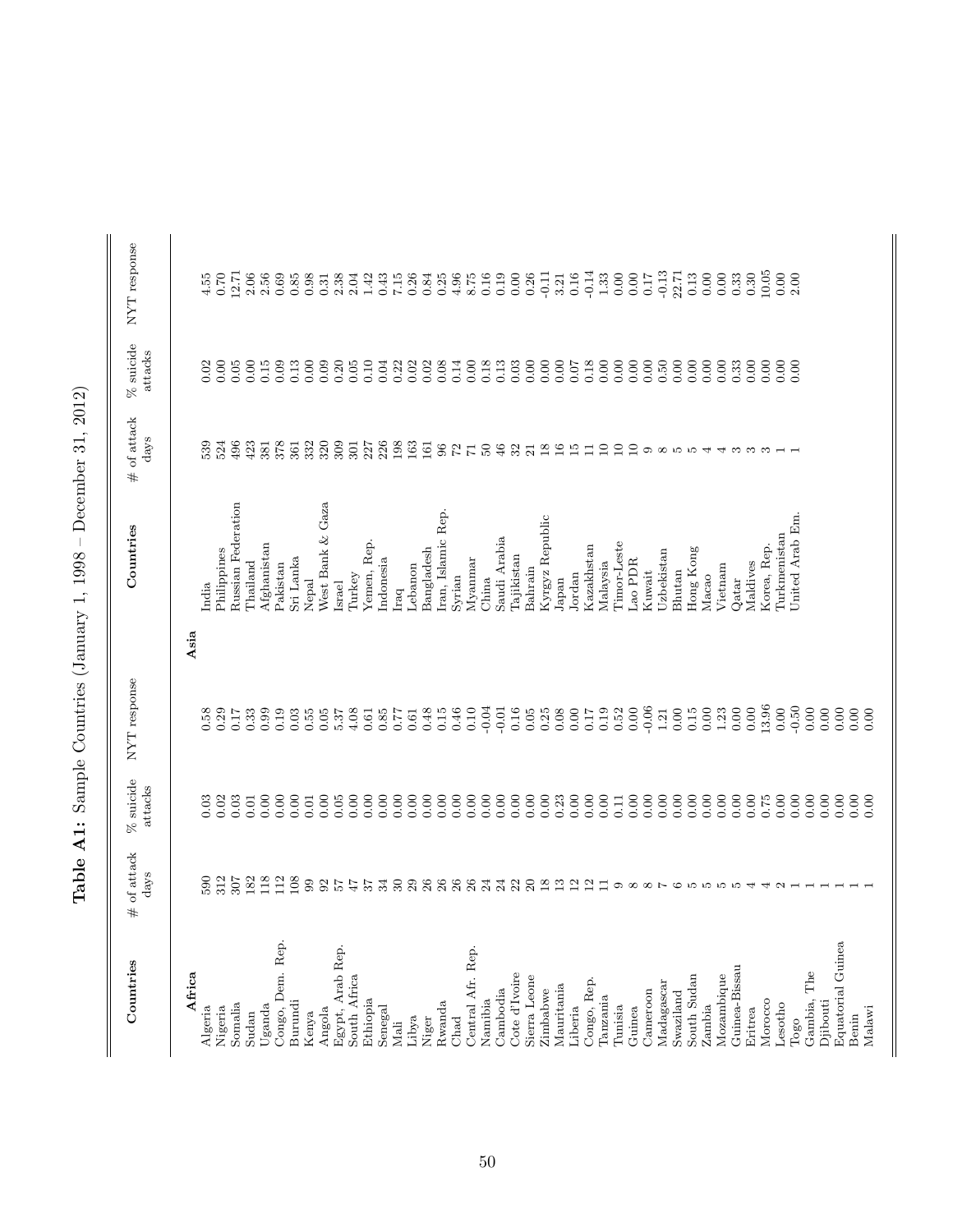| Countries       | # of attack<br>days     | $%$ suicide<br>attacks | NYT response                                |               | Countries                 | # of attack<br>$\rm days$                              | $%$ suicide<br>attacks | NYT response                                        |
|-----------------|-------------------------|------------------------|---------------------------------------------|---------------|---------------------------|--------------------------------------------------------|------------------------|-----------------------------------------------------|
| Europe          |                         |                        |                                             | North America |                           |                                                        |                        |                                                     |
| United Kingdom  | 333                     | 0.01                   | 2.43                                        |               | Mexico                    | 24                                                     | 0.00                   | 3.80                                                |
| Spain           | 225                     | 0.00                   | 4.37                                        |               | Canada                    | 27                                                     | 0.00                   | 3.69                                                |
| Greece          | 195                     | 0.01                   | 1.51                                        |               | Haiti                     |                                                        | 0.00                   | $0.01\,$                                            |
| France          | 184                     | 0.01                   | 3.37                                        |               | Honduras                  |                                                        | $0.00\,$               | 0.36                                                |
| Kosovo          | 104                     | 0.00                   | 0.20                                        |               | Puerto Rico               |                                                        | 0.00                   | $-0.10$                                             |
| Georgia         | 100                     | 0.00                   | 1.67                                        |               | Trinidad & Tob.           |                                                        | 0.00                   | $-0.22$                                             |
| Italy           | $\overline{7}$          | 0.01                   | 3.47                                        |               | Panama                    | $\mathfrak{A} \subset \mathfrak{D}$ and $\mathfrak{A}$ | 0.00                   | 3.00                                                |
| Macedonia, FYR  | 49                      | 0.02                   | 0.12                                        |               | Cuba                      |                                                        | 0.00                   | $1.50\,$                                            |
| Ireland         | 45                      | 0.00                   | 5.64                                        |               | Belize                    |                                                        | 0.00                   | $0.00\,$                                            |
| Germany         | 43                      | 0.02                   | 7.68                                        |               | St. Lucia                 |                                                        | 0.00                   | 0.00                                                |
| Bosnia & Herz.  | 28                      |                        | 0.11                                        |               |                           |                                                        |                        |                                                     |
| Ukraine         | $\overline{21}$         | 0.00                   | $-0.02$                                     |               | South America & Caribbean |                                                        |                        |                                                     |
| Serbia          | $\overline{c}$          | 0.00                   | $0.88\,$                                    |               | Colombia                  | 551                                                    | 0.00                   | 0.90                                                |
| Sweden          | $\overline{14}$         | 0.07                   | $-0.05$                                     |               | Peru                      | $36\,$                                                 | 0.00                   | 0.26                                                |
| Netherlands     | $\mathbb{1}^4$          | 0.00                   | 0.13                                        |               | Chile                     | 35                                                     | 0.00                   | 0.59                                                |
| Albania         | $\frac{3}{2}$           | 0.00                   | $-0.08$                                     |               | Venezuela, RB             | 23                                                     | 0.00                   | 0.26                                                |
| Switzerland     | $\mathbf{z}$            |                        | 0.15                                        |               | Ecuador                   | $\overline{21}$                                        | 0.00                   | 0.34                                                |
| Belgium         | $\frac{\Omega}{\Gamma}$ | 0.000000               | 0.20                                        |               | Argentina                 | $\overline{14}$                                        | 0.00                   | $1.27\,$                                            |
| Azerbaijan      | ⊟                       | 0.00                   | $0.00\,$                                    |               | Brazil                    | 14                                                     | 0.00                   | $2.83\,$                                            |
| Belarus         | $\Xi$                   | 0.00                   | 0.25                                        |               | Guatemala                 | 10                                                     | 0.00                   | $0.22$<br>$0.23$<br>$1.54$                          |
| Latvia          | $\Xi$                   | 0.00                   | $-0.15$                                     |               | Paraguay                  |                                                        | 0.00                   |                                                     |
| Bulgaria        | $\Xi$                   | 0.10                   | $1.43\,$                                    |               | Bolivia                   | $\sim$ $\infty$ c                                      | 0.00                   |                                                     |
| Croatia         | $\circ$                 | 0.00                   | 0.03                                        |               | Guyana                    |                                                        | 0.00                   | $0.05\,$                                            |
| Austria         | ග                       | 0.00                   | $\begin{array}{c} 0.85 \\ 0.00 \end{array}$ |               | Nicaragua                 | $\mathbf{c}$                                           | 0.00                   | 0.00                                                |
| Armenia         |                         |                        |                                             |               | Jamaica                   |                                                        | 0.00                   | $-0.50$                                             |
| Cyprus          |                         | 0.00                   | $-0.05$<br>0.75                             |               | Costa Rica                |                                                        | 0.00                   | $0.00$                                              |
| Czech Republic  |                         | 0.00                   |                                             |               | Uruguay                   |                                                        | 0.00                   | 0.00                                                |
| Norway          |                         | 0.00                   | 0.44                                        |               |                           |                                                        |                        |                                                     |
| Denmark         |                         | 0.25                   | $-0.16$                                     |               | Oceania                   |                                                        |                        |                                                     |
| Moldova         |                         | 0.00                   | 0.00                                        |               | Australia                 | $\frac{3}{2}$                                          | 0.00                   | $\begin{array}{c} 4.37 \\ 0.90 \\ 0.00 \end{array}$ |
| Slovak Republic |                         | 0.00                   | $-0.07$                                     |               | New Zealand               | LО                                                     | 0.00                   |                                                     |
| Hungary         |                         | 0.25                   |                                             |               | Solomon Islands           | 4                                                      | $0.00\,$               |                                                     |
| Estonia         | S                       | 0.00                   | 0.67                                        |               | ËË                        | 40                                                     | 0.00                   | $-0.13$<br>$-0.25$                                  |
| Poland          | $\infty$ $\infty$       | 0.00                   | $1.33\,$                                    |               | Papua New Guinea          |                                                        | 0.00                   |                                                     |
| Finland         |                         | 0.50                   | 0.25                                        |               |                           |                                                        |                        |                                                     |
| Montenegro      | $\sim$                  | 0.00                   | 0.00                                        |               |                           |                                                        |                        |                                                     |
| Portugal        |                         | 0.00                   | $-0.38$                                     |               |                           |                                                        |                        |                                                     |
| Slovenia        |                         | 0.00                   | 0.00                                        |               |                           |                                                        |                        |                                                     |
| Iceland         |                         | 0.00                   | 0.00                                        |               |                           |                                                        |                        |                                                     |
| Romania         |                         | 0.00                   | 1.00                                        |               |                           |                                                        |                        |                                                     |

Table A.1 continued: Sample Countries (January 1, 1998 – December 31, 2012) Table A.1 continued: Sample Countries (January 1, 1998 – December 31, 2012)